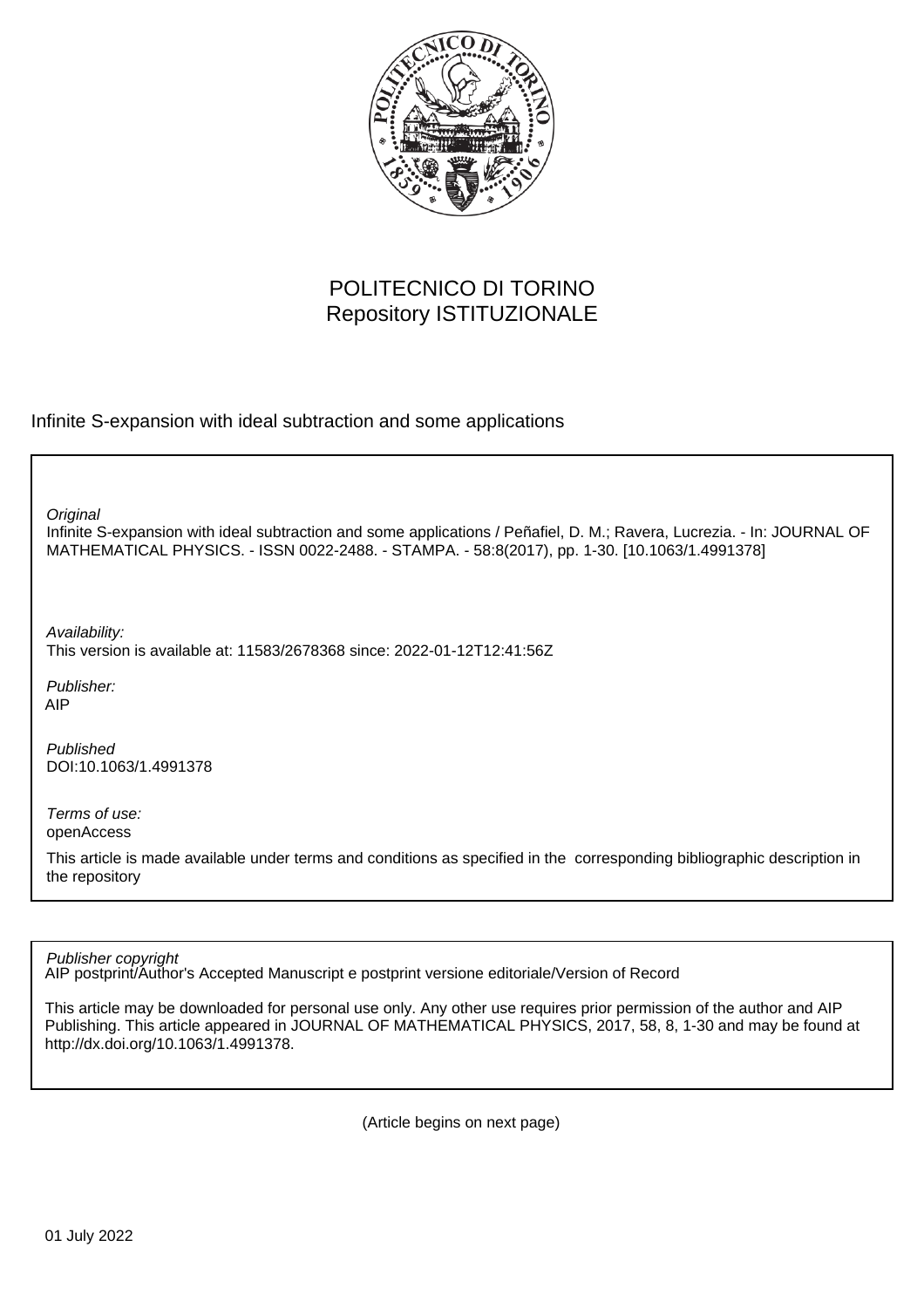# **Infinite S-expansion with ideal subtraction and some applications**

[D. M. Peñafiel](http://aip.scitation.org/author/Pe%C3%B1afiel%2C+D+M) and , and [L. Ravera](http://aip.scitation.org/author/Ravera%2C+L)

Citation: [Journal of Mathematical Physics](/loi/jmp) **58**, 081701 (2017); doi: 10.1063/1.4991378 View online:<http://dx.doi.org/10.1063/1.4991378> View Table of Contents:<http://aip.scitation.org/toc/jmp/58/8> Published by the [American Institute of Physics](http://aip.scitation.org/publisher/)

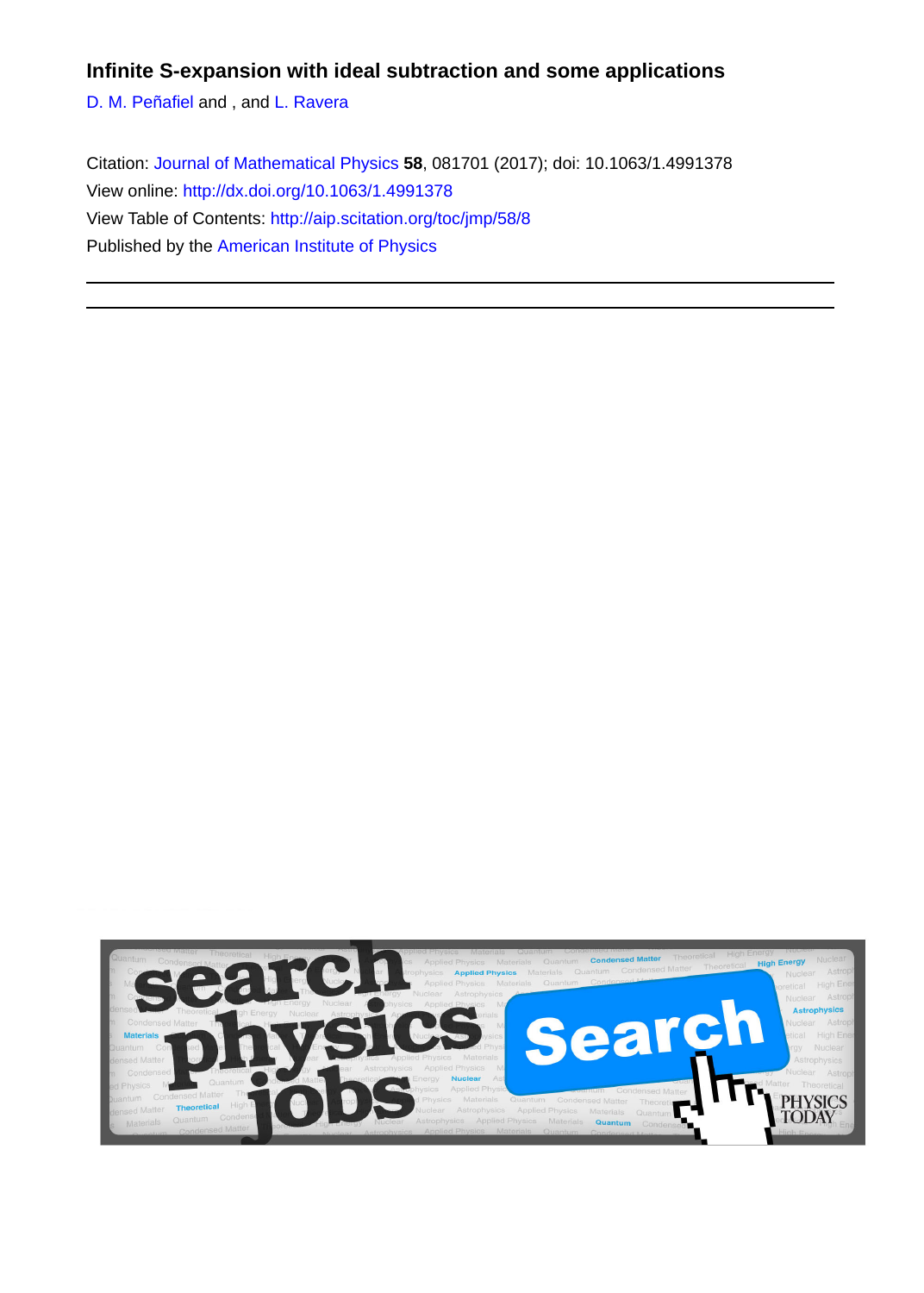# **Infinite** *S***[-expansion with ideal subtraction](http://dx.doi.org/10.1063/1.4991378) [and some applications](http://dx.doi.org/10.1063/1.4991378)**

## D. M. Peñafiel<sup>1,2,3,a)</sup> and L. Ravera<sup>2,3,b)</sup>

<sup>1</sup>Departamento de Física, Universidad de Concepción, Casilla 160-C, Concepción, Chile <sup>2</sup>*DISAT, Politecnico di Torino, Corso Duca degli Abruzzi 24, I-10129 Torino, Italy* 3 *Istituto Nazionale di Fisica Nucleare (INFN), Sezione di Torino, Via Pietro Giuria 1, 10125 Torino, Italy*

(Received 20 June 2017; accepted 28 July 2017; published online 15 August 2017)

According to the literature, the *S*-expansion procedure involving a finite semigroup is valid no matter what the structure of the original Lie (super)algebra is; however, when something about the structure of the starting (super)algebra is known and when certain particular conditions are met, the *S*-expansion method (with its features of resonance and reduction) is able not only to lead to several kinds of expanded (super)algebras but also to reproduce the effects of the standard as well as the generalized Inönü-Wigner contraction. In the present paper, we propose a new prescription for *S*-expansion, involving an infinite abelian semigroup  $S^{(\infty)}$  and the subtraction of an infinite ideal subalgebra. We show that the subtraction of the infinite ideal subalgebra corresponds to a reduction. Our approach is a generalization of the finite *S*-expansion procedure presented in the literature, and it offers an alternative view of the generalized Inönü-Wigner contraction. We then show how to write the invariant tensors of the target (super)algebras in terms of those of the starting ones in the infinite *S*-expansion context presented in this work. We also give some interesting examples of application on algebras and superalgebras. *Published by AIP Publishing.* [\[http://dx.doi.org/10.1063/1.4991378\]](http://dx.doi.org/10.1063/1.4991378)

## **I. INTRODUCTION**

The contraction of finite dimensional Lie algebras is a tool that became very well-known, thanks to the paper of Inonü and Wigner (see Ref.  $1$  and also Ref.  $2$ ), in which the authors developed the so-called *Inonü -Wigner contraction*. This contraction procedure has then been successfully used in order to obtain different (super)algebras from the given ones. Recently, a generalization of the Inönü-Wigner contraction was obtained in Ref. [3](#page-29-2) by rescaling not only the generators of a Lie superalgebra but also the arbitrary constants appearing in the components of the invariant tensor.

On the other hand, a method for expanding Lie algebras (*Lie algebras expansion*, also known as *power series expansion*) was introduced in Ref. [4](#page-29-3) and then studied and applied in diverse studies to algebras and superalgebras (see Refs. [5–](#page-29-4)[7](#page-29-5) for further details). Subsequently, an alternative to the method of power series expansion, called *S-expansion* procedure, was developed (see Refs. [8](#page-29-6)[–10\)](#page-30-0) and applied in diverse scenarios, both in Mathematics and in Physics.

The *S*-expansion method replicates through the elements of a semigroup, the structure of the original algebra into a new one. The basis of the *S*-expansion consists, in fact, in combining the inner multiplication law of a discrete set *S* with the structure of a semigroup, with the structure constants of a Lie algebra g; the new, larger Lie algebra thus obtained is called *S-expanded algebra*, and it is written as  $g_S = S \times g$ . An important goal of the *S*-expansion procedure is that it allows us to write the invariant tensor of the *S*-expanded algebra from the knowledge of the invariant tensor of the original one.

a)[diegomolina@udec.cl](mailto:diegomolina@udec.cl)

b)[lucrezia.ravera@polito.it](mailto:lucrezia.ravera@polito.it)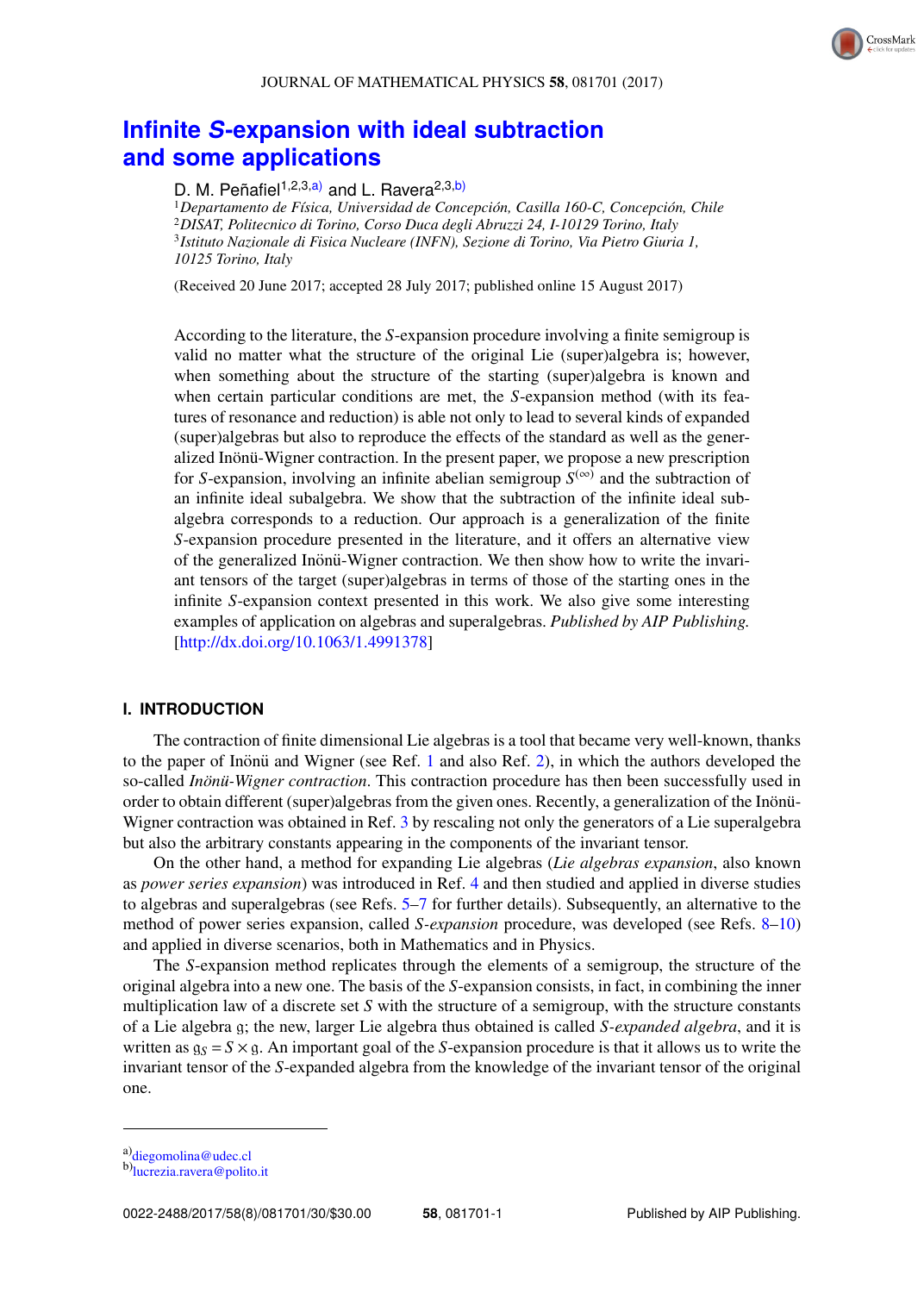From the physical point of view, several (super)gravity theories have been extensively studied using the *S*-expansion approach, enabling numerous results over recent years (see Refs. [11–](#page-30-1)[35\)](#page-30-2). Recently, in Ref. [36,](#page-30-3) an analytic method for *S*-expansion was developed. This method gives the multiplication table(s) of the (abelian) set(s) involved in an *S*-expansion process for reaching a target Lie (super)algebra from a starting one, after having properly chosen the partitions over subspaces of the considered (super)algebras.

There are two facets applicable in the *S*-expansion method, which offer great manipulation on algebras, i.e., *resonance* (that transfers the structure of the semigroup to the target algebra, allowing us to control its structure with a suitable choice on the semigroup decomposition) and *reduction* (which plays a peculiar role in cutting the algebra properly).

The *S*-expansion procedure involving a *finite* semigroup is valid no matter what the structure of the original Lie (super)algebra is. However, when something about the structure of the starting (super)algebra is known and when certain particular conditions are met, the *S*-expansion method is able not only to lead to several kinds of expanded (super)algebras but also to reproduce the effects of the standard as well as the generalized Inönü-Wigner contraction (the latter can also be referred to as "Weimar-Woods generalized contraction" and involves higher powers of the contraction parameter). In Ref. [8,](#page-29-6) the authors explained how the information on the subspace structure of the original algebra can be used in order to find resonant subalgebras of the *S*-expanded algebra and discussed how this information can be put to use in a different way, namely, by extracting reduced algebras from the resonant subalgebra. By following this path, the generalized Inönü-Wigner contraction fits within their scheme and can thus be reproduced by *S*-expansion.

In the present paper, we develop a new prescription for the *S*-expansion procedure, which involves an infinite abelian semigroup and the removal of an (infinite) ideal subalgebra. We will call this procedure *infinite S-expansion*; it represents an extension and generalization of the finite one and it offers an alternative view of the generalized Inönü-Wigner contraction. Indeed, we will explicitly show how to reproduce a generalized Inönü-Wigner contraction by following our approach. We then explain how to reconstruct the components of the invariant tensor of the infinitely *S*-expanded algebra with ideal subtraction from those of the initial one. This is useful since it allows us to develop the dynamics and construct the Lagrangians of physical theories, starting from their algebraic structure.

Our alternative method differs from the one presented in Ref. [8](#page-29-6) (that is the finite *S*-expansion) since it involves an infinite semigroup and the subtraction of an infinite ideal subalgebra. Obviously, the use of an infinite semigroup is not the only way for reaching the results we present in this paper (in fact, the examples of application we will consider are already well-known from the literature). However, in the present paper, we wish to describe an alternative path to expansion and contraction, in which, interestingly, the same results obtained in the context of finite *S*-expansion and Inönü-Wigner contraction [where, in particular, the latter does not change the dimension of the original (super)algebra] can be reproduced by acting on the original (super)algebra with an infinite abelian semigroup and by consequently subtracting an infinite ideal. The subtraction of the infinite ideal subalgebra here is crucial, since it allows us to obtain Lie (super)algebras with a finite number of generators, after having infinitely expanded the original Lie (super)algebras.

Furthermore, we will see that the prescription for infinite *S*-expansion with ideal subtraction leads to reduced algebras since the subtraction of the infinite ideal subalgebra can be viewed as a reduction involving an infinite number of semigroup elements that, together with the generators associated, play the role of "generating zeros." In this sense, the subtraction of the infinite ideal subalgebra can be viewed as a generalization of the 0*S*-reduction. Let us observe that the role of "generating zeros" in the 0*S*-reduction is played by the zero element, while in our method, it is the whole ideal subalgebra that plays this role; thus, the concept, in this sense, is slightly different. However, we will show that our method reproduces the same result of a 0*S*-reduction.

This paper is organized as follows: In Sec. [II,](#page-4-0) we give a review of the *S*-expansion procedure, with reduction and resonance, and of the Inönü-Wigner contraction. We also extend the concept of normal subgroup of a group to the concept of ideal subalgebra of an algebra since the latter will be useful in the rest of this work. In Sec. [III,](#page-9-0) we briefly review the way in which a standard Inonü-Wigner contraction can be reproduced with a finite *S*-expansion procedure (with resonance and 0*S*-reduction).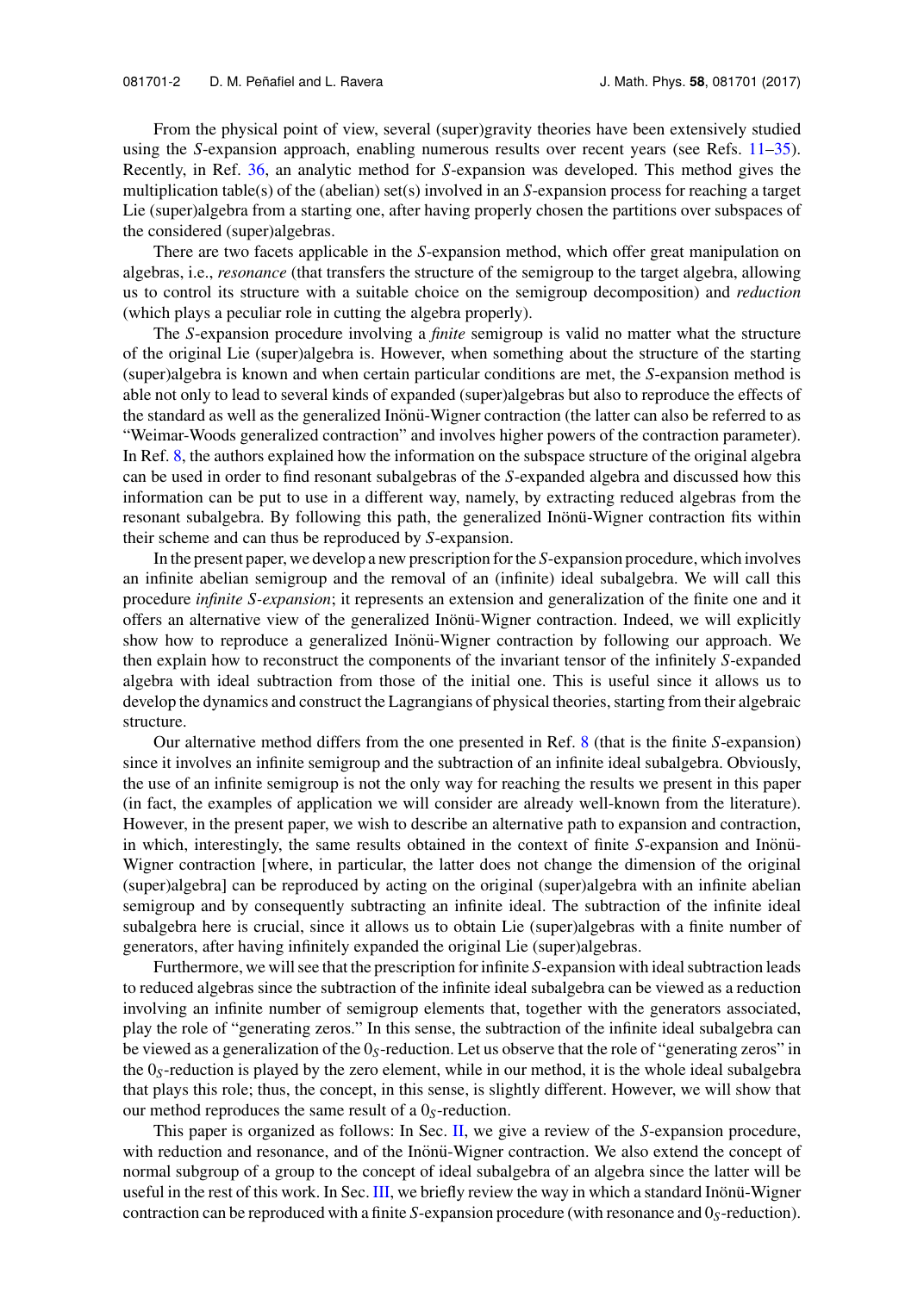Then, we discuss how the authors of Ref. [8](#page-29-6) used the information on the subspace structure of the original Lie algebra to extract reduced algebras from resonant subalgebras of *S*-expanded algebras, being able to reproduce, in this way, the generalized Inönü-Wigner contraction. Subsequently, we describe our prescription for infinite *S*-expansion with ideal subtraction and we explain how the generalized Inönü-Wigner contraction is reproduced in this context. Our method consists in first of all performing an *S*-expansion procedure involving an infinite abelian semigroup (which we will denote by  $S^{(\infty)}$ ) and in consequently subtracting an (infinite) ideal subalgebra to the infinitely Sexpanded one. We explicitly show that the subtraction of the infinite ideal subalgebra corresponds to a reduction. We also explain how to write the invariant tensors of the target (super)algebras in terms of those of the original ones in this context. In Sec. [IV,](#page-18-0) we give some example of application on different (super)algebras, reproducing some results presented in the literature in the context of finite expansions and contractions, and we write the invariant tensors of some of the mentioned (super)algebras in terms of the invariant tensors of the starting ones. Section [V](#page-28-0) contains a summary of our results, with comments and possible developments.

## <span id="page-4-0"></span>**II. REVIEW OF** *S***-EXPANSION, INON¨ U-WIGNER CONTRACTION, AND IDEAL ¨ SUBALGEBRAS**

The *S*-expansion of Lie (super)algebras through abelian semigroups consists in considering the direct product between an abelian semigroup *S* and a Lie algebra g:  $S \times g$ .

Under general conditions, relevant subalgebras can be systematically extracted from  $S \times g$ , like resonant algebras and reduced ones.

In the following, we give a review of the *S*-expansion, reduction, and resonance procedures<sup>[8](#page-29-6)</sup> and of the Inönü-Wigner contraction process.<sup>[1](#page-29-0)[,2](#page-29-1)</sup>

We also extend the concept of normal subgroup of a group to the concept of ideal subalgebra of an algebra, which will be useful in the development of the (infinite) *S*-expansion prescription described in this paper.

#### **A.** *S***-expansion for an arbitrary semigroup** *S*

The *S*-expansion procedure<sup>[8](#page-29-6)</sup> consists in combining the structure constants of a Lie algebra g with the inner multiplication law of a semigroup *S*, in order to define the Lie bracket of a new, *S*-expanded algebra  $q_S = S \times q$ .

*Definition 1. Let*  $S = \{\lambda_{\alpha}\}\$ , with  $\alpha = 1, \ldots, N$ , be a finite, abelian semigroup with two-selector *K* γ αβ *defined by*

$$
K_{\alpha\beta}^{\quad \gamma} = \begin{cases} 1, & when \lambda_{\alpha}\lambda_{\beta} = \lambda_{\gamma}, \\ 0, & otherwise. \end{cases}
$$
 (2.1)

Let g be a Lie algebra with basis  $\{T_A\}$  and structure constants  $C_{AB}^C$  defined by the commutation *relations*

$$
[T_A, T_B] = C_{AB}^{C} T_C. \tag{2.2}
$$

*Denote a basis element of the direct product*  $S \times g$  *by*  $T_{(A,\alpha)} = \lambda_{\alpha} T_A$  *and consider the induced commutator* f g

<span id="page-4-1"></span>
$$
\left[T_{(A,\alpha)}, T_{(B,\beta)}\right] \equiv \lambda_{\alpha} \lambda_{\beta} \left[T_A, T_B\right].\tag{2.3}
$$

*One can show*[8](#page-29-6) *that the product*

<span id="page-4-2"></span>
$$
g_S = S \times g \tag{2.4}
$$

*corresponds to the Lie algebra given by* f

$$
\[T_{(A,\alpha)}, T_{(B,\beta)}\] = K_{\alpha\beta}^{\ \ \gamma} C_{AB}^{\ \ C} T_{(C,\gamma)},\tag{2.5}
$$

*whose structure constants can be written as*

$$
C_{(A,\alpha)(B,\beta)}^{(C,\gamma)} = K_{\alpha\beta}^{\ \ \gamma} C_{AB}^{\ \ C}.
$$
 (2.6)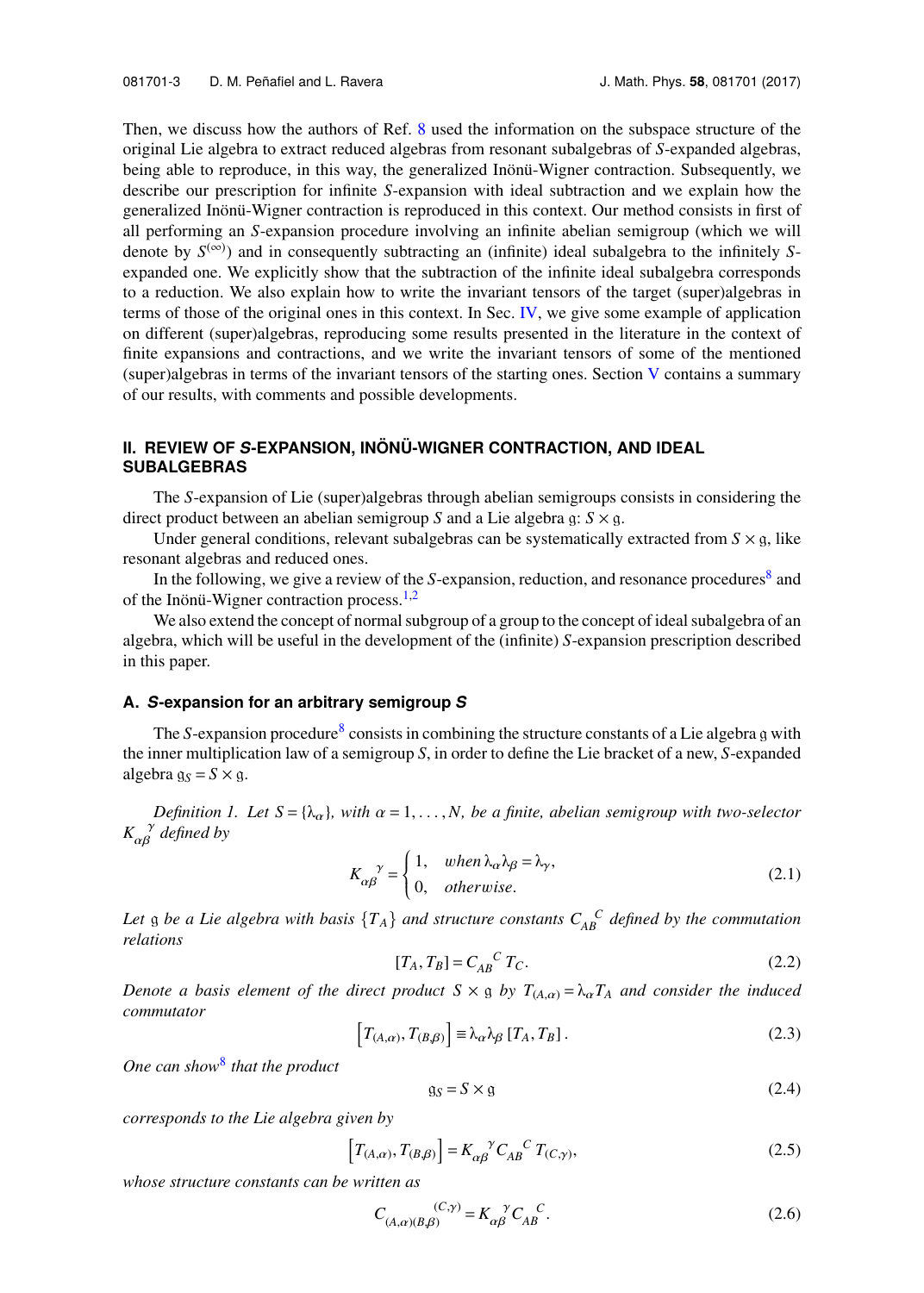*For every abelian semigroup S and Lie algebra* g, the algebra  $g<sub>S</sub>$  *obtained through product* [\(2.4\)](#page-4-1) *is also a Lie algebra, with a Lie bracket given by [\(2.5\)](#page-4-2). The new, larger Lie algebra thus obtained is called S-expanded algebra, and it is written as*  $g_S = S \times g$ .

## **B. Reduced algebras**

Let us give the following definition (see Ref. [8\)](#page-29-6) in order to introduce the concept of reduction of Lie algebras:

*Definition 2. Let us consider a Lie algebra g of the form*  $g = V_0 \oplus V_1$ , where  $V_0$  and  $V_1$  are the *two subspaces, respectively, given by*  $V_0 = \{T_{a0}\}$  *and*  $V_1 = \{T_{a1}\}$ . *When*  $[V_0, V_1] \subset V_1$ *, that is to say, when the commutation relations between generators present the following form:*

$$
[T_{a_0}, T_{b_0}] = C_{a_0 b_0}^{c_0} T_{c_0} + C_{a_0 b_0}^{c_1} T_{c_1},
$$
\n(2.7)

$$
[T_{a_0}, T_{b_1}] = C_{a_0 b_1}^{c_1} T_{c_1},
$$
\n(2.8)

$$
[T_{a_1}, T_{b_1}] = C_{a_1 b_1}^{c_0} T_{c_0} + C_{a_1 b_1}^{c_1} T_{c_1},
$$
\n(2.9)

*one can show that the structure constants*  $C_{a_0b_0}^{\quad c_0}$  *satisfy the Jacobi identity themselves, and therefore* 

<span id="page-5-1"></span><span id="page-5-0"></span>
$$
[T_{a_0}, T_{b_0}] = C_{a_0 b_0}^{c_0} T_{c_0}
$$
 (2.10)

*itself corresponds to a Lie algebra, which is called the reduced algebra of* g *and symbolized as* |*V*<sup>0</sup> |.

Let us observe that, in general, a reduced algebra does *not* correspond to a subalgebra.

#### **C. 0***S***-reduction of** *S***-expanded algebras**

The O<sub>S</sub>-reduction of Lie algebras<sup>[8](#page-29-6)</sup> involves the extraction of a smaller algebra from an *S*-expanded Lie algebra  $q<sub>S</sub>$ , when certain conditions are met.

In order to give a brief review of 0*S*-reduction, let us consider an abelian semigroup *S* and the *S*-expanded (super)algebra  $g_S = S \times g$ .

When the semigroup *S* has a *zero element*  $0_S \in S$  (also denoted with the symbol  $\lambda_{0_S} \equiv 0_S$  in the literature), this element plays a peculiar role in the *S*-expanded (super)algebra. In fact, we can split the semigroup *S* into non-zero elements  $\lambda_i$ ,  $i = 0, \ldots, N$ , and a zero element  $\lambda_{N+1} = 0_S = \lambda_{0_S}$ . The zero element  $\lambda_{\alpha}$  is defined as one for which element  $\lambda_{0s}$  is defined as one for which

$$
\lambda_{0_S}\lambda_\alpha = \lambda_\alpha \lambda_{0_S} = \lambda_{0_S},\tag{2.11}
$$

for each  $\lambda_{\alpha} \in S$ . Under this assumption, we can write  $S = {\lambda_i} \cup {\lambda_{N+1} = \lambda_{0_S}}$ , with  $i = 1, ..., N$  (the latin index runs only on the non-zero elements of the semigroup). Then the two-selector satisfies Latin index runs only on the non-zero elements of the semigroup). Then, the two-selector satisfies the relations

$$
K_{i,N+1}^{\qquad j} = K_{N+1,i}^{\qquad j} = 0,\tag{2.12}
$$

$$
K_{i,N+1}^{N+1} = K_{N+1,i}^{N+1} = 1,\tag{2.13}
$$

$$
K_{N+1,N+1}{}^j = 0,\t\t(2.14)
$$

$$
K_{N+1,N+1}^{N+1} = 1,\t\t(2.15)
$$

which means, from the multiplication rules point of view,

f

$$
\lambda_{N+1}\lambda_i = \lambda_{N+1},\tag{2.16}
$$

$$
\lambda_{N+1}\lambda_{N+1} = \lambda_{N+1}.\tag{2.17}
$$

Therefore, for  $g_S = S \times g$ , we can write the commutation relations

$$
\left[T_{(A,i)}, T_{(B,j)}\right] = K_{ij}{}^{k} C_{AB}{}^{C} T_{(C,k)} + K_{ij}{}^{N+1} C_{AB}{}^{C} T_{(C,N+1)},\tag{2.18}
$$

$$
\[T_{(A,N+1)}, T_{(B,j)}\] = C_{AB}^{\quad C} T_{(C,N+1)},\tag{2.19}
$$

$$
\[T_{(A,N+1)}, T_{(B,N+1)}\] = C_{AB}^{C} T_{(C,N+1)}.
$$
\n(2.20)

If we now compare these commutation relations with  $(2.7)$ – $(2.9)$ , we clearly see that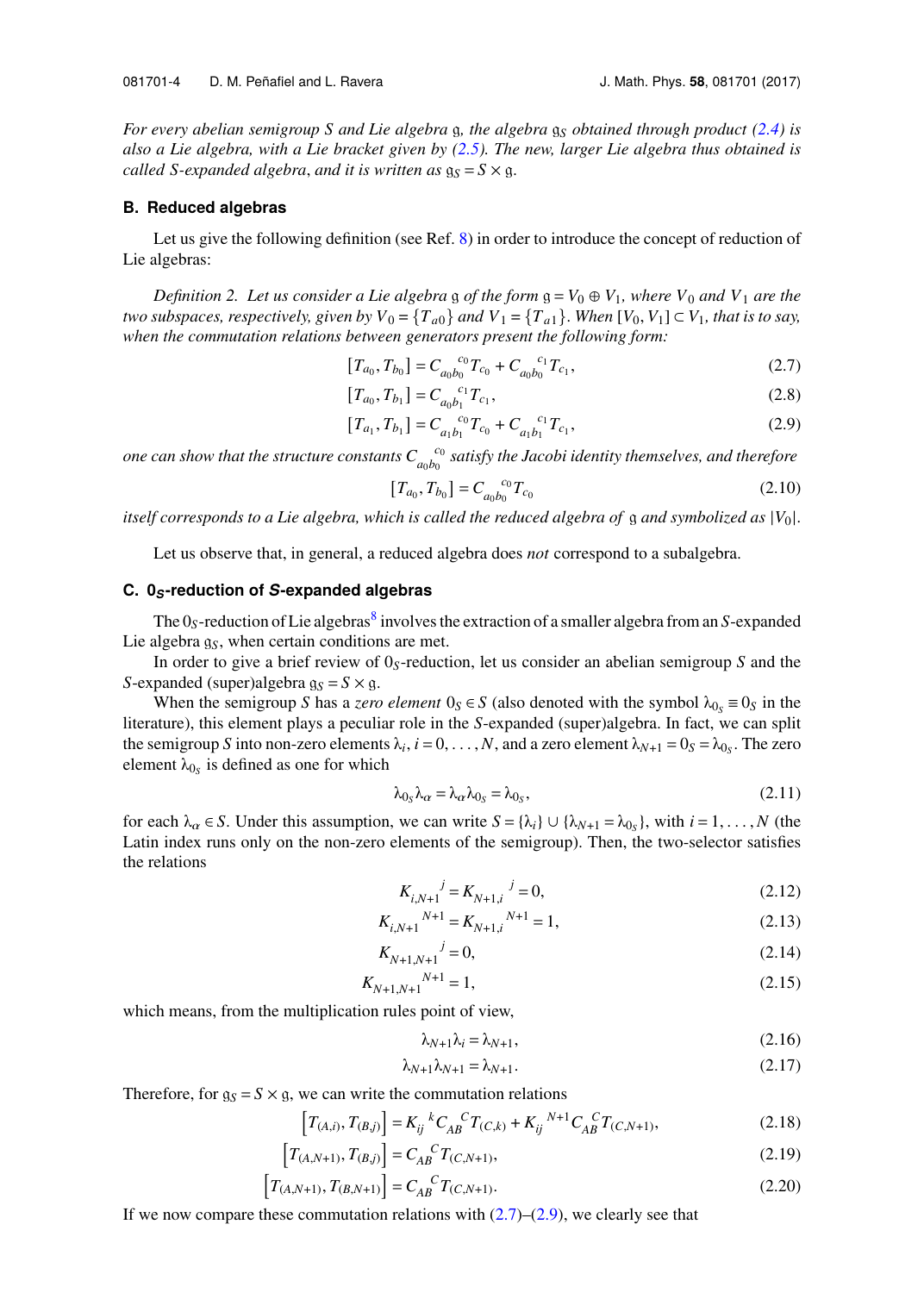081701-5 D. M. Peñafiel and L. Ravera **1980 1201 1201 1201 1201 1201 1201 1201** J. Math. Phys. **58**, 081701 (2017)

$$
\left[T_{(A,i)}, T_{(B,j)}\right] = K_{ij}{}^{k} C_{AB}{}^{C} T_{(C,k)} \tag{2.21}
$$

are the commutation relations of a reduced Lie algebra generated by  $\{T_{(A,i)}\}$ , whose structure constants are given by  $K_{ij}^{k} C_{AB}^{C}$ .

The reduction procedure, in this particular case, is tantamount to impose the condition

$$
T_{A,N+1} = \lambda_{0_S} T_A \equiv 0_S T_A = 0.
$$
\n(2.22)

We can notice that, in this case, the reduction abelianizes large sectors of the (super)algebra and that for each *j* satisfying  $K_{ij}^{N+1} = 1$  (that is to say,  $\lambda_i \lambda_j = \lambda_{N+1}$ ), we have

$$
\[T_{(A,i)}, T_{(B,j)}\] = 0.\tag{2.23}
$$

The above considerations led the authors of Ref. [8](#page-29-6) to the following definition.

*Definition 3. Let S be an abelian semigroup with a zero element*  $\lambda_{0s} \equiv 0_s \in S$ , and let  $g_s = S \times g$ be an *S-expanded algebra. Then, the algebra obtained by imposing the condition*

<span id="page-6-2"></span>
$$
\lambda_{0_S} T_A \equiv 0_S T_A = 0 \tag{2.24}
$$

*on* g*<sup>S</sup> (or on a subalgebra of it) is called the 0S-reduced algebra of* g*<sup>S</sup> (or of the subalgebra).*

Furthermore, when a  $0<sub>S</sub>$ -reduced algebra presents a structure which is resonant with respect to the structure of the semigroup involved in the *S*-expansion process, the procedure takes the name of 0*S-resonant-reduction*.

## **D. Resonant subalgebras**

Another prescription for getting smaller algebras (subalgebras) from the expanded ones, which read  $S \times g$ , is described in the definition below (see Ref. [8\)](#page-29-6).

*Definition 4. Let*  $g = \bigoplus_{p \in I} V_p$  *be a decomposition of* g *into subspaces*  $V_p$ *, where I is a set of indices. For each p,*  $q \in I$ *, it is always possible to define the subsets*  $i_{(p,q)} \subset I$  such that

<span id="page-6-0"></span>
$$
\left[V_p, V_q\right] \subset \bigoplus_{r \in i_{(p,q)}} V_r,\tag{2.25}
$$

*where the subsets*  $i_{(p,q)}$  *store the information on the subspace structure of* g.

*Now, let* S = ∪<sub>p∈*I*</sub>S<sub>p</sub> be a subset decomposition of the abelian semigroup S such that

<span id="page-6-3"></span><span id="page-6-1"></span>
$$
S_p \cdot S_q \subset \bigcap_{r \in i_{(p,q)}} S_r,\tag{2.26}
$$

*where the product*  $S_p \cdot S_q$  *is defined as* 

$$
S_p \cdot S_q = \{ \lambda_\gamma \mid \lambda_\gamma = \lambda_{\alpha_p} \lambda_{\alpha_q}, \text{ with } \lambda_{\alpha_p} \in S_p, \lambda_{\alpha_q} \in S_q \} \subset S. \tag{2.27}
$$

*When such subset decomposition*  $S = \bigcup_{p \in I} S_p$  *exists, this decomposition is said to be in resonance with the subspace decomposition of*  $g$ ,  $g = \bigoplus_{p \in I} V_p$ .

The resonant subset decomposition is essential in order to systematically extract subalgebras from the *S*-expanded algebra  $g_S = S \times g$ , as it was enunciated and proven in Ref. [8](#page-29-6) with the following theorem.

**Theorem 1.** Let  $g = \bigcup_{p \in I} V_p$  be a subspace decomposition of g, with a structure described by *Eq.* [\(2.25\)](#page-6-0), and let  $S = \bigcup_{p \in I} S_p$  be a resonant subset decomposition of the abelian semigroup S, with *the structure given in Eq. [\(2.26\)](#page-6-1). Define the subspaces of*  $g_S = S \times g$  *as* 

$$
W_p = S_p \times V_p, \quad p \in I. \tag{2.28}
$$

*Then,*

$$
g_R = \bigoplus_{p \in I} W_p \tag{2.29}
$$

*is a subalgebra of*  $g_S = S \times g$ *, called resonant subalgebra of*  $g_S$ *.*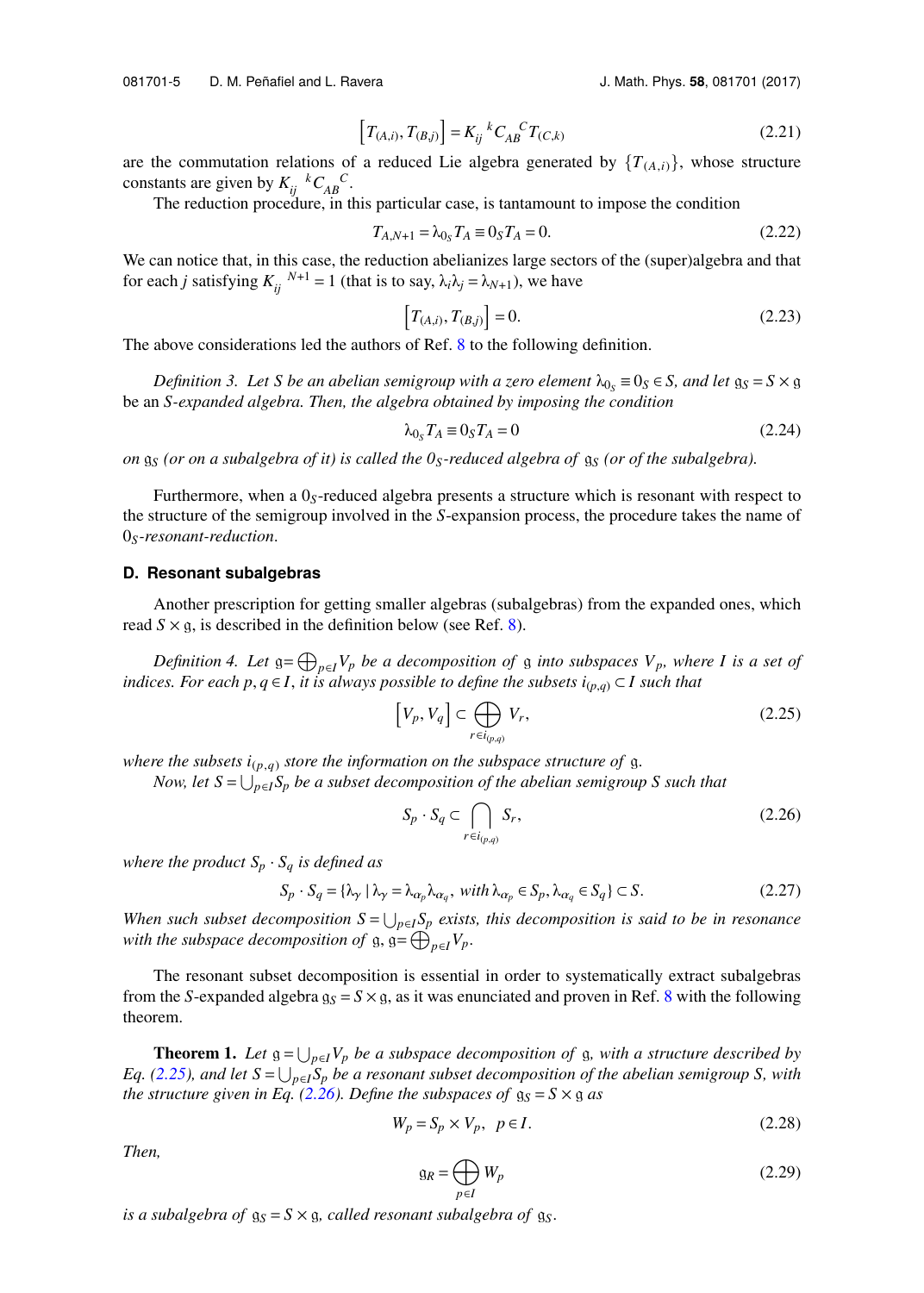#### **E.** Inönü-Wigner contraction

In what follows, we review the Inonu-Wigner contraction (and, in particular, an instance of its definition, which does fit the definition of standard Inonu-Wigner contraction) and the so-called "generalized Inonü-Wigner contraction" procedures (see Refs. [1,](#page-29-0) [2,](#page-29-1) [7,](#page-29-5) and  $37-40$  $37-40$  for further details).

*Definition 5. Let*  $T_i$ ,  $i = 1, 2, ..., n$ , *be a set of basis vectors for a Lie algebra* g*. Let a new set of synctors*  $\tilde{T}$ ,  $i = 1, 2, ..., n$ , *be related to the*  $T_i$ 's *by basis vectors*  $\tilde{T}_i$ ,  $i = 1, 2, ..., n$ , *be related to the*  $T_i$ *'s by* g

$$
\tilde{T}_j = U(\varepsilon)_j^i T_i, \quad U(\varepsilon = 1)_j^i = \delta_j^i, \quad \det\left[U(\varepsilon = 0)_j^i\right] = 0. \tag{2.30}
$$

*The structure constants of the Lie algebra* g *with respect to the new basis are given by* f g

$$
\left[\tilde{T}_i, \tilde{T}_j\right] = C_{ij}^{\ \ k}(\varepsilon) \tilde{T}_k. \tag{2.31}
$$

*When the limit*

$$
\lim_{\varepsilon \to 0} C_{ij}^{\ k}(\varepsilon) = C'_{ij}^{\ k} \tag{2.32}
$$

*exists and is well defined, the new structure constants*  $C'_{ij}^k$  *characterize a Lie algebra that is not isomorphic to the original one. This procedure is called Inönü-Wigner contraction.* 

The above definition fits the standard Inonu-Wigner contraction, which corresponds to a specific choice of the matrix  $U(\varepsilon)$ , as well as the generalized Inonu-Wigner contraction, which corresponds to a special case of Definition 5, in which the matrix  $U(\varepsilon)$  acts in a peculiar way, as we will see in the following.

We now discuss a particular instance of Definition 5 which does fit the case of *standard Inon*ü-*Wigner contraction*: If we now consider the symmetric coset  $g = f \oplus \varphi$  of simple Lie algebras, where h closes a subalgebra and p is a complementary subspace, with commutation relations of the form

$$
[\mathfrak{h}, \mathfrak{h}] \subset \mathfrak{h},\tag{2.33}
$$

$$
[\mathfrak{h}, \mathfrak{p}] \subset \mathfrak{p},\tag{2.34}
$$

$$
[\mathfrak{p}, \mathfrak{p}] \subset \mathfrak{h},\tag{2.35}
$$

the standard Inönü-Wigner contraction of  $g \rightarrow g'$  involves the matrix

$$
U(\varepsilon) = \begin{pmatrix} I_{dim(\mathfrak{h})} & 0 \\ 0 & \varepsilon I_{dim(\mathfrak{p})} \end{pmatrix},\tag{2.36}
$$

where *I* is the identity matrix, and  $dim(f)$  and  $dim(p)$  stand for the dimension of h and p, respectively. We can thus write

$$
\begin{pmatrix} \mathfrak{h}' \\ \mathfrak{p}' \end{pmatrix} = \begin{pmatrix} I_{dim(\mathfrak{h})} & 0 \\ 0 & \varepsilon I_{dim(\mathfrak{p})} \end{pmatrix} \begin{pmatrix} \mathfrak{h} \\ \mathfrak{p} \end{pmatrix}.
$$
 (2.37)

Therefore, after having performed the limit  $\varepsilon \longrightarrow 0$ , the contracted algebra g' becomes a semidirect product  $a' = b' \times b' = b \times a'$  and we can write the following commutation relations: product  $g' = b' \lt \phi' = b \lt \phi'$ , and we can write the following commutation relations:

$$
[\mathfrak{h}', \mathfrak{h}'] \subset \mathfrak{h}',\tag{2.38}
$$

$$
[\mathfrak{h}', \mathfrak{p}'] \subset \mathfrak{p}',\tag{2.39}
$$

$$
[\mathfrak{p}', \mathfrak{p}'] = 0,\tag{2.40}
$$

from which we can see that  $p'$  is now an abelian sector.

If we consider non-symmetric cosets (namely, in the case in which  $[p, p] \subset \mathfrak{h} \oplus p$ ), we can prove that the standard Inönü-Wigner contraction still abelianizes this commutator ( $[p', p'] = 0$ ).

Let us observe that the contracted algebra has the same dimension of the starting one.

The Inönü-Wigner contraction has a lot of applications in Physics, among which the relevant cases of the Galilei algebra as an Inönü-Wigner contraction of the Poincaré algebra and the Poincaré algebra as a contraction of the de Sitter algebra. Both of them involve two universal constants: the velocity of light and the cosmological constant, respectively.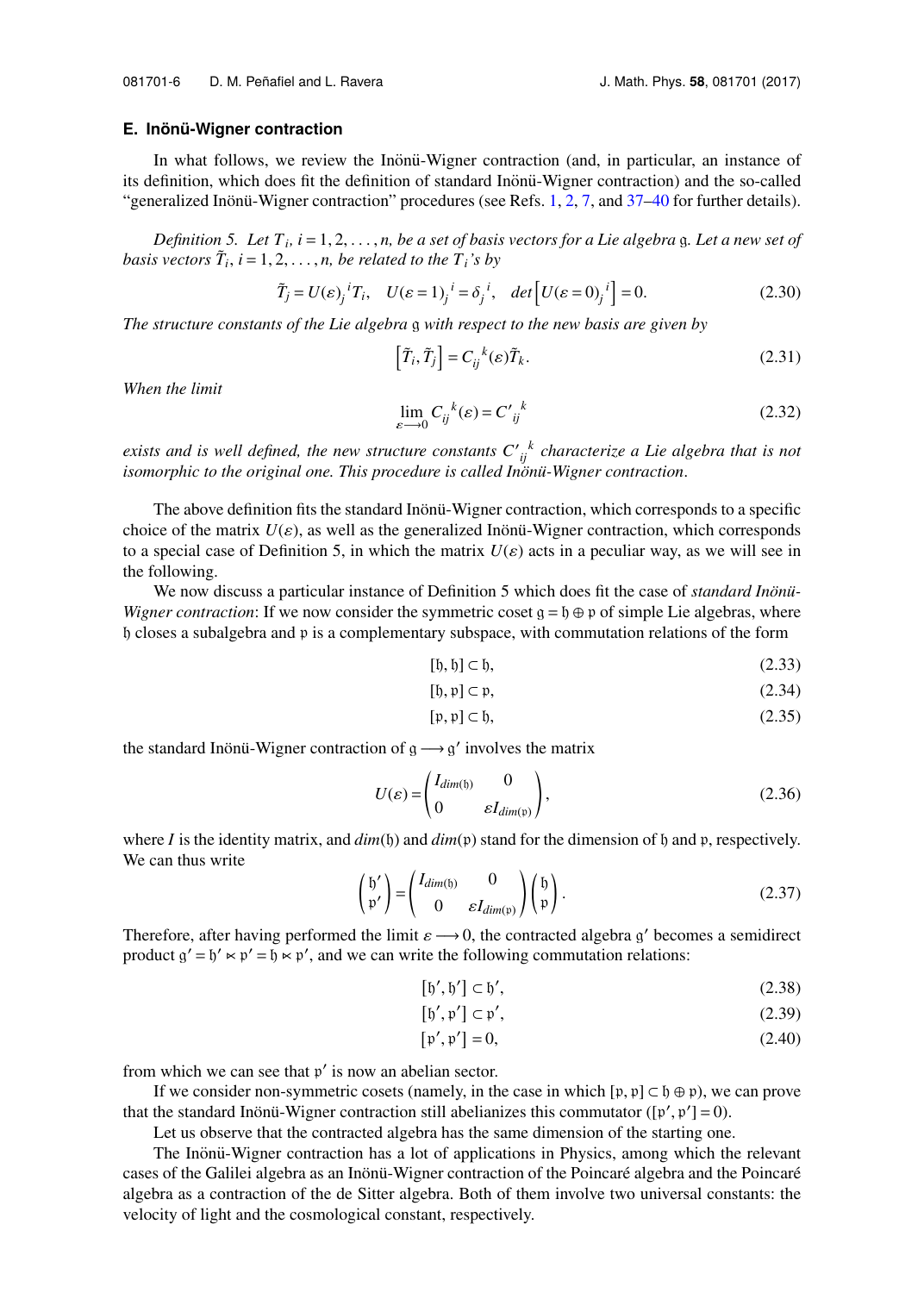#### *1. Generalized Inon¨ u-Wigner contraction ¨*

Any diagonal contraction is equivalent to a generalized Inönü-Wigner contraction (which can also be referred to as "Weimar-Woods generalized contraction") $38-40$  $38-40$  with integer parameter powers.

*Definition 6. Let* g *be a non-simple algebra which can be written as a sum of n* + 1 *subspaces* (sets of generators)  $V_i$ ,  $i = 0, 1, \ldots, n$ ,

<span id="page-8-0"></span>
$$
g = \bigoplus_{i=0}^{n} V_i = V_0 \oplus V_1 \oplus \cdots \oplus V_n
$$
 (2.41)

such that the following Weimar-Woods conditions<sup>[38](#page-30-6)[,39](#page-30-7)</sup> are satisfied:

$$
\left[V_p, V_q\right] \subset \bigoplus_{s \le p+q} V_s, \ \ p, q = 0, 1, \dots, n. \tag{2.42}
$$

*The conditions in [\(2.42\)](#page-8-0) imply that V*<sup>0</sup> *is a subalgebra of* g. *The contraction of* g *can be obtained after having performed a proper rescaling on the generators of each subspace and once a singular limit for the contraction parameter have been considered, namely, by considering*

<span id="page-8-1"></span>
$$
V'_{i} = \varepsilon^{a_{i}} V_{i}, \quad i = 0, 1, ..., n,
$$
\n(2.43)

*with the choice of the powers a's providing a finite limit of the contracted algebra if*  $\varepsilon \longrightarrow 0$ . This *procedure is called generalized Inönü-Wigner contraction.* 

Let us observe that Definition 6 corresponds to a special case of Definition 5, in which the matrix  $U(\varepsilon)$  acts as in [\(2.43\)](#page-8-1). In fact, the generalized Inonü-Wigner contractions are produced by diagonal matrices of the form  $U(\varepsilon)_{jj} = \varepsilon^{n_j}$ ,  $n_j \in \mathbb{Z}$ . Thus, a contraction  $g \xrightarrow{U(\varepsilon)_{ij}} g'$  is called *generalized Inonii*-*Wigner contraction*<sup>[39](#page-30-7)</sup> if the matrix  $U(\varepsilon)$  has the form

$$
U(\varepsilon)_{ij} = \delta_{ij}\varepsilon^{n_j}, \quad n_j \in \mathbb{R}, \quad \varepsilon > 0, \quad i, j = 1, 2, \dots, N,
$$
\n
$$
(2.44)
$$

with respect to a basis of generators  ${T_{a_1}, T_{a_2}, \ldots, T_{a_N}}$ .

#### <span id="page-8-2"></span>**F. Ideal subalgebra**

In the following, we extend the concept of normal subgroup of a group to the concept of ideal subalgebra of an algebra (see Ref. [41](#page-30-8) for further details).

*Definition 7. Let us consider a Lie group G and a normal subgroup H of G. Let the Lie algebra* A *be the algebra associated with the Lie group G (by exponentiation), and let the subalgebra* I *of* A *be the subalgebra associated with the normal subgroup H. Then,* I *is an ideal* (*ideal subalgebra*) *of* A*, and we can write*

$$
[\mathcal{A}, \mathcal{I}] \subset \mathcal{I}.\tag{2.45}
$$

Let us now consider the homomorphism  $\varphi$  :  $G \longrightarrow G/H$ , where G is a Lie group and H is a normal subgroup of *G*. Let A be the Lie algebra associated with the Lie group *G*.

By definition,  $H = \text{ker}\varphi$ , and  $G/H$  is a Lie group. Let  $\hat{\mathcal{A}}$  be the Lie algebra associated with the Lie group *G*/*H*. Then,  $\varphi$  induces a homomorphism  $\hat{\varphi}$ :  $\mathcal{A} \longrightarrow \hat{\mathcal{A}}$  between algebras, such that, if  $a \in \mathcal{A}$ , then  $\varphi(e^a) = e^{\hat{\varphi}(a)}$ . Since, from Definition 7,  $\forall a \in \mathcal{I}$ , we have  $e^a \in H$ , this now implies  $\varphi(e^a) = e' \in$ <br> $G/H \longleftrightarrow \hat{\varphi}(a) = 0$ . Consequently  $\hat{\varphi}(T) = 0$  $G/H \iff \hat{\varphi}(a) = 0$ . Consequently,  $\hat{\varphi}(\mathcal{I}) = \{0\}.$ 

The algebra  $\hat{A}$  is isomorphic to the coset space  $A \ominus \mathcal{I}$ , whose elements are the equivalence classes  $[a] = \{a' \in \mathcal{A} : a' - a \in \mathcal{I}\}.$ 

Let us now consider  $\rho: G \longrightarrow Aut(V)$ , where V is a vector space. This defines a representation of *G*/*H* provided on the vector space *V*. It has a trivial action on each vector  $\Psi \in V$ ,

$$
\rho(H)\Psi = \Psi.
$$
\n(2.46)

Then, by defining,  $\forall [g] \in G/H$ ,

$$
\rho([g]) = \rho(g),\tag{2.47}
$$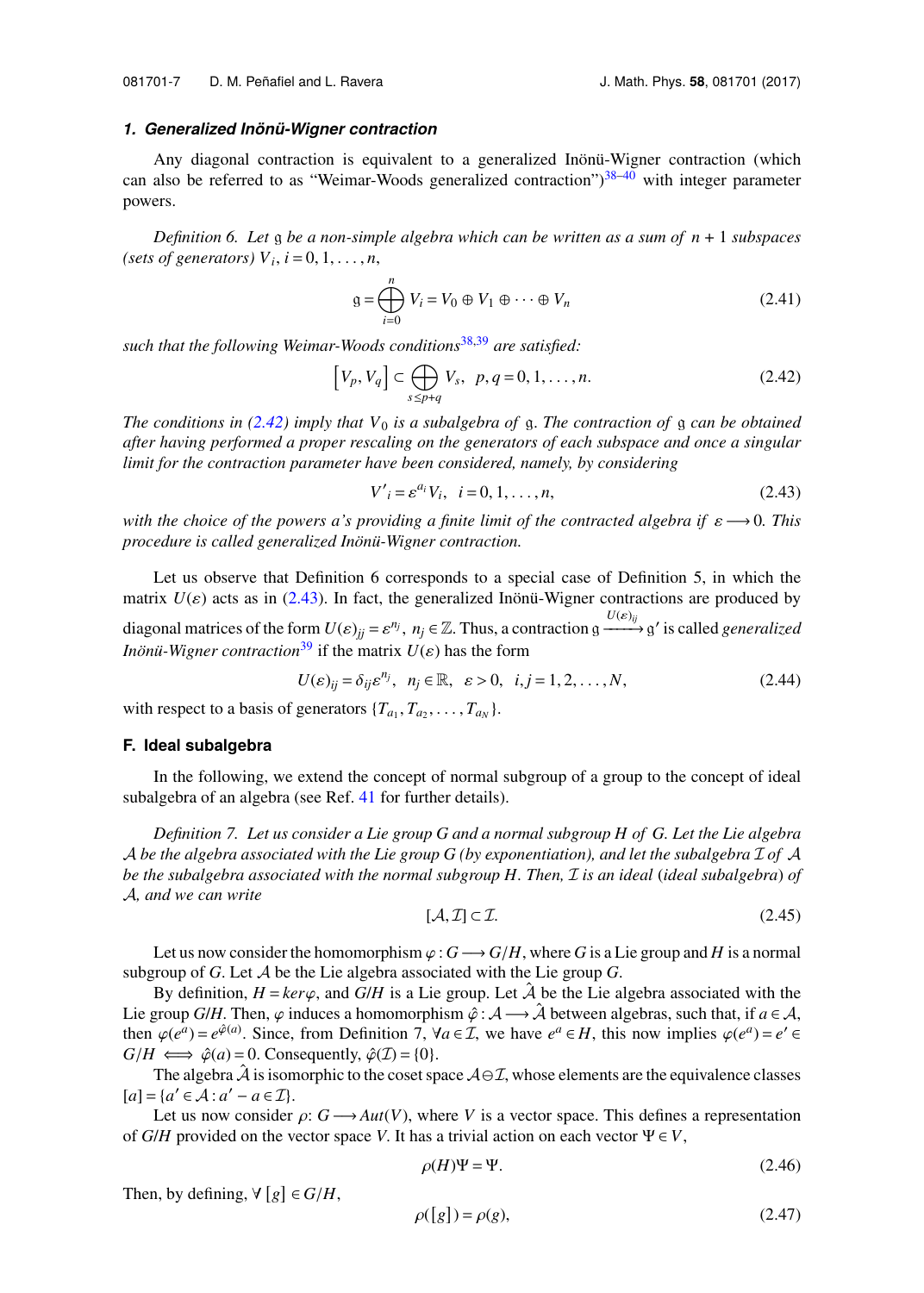since

$$
\rho(g \cdot h)\Psi = \rho(g)\rho(h)\Psi
$$
\n(2.48)

$$
= \rho(g)\Psi, \ \ \forall \Psi \in V,\tag{2.49}
$$

we can say that  $\rho(G/H) = \rho(G)$  is the property we need in order to require

$$
\rho(\mathcal{I}) = 0. \tag{2.50}
$$

In this way,  $\rho$  provides a representation of  $A \ominus \mathcal{I}$  such that,

$$
\rho(\mathcal{A}) = \rho(\mathcal{A} \ominus \mathcal{I}).\tag{2.51}
$$

Thus, if we now write

$$
\mathcal{A} \ominus \mathcal{I} = \mathcal{A}_0,\tag{2.52}
$$

where  $\mathcal{A}_0$  is a coset space, we can say that  $\rho(\mathcal{A}_0)$  is homomorphic to  $\rho(\mathcal{A})$ , and we can finally write

$$
\rho(\mathcal{A})\Psi = \rho(\mathcal{A}_0)\Psi, \quad \forall \Psi \in V.
$$
\n(2.53)

## <span id="page-9-0"></span>**III. INON¨ U-WIGNER CONTRACTION AND ¨** *S***-EXPANSION**

In the following, we show that a standard Inönü-Wigner contraction can be reproduced with a (finite) *S*-expansion procedure (with resonance and 0*S*-reduction). Then, we review the way in which the authors of Ref. [8](#page-29-6) used the information on the subspace structure of the original Lie algebra to extract reduced algebras from resonant subalgebras of *S*-expanded algebras, being able to reproduce, in this way, the generalized Inönü-Wigner contraction.

After doing this, we proceed to the core of the present paper, that is, we describe our prescription for infinite *S*-expansion (involving an infinite abelian semigroup  $S^{(\infty)}$ ) with ideal subtraction, and we explain how to reproduce a generalized Inonü-Wigner contraction in this context. This method is a new prescription for *S*-expansion and also an alternative way of seeing the (generalized) Inönü-Wigner contraction.

#### **A. Finite** *S***-expansion and Inon¨ u-Wigner contraction ¨**

We first of all show the way in which a standard Inönü-Wigner contraction can be reproduced with a (finite) *S*-expansion procedure. Then, we review, following Ref. [8,](#page-29-6) the procedure to extract reduced algebras from resonant subalgebras of *S*-expanded algebras, allowing the *S*-expansion method to reproduce the case of generalized Inönü-Wigner contraction.

## *1. Standard Inon¨ u-Wigner contraction as finite S-expansion with resonance ¨ and 0S-reduction*

Let us consider a coset g with a subalgebra h and a complementary subspace p, namely,  $g = h \oplus p$ , with commutation relations of the form

$$
[0, b] \subset b,
$$
  
\n
$$
[b, p] \subset p,
$$
  
\n
$$
[p, p] \subset b \oplus p.
$$
  
\n(3.1)

The Inönü-Wigner contraction of  $g \rightarrow g'$  involves the following transformation:

<span id="page-9-1"></span>
$$
\begin{pmatrix} \mathfrak{h}' \\ \mathfrak{p}' \end{pmatrix} = \begin{pmatrix} I_{dim(\mathfrak{h})} & 0 \\ 0 & \varepsilon I_{dim(\mathfrak{p})} \end{pmatrix} \begin{pmatrix} \mathfrak{h} \\ \mathfrak{p} \end{pmatrix},
$$
(3.2)

where *I* is the identity matrix, and  $dim(f)$  and  $dim(f)$  stand for the dimension of  $f$  and  $p$ , respectively;  $\varepsilon$  is the contraction parameter. Then, the commutation relations of  $g' = f' \ltimes p' = f \ltimes p'$  are well defined<br>for all values of  $\varepsilon$ , including the singular limit  $\varepsilon \to 0$ for all values of  $\varepsilon$ , including the singular limit  $\varepsilon \longrightarrow 0$ ,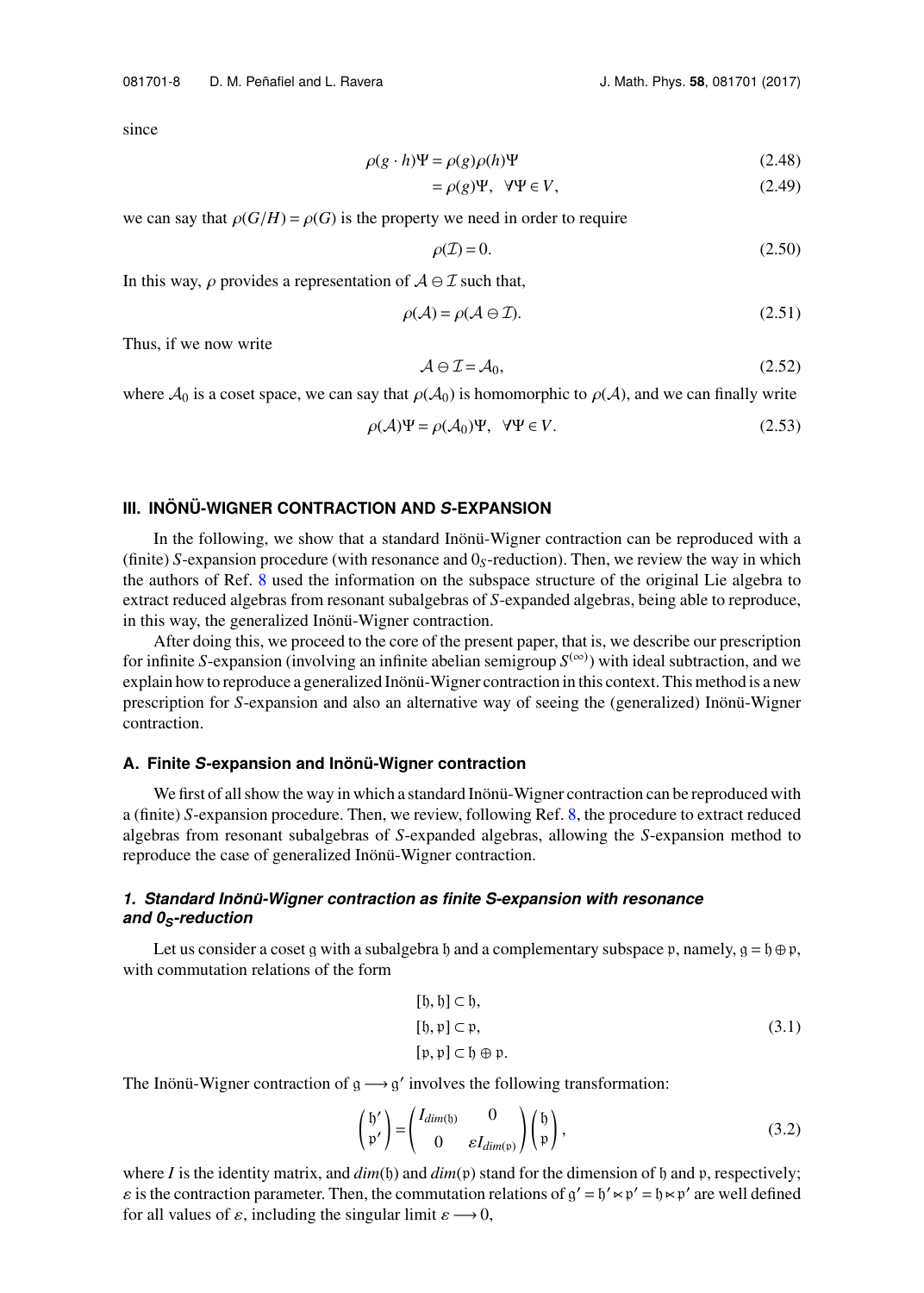$$
[0, b] \subset b,
$$
  
\n
$$
[b, b] \subset b,
$$
  
\n
$$
[b', b'] \subset b',
$$
  
\n
$$
[b', b'] \subset b',
$$
  
\n
$$
[b', b'] \subset b',
$$
  
\n
$$
[b', b'] \subset b',
$$
  
\n
$$
[b', b'] \subset b',
$$
  
\n
$$
[b', b'] \subset b',
$$
  
\n
$$
[b', b'] \subset b',
$$
  
\n
$$
[b', b'] = 0.
$$
  
\n(3.3)

This Inönü-Wigner contraction (standard Inönü-Wigner contraction) can be reproduced with a finite *S*-expansion procedure involving 0<sub>S</sub>-resonant-reduction and the semigroup  $\hat{S}_E^{(1)}$  $E^{(1)} = {\lambda_0, \lambda_1, \lambda_2}$ (where the zero element of the semigroup is  $\lambda_{0s} = \lambda_2$ ) described by the multiplication table

$$
\frac{\lambda_0}{\lambda_0} \frac{\lambda_1}{\lambda_0} \frac{\lambda_2}{\lambda_1} \n\lambda_1 \frac{\lambda_1}{\lambda_1} \frac{\lambda_2}{\lambda_2} \frac{\lambda_2}{\lambda_2} \n\lambda_2 \frac{\lambda_2}{\lambda_2} \frac{\lambda_3}{\lambda_3}
$$
\n(3.4)

This can be done (see Ref. [8\)](#page-29-6) by considering a proper partition over the subspaces of the starting Lie algebra and by multiplying its generators by the elements of the semigroup  $S_F^{(1)}$  $E^{(1)}$ . Then, the resonantreduced, S-expanded Lie algebra  $g_{S_{RR}} = b' \oplus p'$ , where  $b' = \lambda_0 b$  and  $p' = \lambda_1 p$ , satisfies the following commutation relations:

$$
[\lambda_0 \mathfrak{h}, \lambda_0 \mathfrak{h}] \subset \lambda_0 \mathfrak{h},\tag{3.5}
$$

$$
[\lambda_0 \mathfrak{h}, \lambda_1 \mathfrak{p}] \subset \lambda_1 \mathfrak{p},\tag{3.6}
$$

$$
[\lambda_1 \mathfrak{p}, \lambda_1 \mathfrak{p}] = 0. \tag{3.7}
$$

Here we can see that the role of the zero element  $\lambda_2 = \lambda_{0_S}$  is to turn each multiplicand to zero (see Eq. [\(2.24\)](#page-6-2) in Sec. [II\)](#page-4-0). We can easily see that by rewriting  $\lambda_0$  h and  $\lambda_1$  p in terms of h' and p', we arrive to Eq. [\(3.3\)](#page-9-1). Thus, we can conclude that the Inönü-Wigner contraction can be seen as an S-expansion (involving  $0_S$ -resonant-reduction) performed with the semigroup  $S_F^{(1)}$ *E* .

#### 2. Reduction of resonant subalgebras and generalized Inönü-Wigner contraction

The authors of Ref. [8](#page-29-6) proved that one can extract reduced algebras from the resonant subalgebra of a (finite) *S*-expanded algebra  $S \times g$ , and they showed that, by following this path, the generalized Inönü-Wigner contraction fits within their scheme.

In particular, Theorem VII.1 of their work provides necessary conditions under which a reduced algebra can be extracted from a resonant subalgebra. It reads as follows:

**Theorem 2.** Let  $g_R = \bigoplus_{p \in I} S_p \times V_p$  be a resonant subalgebra of  $g_S = S \times g$ . Let  $S_p = \hat{S}_p \cup \check{S}_p$  be *a partition of the subset*  $S_p \subset S$  *such that* 

<span id="page-10-0"></span>
$$
\hat{S}_p \cap \check{S}_p = \emptyset,\tag{3.8}
$$

$$
\check{S}_p \cdot \hat{S}_q \subset \bigcap_{r \in i_{(p,q)}} \hat{S}_r. \tag{3.9}
$$

<span id="page-10-1"></span>*Conditions* [\(3.8\)](#page-10-0) *and* [\(3.9\)](#page-10-1) *induce the decomposition*  $g_R = \check{g}_R \oplus \hat{g}_R$  *on the resonant subalgebra, where* 

$$
\check{g}_R = \bigoplus_{p \in I} \check{S}_p \times V_p,\tag{3.10}
$$

$$
\hat{\mathfrak{g}}_R = \bigoplus_{p \in I} \hat{S}_p \times V_p. \tag{3.11}
$$

*When the conditions [\(3.8\)](#page-10-0) and* [\(3.9\)](#page-10-1) *hold, then*

$$
[\tilde{g}_R, \hat{g}_R] \subset \hat{g}_R,\tag{3.12}
$$

*and therefore*  $|\check{g}_R|$  *corresponds to a reduced algebra of*  $g_R$ *.* 

Indeed, g*<sup>R</sup>* fits the definition of reduced algebra (2). Using the structure constants for the resonant subalgebra, it is then possible to find the structure constants for the reduced algebra  $|\check{g}_R|$ , as shown in Ref. [8.](#page-29-6)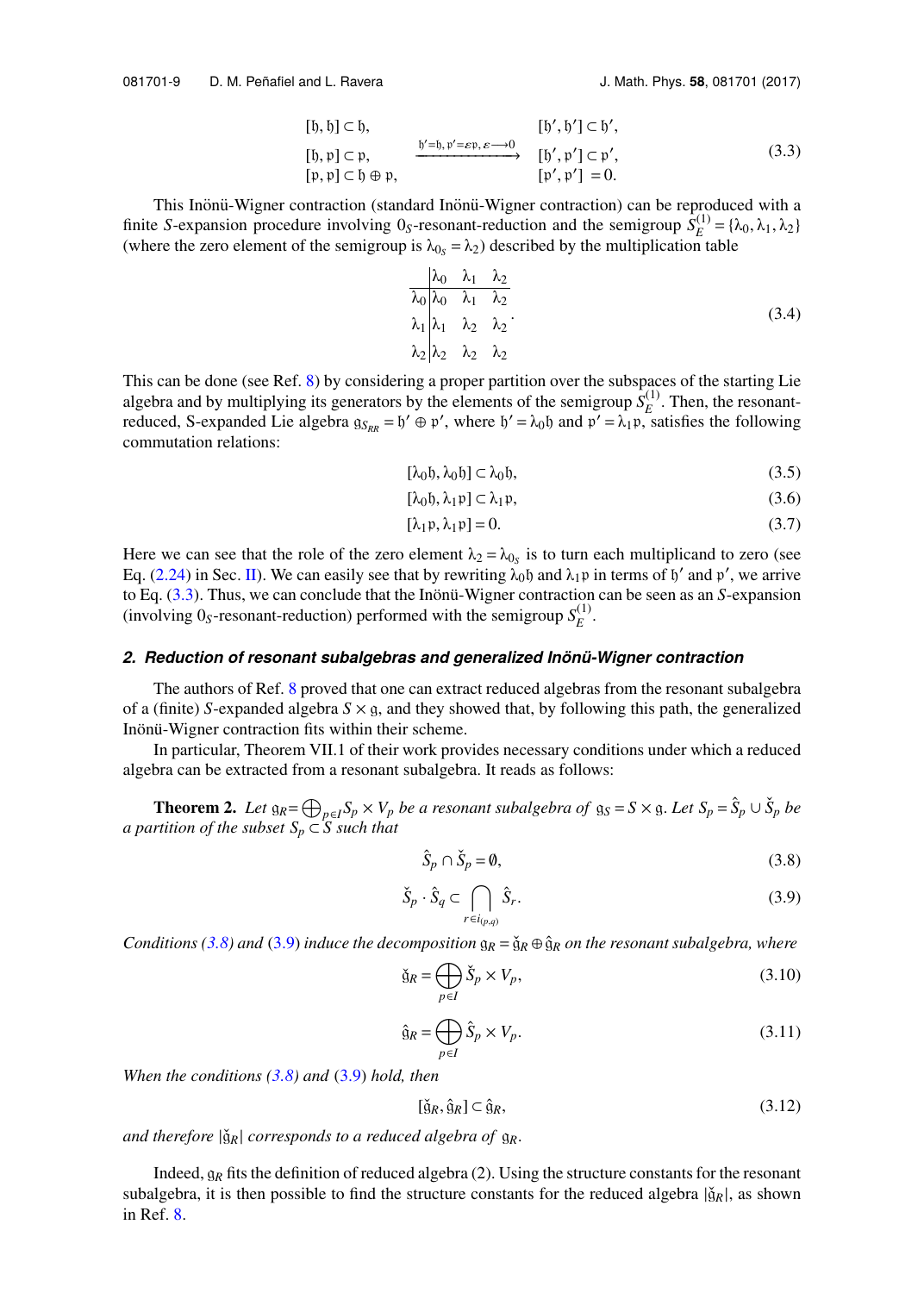Let us observe that when every  $S_p \subset S$  of a resonant subalgebra includes the zero element  $\lambda_{0_S}$ , the choice  $\hat{S}_p = {\lambda_0}_{s}$  automatically satisfies the conditions [\(3.8\)](#page-10-0) and [\(3.9\)](#page-10-1). As a consequence of this, the 0*S*-reduction previously reviewed can be regarded as a particular case of Theorem 2.

Theorem 2, namely, Theorem VII.1 of Ref. [8,](#page-29-6) has been then used by the author of the same paper to recover Theorem 3 of Ref. [5](#page-29-4) in the context of Lie algebras contractions.

Considering the semigroup  $S_F^{(N)}$  $E_E^{(N)} = {\lambda_\alpha, \alpha = 0, \dots, N + 1}$ , provided with the multiplication rule

$$
\lambda_{\alpha}\lambda_{\beta} = \lambda_{H_{N+1}(\alpha+\beta)},\tag{3.13}
$$

where  $H_{N+1}$  is defined as the function

$$
H_n(x) = \begin{cases} x, & \text{when } x < n, \\ n, & \text{when } x \ge n, \end{cases} \tag{3.14}
$$

and where  $\lambda_{N+1}$  is the zero element in  $S_E^{(N)}$  $E_E^{(N)}$ , namely,  $\lambda_{N+1} = \lambda_{0_S}$ , the authors of Ref. [8](#page-29-6) performed *S*-expansions using  $S = S_E$  and found resonant partitions for  $S_E$ , constructing resonant subalgebras  $g_R$ 's and then applying a  $0_S$ -reduction to the resonant subalgebras, in different cases. Their aim, in this context, was to recover some results presented for algebra expansions in Ref. [5](#page-29-4) within the *S*-expansion approach.

In particular, they analyzed the case in which a Lie algebra g fulfills the Weimar-Woods condi-tions,<sup>[38,](#page-30-6)[39](#page-30-7)</sup> namely, when one can write the subspace decomposition  $g = \bigoplus_{p=0}^{n} V_p$  of the Lie algebra g for which the following Weimar-Woods conditions hold:

$$
\left[V_p, V_q\right] \subset \bigoplus_{p=0}^{H_n(p+q)} V_r. \tag{3.15}
$$

In this context, the authors of Ref.  $8$  considered a subset decomposition of  $S_E$ ,

<span id="page-11-0"></span>
$$
S_E = \bigcup_{p=0}^{n} S_p,
$$
\n(3.16)

where the subsets  $S_p \subset S_E$  were defined by

$$
S_p = \{\lambda_{\alpha_p}, \ \alpha_p = p, \dots, N+1\},\tag{3.17}
$$

with  $N + 1 \ge n$ . The subset decomposition [\(3.16\)](#page-11-0) is a resonant one under the semigroup product [\(2.27\)](#page-6-3) since it satisfies

$$
S_p \cdot S_q = S_{H_n(p+q)} \subset \bigcap_{r=0}^{H_n(p+q)} S_r. \tag{3.18}
$$

Thus, according to Theorem 1 (which corresponds to Theorem IV.2 of Ref. [8\)](#page-29-6), the direct sum

$$
\mathfrak{g}_R = \bigoplus_{p=0}^n W_p,\tag{3.19}
$$

with

<span id="page-11-1"></span>
$$
W_p = S_p \times V_p,\tag{3.20}
$$

<span id="page-11-2"></span>is a resonant subalgebra of g. Then, they considered the following  $S_p$  partition, which satisfies [\(3.8\)](#page-10-0)

$$
\check{S}_p = \{\lambda_{\alpha_p}, \ \alpha_p = p, \dots, N_p\},\tag{3.21}
$$

$$
\hat{S}_p = \{\lambda_{\alpha_p}, \ \alpha_p = N_p + 1, \dots, N + 1\},\tag{3.22}
$$

and they proved that the reduction condition  $(3.9)$  on  $(3.21)$  and  $(3.22)$  is equivalent to the following requirement on the  $N_p$ 's

$$
N_{p+1} = \begin{cases} N_p & \text{or} \\ H_{N+1}(N_p + 1) \end{cases}
$$
 (3.23)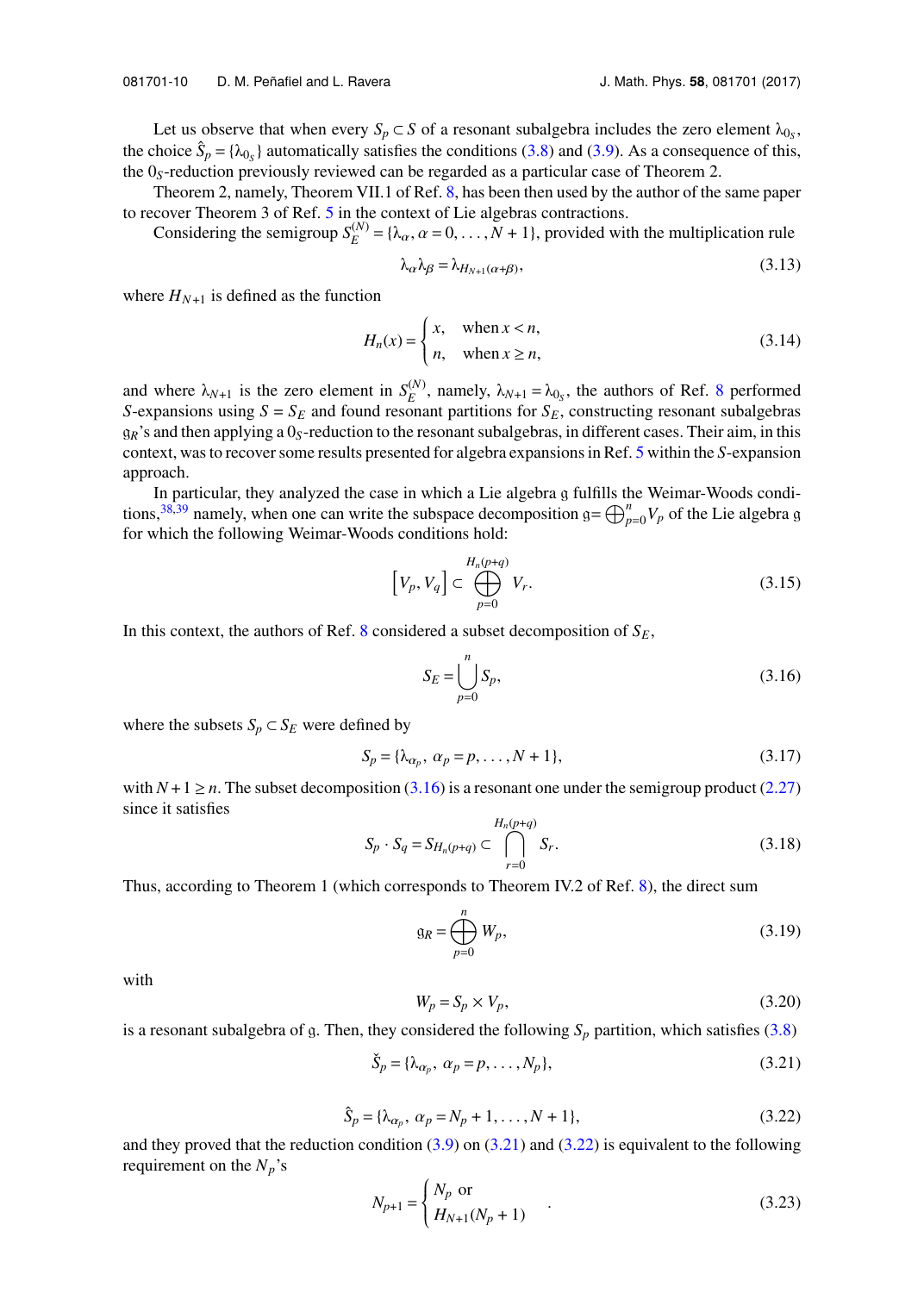This condition is exactly the one obtained in Theorem 3 of Ref. [5](#page-29-4) (requiring that the expansion in the Maurer-Cartan forms closes). In the *S*-expansion context, the case

$$
N_{p+1} = N_p = N + 1\tag{3.24}
$$

for each *p* corresponds to the resonant subalgebra, and the case

$$
N_{p+1} = N_p = N \tag{3.25}
$$

to its  $0<sub>S</sub>$ -reduction.<sup>[8](#page-29-6)</sup> The generalized Inönü-Wigner contraction corresponds to the case

$$
N_p = p \tag{3.26}
$$

(see Ref. [5](#page-29-4) for details). This, as stated in Ref.  $8$ , means that the generalized Inonu-Wigner contraction does not correspond to a resonant subalgebra but to its reduction. This is an important point because the authors of Ref. [8](#page-29-6) have been able to define non-trace invariant tensors for resonant subalgebras and 0*S*-reduced algebras but *not* for general reduced algebras.

As we will see in the following, the prescription for infinite *S*-expansion with ideal subtraction we develop in the present paper leads to reduced algebras. In particular, the subtraction of the infinite ideal subalgebra can be viewed as a 0*S*-reduction (since it reproduces the same result) involving an infinite number of semigroup elements that, together with the generators associated, play the role of "generating zeros." In this context, as we will discuss, we are able to write the invariant tensors of the target algebras in terms of those on the original ones.

We can thus conclude that, in the context of finite *S*-expansion, the path for reproducing a generalized Inonü-Wigner contraction consists in extracting reduced algebras from the resonant subalgebra of an *S*-expanded algebra.

#### <span id="page-12-1"></span>**B. Infinite** *S***-expansion with ideal subtraction**

As we have previously discussed, in Ref. [8,](#page-29-6) generalized Inonu-Wigner contractions have been realized as reductions of *S*-expanded algebras with a finite semigroup.

In the following, we will discuss a new prescription for *S*-expansion, involving an *infinite* abelian semigroup and the subsequent subtraction of an infinite ideal subalgebra. This scenario also offers an alternative view on the generalized Inönü-Wigner contraction procedure. As we have already mentioned in the Introduction, the subtraction of the infinite ideal subalgebra in this context is crucial since it allows to obtain Lie (super)algebras with a finite number of generators, after having infinitely expanded the original Lie (super)algebras.

Before proceeding to the development of our method, let us spend a few words on the general idea. Thus, let us remind that the generalized Inonü-Wigner contraction (see Ref.  $40$ ) can be performed when we consider a non-simple algebra g decomposed into  $n + 1$  subspaces  $V_i$  of generators  $T_a^{(i)}$  $(i = 0, 1, \ldots, n)$ , namely,

<span id="page-12-0"></span>
$$
g = V_0 \oplus V_1 \oplus \cdots \oplus V_n, \tag{3.27}
$$

where conditions  $(2.42)$  (namely the Weimar-Woods conditions<sup>[38](#page-30-6)[,39](#page-30-7)</sup>) are satisfied.

The generalized Inönü-Wigner contraction of  $(3.27)$  $(3.27)$  is obtained by properly rescaling each generator  $T_a^{(i)}$  by a power of the contraction parameter  $\varepsilon$ , namely,

$$
T_a^{(i)} \in V_i \longrightarrow \varepsilon^{a_i} T_a^{(i)} \in V_i',\tag{3.28}
$$

where the choice of  $a_i$  provides finite limits of the contracted algebra when  $\varepsilon \longrightarrow 0$ .

With this in mind, in our method, we first of all consider an *infinite S*-expansion procedure, namely, an *S*-expansion which involves an *infinite abelian semigroup S*(∞) , which will be defined in the following.

Then, we will show how to confer the role of "generating zeros" to a particular infinite set of generators, associating them with different elements of the infinite abelian semigroup  $S^{(\infty)}$ . This will need to pass through *infinite resonant subalgebras*, as we will discuss in a while. We will then be able to subtract an infinite ideal subalgebra from an infinite resonant subalgebra of the infinitely *S*-expanded algebra. We will explicitly show that the ideal subtraction corresponds to a reduction. This procedure will also be able to reproduce the same result which would have been obtained by having performed a generalized Inönü-Wigner contraction.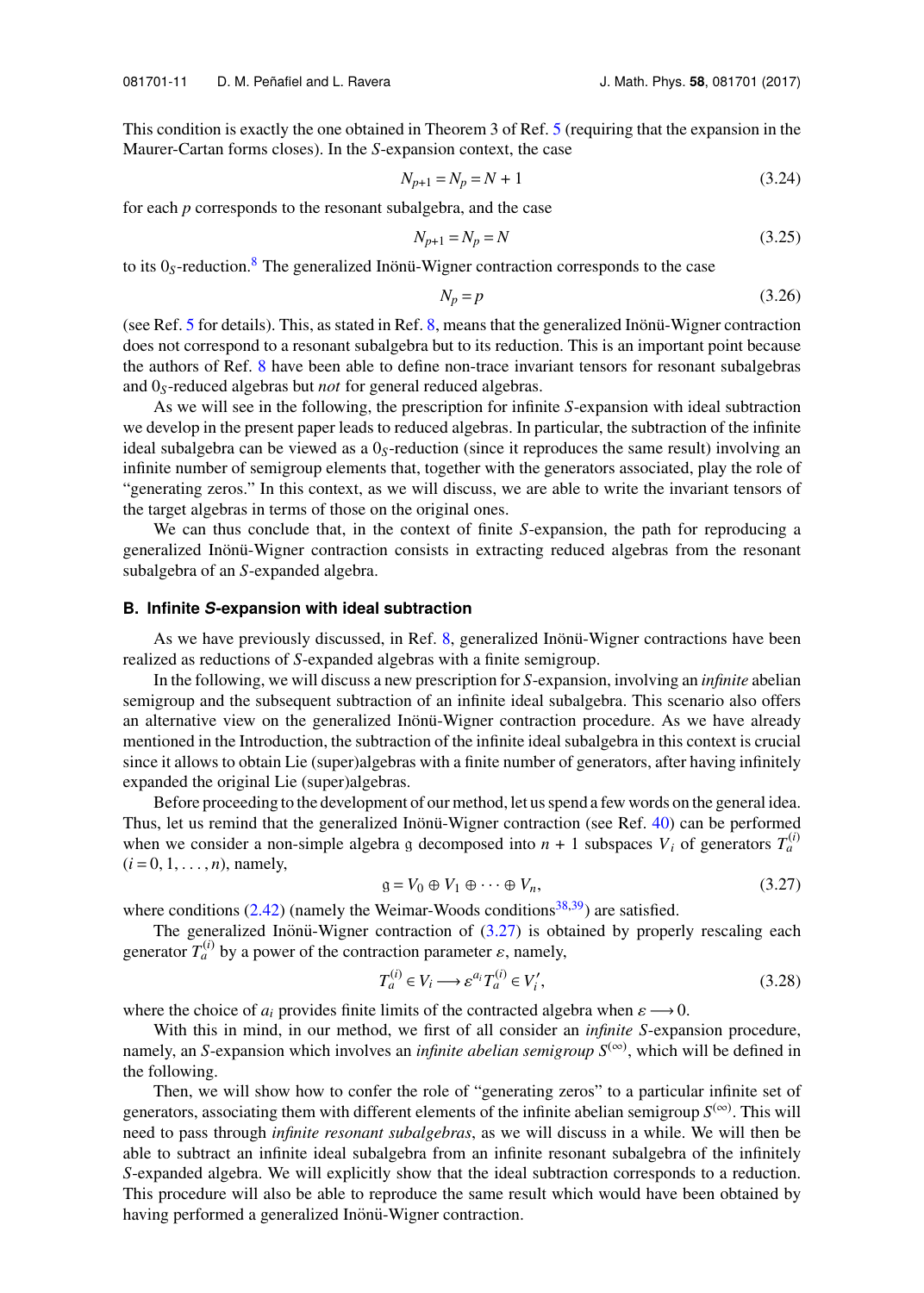We observe that the algebra we end up after the ideal subtraction, in general, is *not* a subalgebra of the starting algebra. It is, instead, a reduced algebra. In particular, the ideal subtraction reproduces the same result of a 0*S*-reduction.

In this context, we are taking into account the following operation on a given algebra  $A$ ,

$$
\mathcal{A} \ominus \mathcal{I} = \mathcal{A}_0,\tag{3.29}
$$

where  $\mathcal{A}_0$  generates a coset space, and where  $\mathcal{I}$  is an ideal (ideal subalgebra) of  $\mathcal{A}$ , namely, a subalgebra of A that satisfies the property  $[A, \mathcal{I}] \subset \mathcal{I}$  (see Subsection [II F](#page-8-2) for further details).

We now explain in detail our method involving an infinite *S*-expansion with subsequent ideal subtraction.

#### *1. General formulation of the method of infinite S-expansion with ideal subtraction*

As said in Ref. [42,](#page-30-9) if, in the *S*-expansion procedure, the finite semigroup is generalized to the case of an infinite semigroup, then the *S*-expanded algebra will be an *infinite-dimensional algebra*. One can thus see from the fact that  $T_{(A,\alpha)} = \lambda_{\alpha} T_A$  constitutes a base for the *S*-expanded algebra and from the fact that  $\alpha$  takes now the values in an infinite set.

We can thus generate an infinitely *S*-expanded algebra as a loop-like Lie algebra (see Ref. [42\)](#page-30-9), where the semigroup elements can be represented by the set  $(N, +)$ ,<sup>[57](#page-31-0)</sup> that presents the same multiplication rules (extended to an infinite set) of the general semigroup  $S_F^{(N)}$  $E_E^{(N)} = {\lambda_\alpha \}_{\alpha=0}^{N+1}$ , namely,  $\lambda_\alpha \lambda_\beta = \lambda_{\alpha+\beta}$ if  $\alpha + \beta \leq N + 1$ , and  $\lambda_{\alpha} \lambda_{\beta} = \lambda_{N+1}$  if  $\alpha + \beta > N + 1$ .<sup>[58](#page-31-1)</sup>

<span id="page-13-1"></span>*Definition 8. Let*  $\{\lambda_{\alpha}\}_{\alpha=0}^{\infty} = \{\lambda_0, \lambda_1, \lambda_2, \ldots, \lambda_{\infty}\}$  *be an infinite discrete set of elements.*<sup>[59](#page-31-2)</sup> *Then,*<br>*afinite set*  $\{\lambda_n\}_{n=0}^{\infty}$  *setioning equivalenting rules like the area of the act* (N +) ( *the infinite set*  $\{\lambda_{\alpha}\}_{\alpha=0}^{\infty}$  *satisfying commutation rules like the ones of the set*  $(\mathbb{N}, +)$  *(that is, of*  $S_E^{(N)}$ *), namely namely,*

$$
\lambda_{\alpha}\lambda_{\beta} = \lambda_{\alpha+\beta},\tag{3.30}
$$

<span id="page-13-0"></span>*where*

$$
\lambda_{\alpha}\lambda_{\infty} = \lambda_{\infty}, \quad \forall \lambda_{\alpha} \in {\{\lambda_{\alpha}\}}_{\alpha=0}^{\infty}, \qquad \lambda_{\infty}\lambda_{\infty} = \lambda_{\infty}, \tag{3.31}
$$

*is an infinite abelian semigoup.*

Hereafter, we will denote such an infinite abelian semigroup by  $S^{(\infty)} = {\lambda_{\alpha}}_{\alpha=0}^{\infty}$ . Let us notice that since the multiplication rules in [\(3.31\)](#page-13-0) hold, the element  $\lambda_{\infty} \in S^{(\infty)}$  can be regarded as an "ideal" element" of the infinite semigroup  $S^{(\infty)}$ .

Now, let  $g = \bigoplus_{p \in I} V_p$  be a subspace decomposition of g.

With the above assumptions, we perform an infinite *S*-expansion on g using the semigroup  $S^{(\infty)}$ , and the infinite *S*-expanded algebra can be rewritten as

$$
g_S^{\infty} = {\lambda_{\alpha}}_{\alpha=0}^{\infty} \times g
$$
  
=  ${\lambda_{\alpha}}_{\alpha=0}^{\infty} \times \left[\bigoplus_{p \in I} V_p\right].$  (3.32)

Let us observe that the Jacobi identity is fulfilled for the infinite *S*-expanded algebra since the starting algebra satisfies the Jacobi identity and the semigroup  $S^{(\infty)}$  is abelian (and associative by definition): These are the requirements that the starting algebra and the semigroup involved in the procedure must satisfy so that the *S*-expanded algebra satisfies the Jacobi identity when performing an *S*-expansion process (see Ref. [8](#page-29-6) for further details).

At this point, one can split the infinite semigroup in subsets in such a way to be able to properly extract a resonant subalgebra from the infinitely *S*-expanded one. It will be then possible, according to the procedure described in Ref. [8,](#page-29-6) to define partitions on these subsets such that one can isolate an ideal structure from the resonant subalgebra of the infinitely *S*-expanded algebra reproducing a reduction and ending up, in this way, with a finite algebra. This procedure, as we will see, is also able to reproduce a generalized Inönü-Wigner contraction.

We will now describe the general development of the method, which is based on the following steps: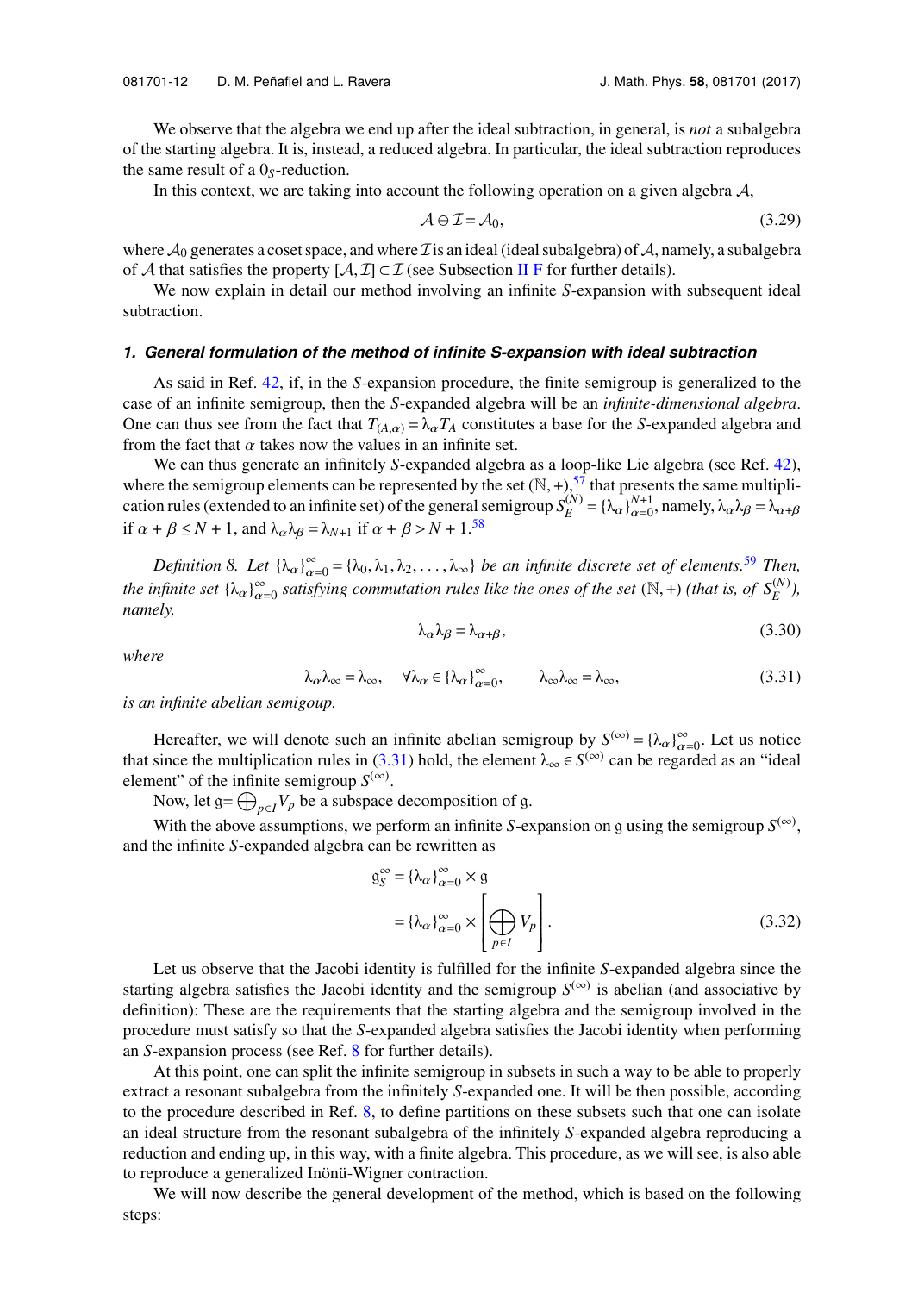- 1. Properly defined subsets  $S_p$  of  $S^{\infty}$  such that they satisfy the resonant condition [\(2.26\)](#page-6-1), in order to be able to extract a resonant subalgebra from  $g_S^{\infty}$  (by using Theorem 1).
- 2. Explicitly show that the ideal subtraction we want to apply satisfies the requirements of a reduction (in the sense of Definition 2). To this aim, one must define a  $S_p$  partition such that the conditions [\(3.8\)](#page-10-0) and [\(3.9\)](#page-10-1) are fulfilled, in order to extract a reduced algebra from the resonant subalgebra of the infinitely *S*-expanded one. This reduced algebra will be our target, while the (infinite) ideal subalgebra will be taken apart.

Depending on the subspace decomposition structure of the original algebra g, the subset decomposition of  $S^{(\infty)}$  in subsets  $S_p$  will assume different forms in order to satisfy the resonance condition, allowing the extraction of a resonant subalgebra. We will carry on the discussion in general in the fol-lowing, in order to expose our method, while in Sec. [IV,](#page-18-0) we will study some examples with different subspace decomposition structures, case by case.

To proceed with the extraction of the infinite resonant subalgebra, according to the review we have presented in Sec. [II](#page-4-0) and to the approach presented in Ref. [8,](#page-29-6) we must define a resonant subset decomposition, under the product  $(2.27)$ , of the infinite semigroup  $S^{(\infty)}$ ,

$$
S^{(\infty)} = \bigcup_{p \in I} S_p,\tag{3.33}
$$

Namely, a decomposition such that  $(2.26)$  is fulfilled, where  $S_p$ 's are the infinite subsets.

Once the resonant subset decomposition has been found, the direct sum

$$
\mathfrak{g}_R^{\infty} = \bigoplus_{p \in I} W_p,\tag{3.34}
$$

with

$$
W_p = S_p \times V_p, \quad p \in I,
$$
\n(3.35)

is a *resonant subalgebra* of  $g_S^{\infty}$  (where we have used Theorem 1).

In particular,  $g_k^{\infty} = \bigoplus_{p \in I} W_p = \bigoplus_{p \in I} S_p \times V_p$  is the direct sum of a finite number of infinite subspaces  $W_p$ , which are infinite due to the fact that the subsets  $S_p$ 's contain an infinite amount of semigroup elements.

Now, according to the procedure described in Ref. [8,](#page-29-6) we can develop the following theorem.

**Theorem 3.** Let g be a Lie (super)algebra and let  $g_S^{\infty} = S^{(\infty)} \times g$  be the infinite S-expanded *(super)algebra obtained using the infinite abelian semigroup*  $S^{(\infty)} = {\lambda_{\alpha}, \alpha = 0, \ldots, \infty}$ .

Let  $\mathfrak{g}_R^{\infty}$  be an infinite resonant subalgebra of  $\mathfrak{g}_S^{\infty}$  and let  $\mathcal I$  be an infinite ideal subalgebra of  $\mathfrak{g}_R^{\infty}$ . *Then, the (super)algebra*

$$
\check{g}_R = g_R^{\infty} \ominus \mathcal{I} \tag{3.36}
$$

*is a reduced (super)algebra.*

*Proof.* After having performed the infinite *S*-expansion on g, obtaining the infinite *S*-expanded  $(super) algebra g_S^\infty = S^{(\infty)} \times g$ , and after having extracted a resonant subalgebra  $g_R^\infty$  from  $g_S^\infty$  as described above, we can write an  $S_p$  partition  $S_p = \hat{S}_p \cup \check{S}_p$ , where  $\check{S}_p$ 's are the finite subsets, while the  $\hat{S}_p$ 's are infinite ones, satisfying the conditions  $(3.8)$  and  $(3.9)$ . Once such a partition has been found, it induces, according to Theorem 2, the following decomposition on the resonant subalgebra  $\mathfrak{g}_R^{\infty}$ ,

$$
\mathfrak{g}_R^{\infty} = \mathfrak{g}_R \oplus \mathfrak{g}_R^{\infty},\tag{3.37}
$$

where

$$
\check{g}_R = \bigoplus_{p \in I} \check{S}_p \times V_p,\tag{3.38}
$$

$$
\hat{\mathfrak{g}}_R^{\infty} = \bigoplus_{p \in I} \hat{S}_p \times V_p. \tag{3.39}
$$

Let us observe that  $\check{g}_R$  is *finite* since it is the direct sum of products between finite subsets and finite subspaces, while  $\hat{g}_R^{\infty}$  is *infinite*, due to the fact that the  $\hat{S}_p$ 's are infinite subsets.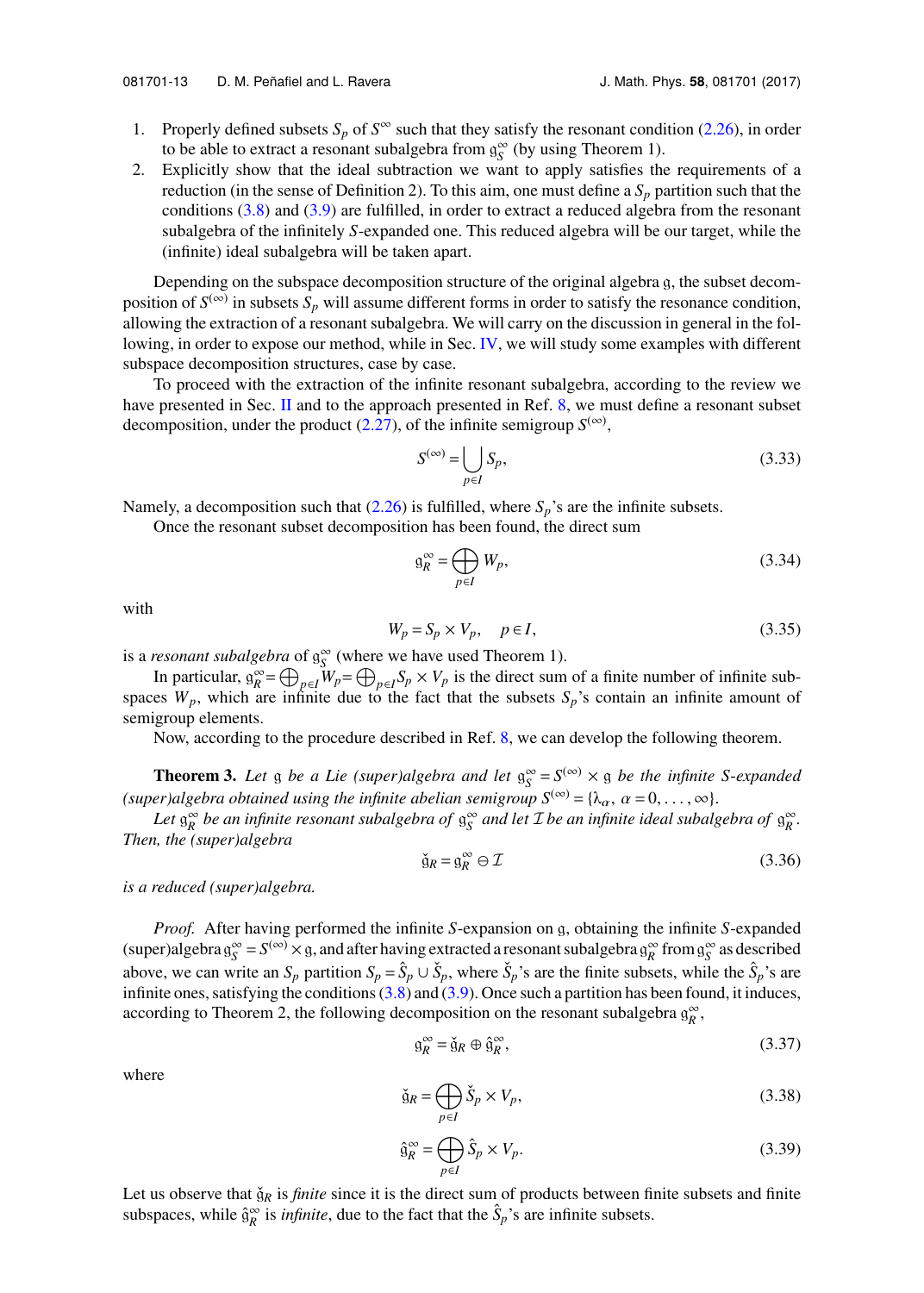Then, applying Theorem 2, we have

<span id="page-15-0"></span>
$$
\left[\check{g}_R, \hat{g}_R^{\infty}\right] \subset \hat{g}_R^{\infty},\tag{3.40}
$$

and, therefore,  $|\check{g}_R|$  correspond to a reduced (super)algebra of  $g_S^{\infty}$ .

Furthermore, in the case in which we have

$$
\left[\hat{\mathfrak{g}}_R^{\infty}, \hat{\mathfrak{g}}_R^{\infty}\right] \subset \hat{\mathfrak{g}}_R^{\infty},\tag{3.41}
$$

that is to say, when  $\hat{g}_R^{\infty}$  is an infinite subalgebra of  $g_R^{\infty}$  (and, consequently, an infinite subalgebra of  $g_S^{\infty}$ ),  $\hat{g}_R^{\infty}$  is, in particular, an *infinite ideal subalgebra* [due to the fact that it also satisfies [\(3.40\)](#page-15-0)], in the sense described in Sec. [II.](#page-4-0) This allows us to write

$$
\check{g}_R = g_R^{\infty} \ominus \mathcal{I},\tag{3.42}
$$

where we have denoted by  $\mathcal I$  the infinite ideal subalgebra,  $\mathcal I \equiv \hat{\mathfrak{g}}_R^{\infty}$ , and where  $\check{\mathfrak{g}}_R$  corresponds to the reduced algebra that one ends up with at the end of the procedure.

We have thus demonstrated that the subtraction of an infinite ideal subalgebra from an infinite resonant subalgebra of an infinite *S*-expanded (super)algebra (reached by using the infinite semigroup  $S^{(\infty)}$ ) corresponds to a *reduction*, leading to a *reduced algebra*.

The ideal subtraction, which is crucial since it allows us to end up with a Lie algebra with a finite number of generators thus satisfies the requirements of a reduction, in the sense given in Sec.  $\Pi$  in the context of reduced algebras. As we have already mentioned, a reduced algebra, in general, does *not* correspond to a subalgebra.

In particular, *the ideal subtraction can be viewed as a (generalization of the)* 0*S-reduction*, in the sense that all the elements of the infinite ideal subalgebra are mapped to zero after the ideal subtraction; this has the same effect given by the zero element  $\lambda_{0s}$  of a semigroup (see Sec. [II\)](#page-4-0), namely,

$$
\lambda_{0_S} T_A = 0. \tag{3.43}
$$

This is what we meant when we said that we are conferring the role of "generating zeros" to a particular infinite set of generators, that is, the ones belonging to the infinite ideal subalgebra. Thus, the reduced algebra  $\check{g}_R$  can be viewed, in this sense, as a  $0_S$ -reduced algebra.

Using the structure constants that one can write for the resonant subalgebra, it is then possible to find the structure constants for the  $(0<sub>S</sub>)$ -reduced algebra, as it was presented in Ref. [8.](#page-29-6)

As we will see in Sec. [IV,](#page-18-0) the method we have described above is reliable and can be applied to algebras already considered in the literature in the context of expansion and contraction, reproducing the same results shown in the literature. The main point consists in choosing properly the resonant partition of the semigroup  $S^{(\infty)}$  and then the  $S_p$  partition  $S_p = \check{S}_p \cup \hat{S}_p$  (namely, in selecting in a proper way the subsets  $\check{S}_p$  and  $\hat{S}_p$ ), in order to be able to extract an infinite ideal subalgebra  $\mathcal I$  from the infinite resonant subalgebra  $\mathfrak{g}_R^{\infty}$ .

#### 2. Formulation of the method for reproducing a generalized *Inönü-Wigner contraction*

Let us now apply our method to the case in which the original Lie algebra g can be decomposed into  $n + 1$  subspaces

$$
g = V_0 \oplus V_1 \oplus \cdots \oplus V_n \tag{3.44}
$$

and satisfies the Weimar-Woods conditions $38,39$  $38,39$ 

$$
\left[V_p, V_q\right] \subset \bigoplus_{s \le p+q} V_s, \quad p, q = 0, 1, \dots, n. \tag{3.45}
$$

We will now discuss how to properly choose the subset partition of  $S^{(\infty)}$  and we apply our method of infinite *S*-expansion with ideal subtraction in order to show that the generalized Inönü-Wigner contraction fits our scheme. We proceed methodically with the following steps:

1. We perform an infinite *S*-expansion with the infinite abelian semigroup  $S^{(\infty)}$ , endowed with the multiplication rule [\(3.30\)](#page-13-1), on the original algebra g satisfying the Weimar-Woods conditions.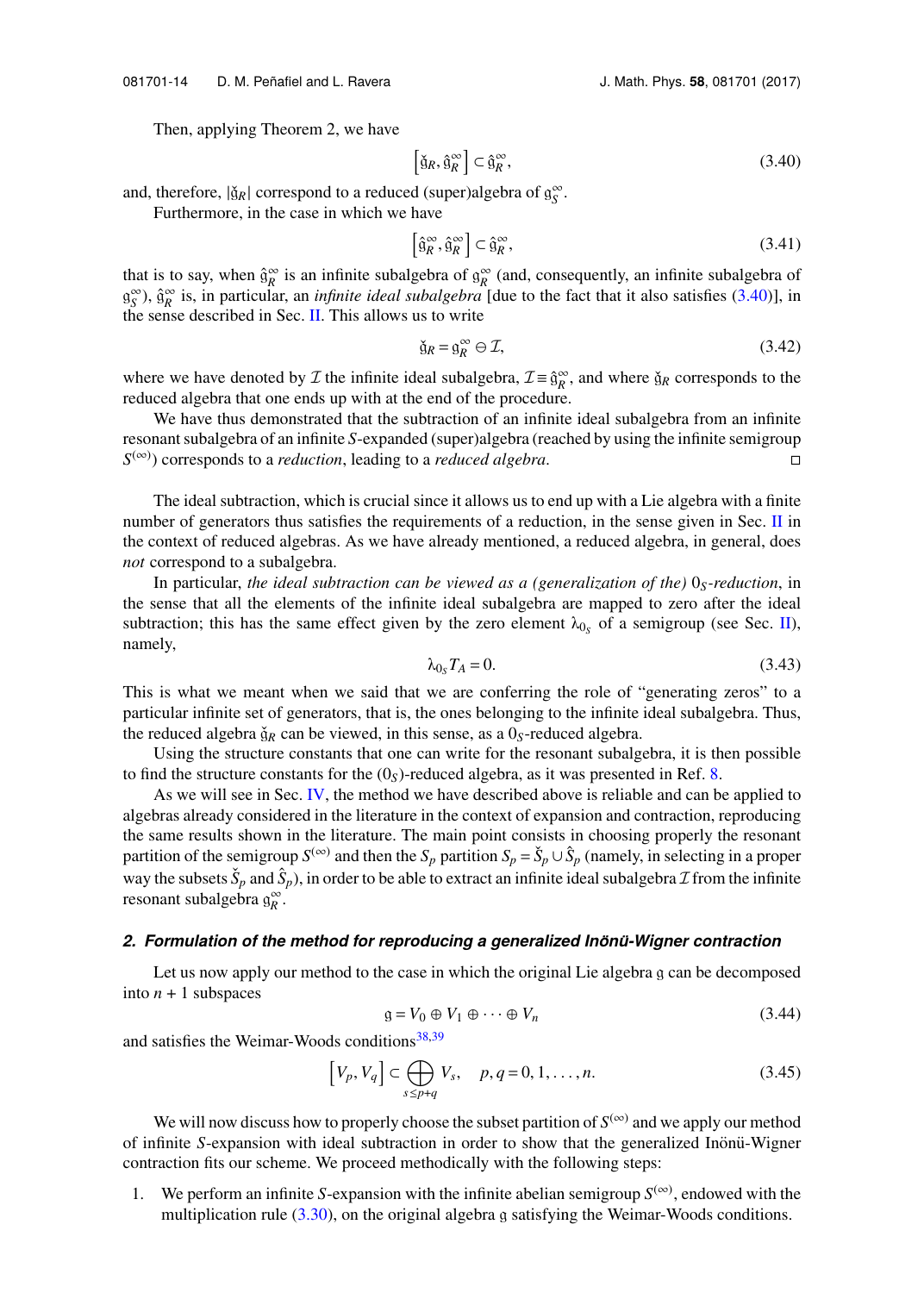2. We properly define subsets  $S_p$  of  $S^{(\infty)}$  such that they satisfy the resonant condition [\(2.26\)](#page-6-1) in the case in which the starting algebra g satisfies the Weimar-Woods conditions, in order to be able to extract a resonant subalgebra from  $g_S^{\infty}$  (by using Theorem 1). The resonant condition [\(2.26\)](#page-6-1) reads as follows when the Weimar-Woods conditions hold:

$$
S_p \cdot S_q \subset \bigcap_{r \le p+q} S_r. \tag{3.46}
$$

<span id="page-16-0"></span>3. We define a  $S_p$  partition such that the conditions [\(3.8\)](#page-10-0) and [\(3.9\)](#page-10-1) are fulfilled, in order to be able to extract a reduced algebra from the resonant subalgebra of the infinitely *S*-expanded one. This will be done through ideal subtraction. The reduced algebra will be our target, reproducing, in this way, a generalized Inonü-Wigner contraction, while the ideal subalgebra will be taken apart.

In this way, the whole procedure consisting in *S*-expanding with an infinite semigroup and subtracting the ideal will be able to reproduce a generalized Inönü-Wigner contraction.

We first of all perform the infinite *S*-expansion on g, obtaining the infinitely *S*-expanded algebra

$$
\mathfrak{g}_S^{\infty} = S^{(\infty)} \times \mathfrak{g} = \left( \{ \lambda_\alpha \}_{0}^{\infty} \times V_0 \right) \oplus \left( \{ \lambda_\alpha \}_{0}^{\infty} \times V_1 \right) \oplus \cdots \oplus \left( \{ \lambda_\alpha \}_{0}^{\infty} \times V_n \right). \tag{3.47}
$$

In order to proceed with the extraction of the infinite resonant subalgebra, we must split the semigroup  $S^{(\infty)}$  into  $n + 1$  *infinite* subsets  $S_p$  such that when g satisfies the Weimar-Woods conditions (that is our case), the condition [\(3.46\)](#page-16-0) is fulfilled, where  $S_p \cdot S_q$  denotes the set of all products of all elements of  $S_p$  and all elements of  $S_q$ . Thus, we must define such a decomposition for the infinite semigroup  $S^{(\infty)}$ .

<span id="page-16-1"></span>Now, let

$$
S^{(\infty)} = \bigcup_{p=0}^{n} S_p
$$
\n(3.48)

be a subset decomposition of  $S^{(\infty)}$ , where the subsets  $S_p \subset S^{(\infty)}$  are defined by

$$
S_p = \{\lambda_{\alpha_p}, \ \alpha_p = p, \dots, \infty\}, \quad p = 0, \dots n. \tag{3.49}
$$

This can also be visualized, for making it clearer, as

$$
S^{(\infty)} = S_0 \cup S_1 \cup S_2 \cup \ldots \cup S_n =
$$
  
= { $\lambda_0, \lambda_1, \ldots, \lambda_\infty$ } \cup { $\lambda_1, \lambda_2, \ldots, \lambda_\infty$ } \cup { $\lambda_2, \lambda_3, \ldots, \lambda_\infty$ } \cup \ldots \cup { $\lambda_n, \lambda_{n+1}, \ldots, \lambda_\infty$ }. (3.50)

The subset decomposition [\(3.48\)](#page-16-1) is a *resonant* one under the semigroup product [\(2.27\)](#page-6-3), since it satisfies  $(3.46)$ . Thus, according to Theorem 1, the direct sum

$$
\mathfrak{g}_R^{\infty} = \bigoplus_{p=0}^n W_p,\tag{3.51}
$$

with

$$
W_p = S_p \times V_p,\tag{3.52}
$$

is a *resonant subalgebra* of  $\mathfrak{g}^{\infty}_{S}$ .

Let us now consider the resonant subalgebra  $g_R^{\infty} = \bigoplus_{p=0}^n W_p = \bigoplus_{p=0}^n S_p \times V_p$  and write the following  $S_p$  partition:  $S_p = \hat{S}_p \cup \check{S}_p$ , where

$$
\check{S}_p = \{\lambda_{\alpha_p}, \ \alpha_p = p\} \equiv \{\lambda_p\},\tag{3.53}
$$

$$
\hat{S}_p = \{\lambda_{\alpha_p}, \ \alpha_p = p + 1, \dots, \infty\}.
$$
\n(3.54)

This  $S_p$  partition satisfies

<span id="page-16-2"></span>
$$
\hat{S}_p \cap \check{S}_p = \emptyset,\tag{3.55}
$$

which is exactly condition  $(3.8)$ . The second condition which must be fulfilled in order to be able to extract a reduced algebra from the resonant subalgebra  $g_S^{\infty}$  when the original algebra g satisfies the Weimar-Woods conditions reads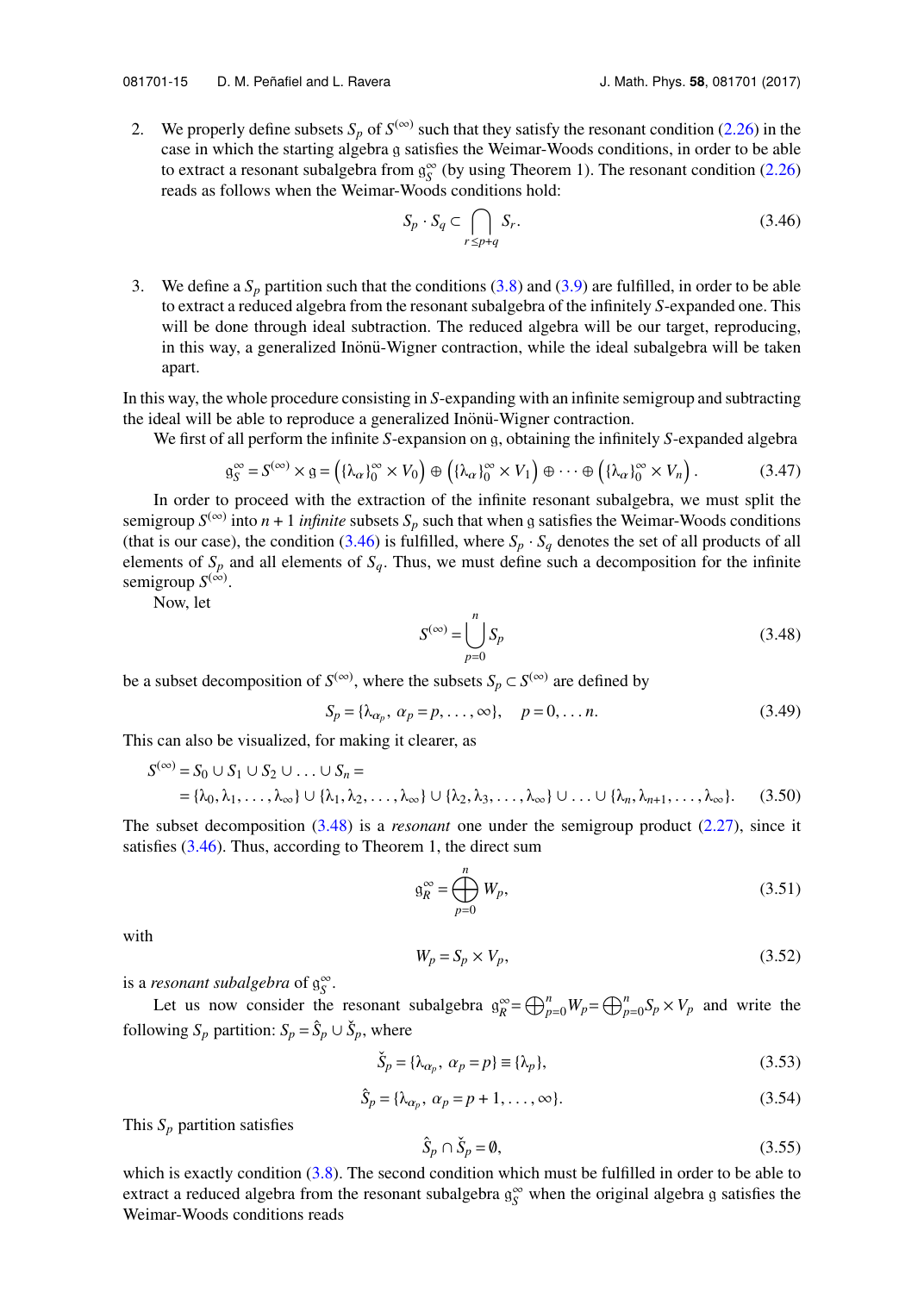$$
\check{S}_p \cdot \hat{S}_q \subset \bigcap_{r \le p+q} \hat{S}_r. \tag{3.56}
$$

In the present case,  $\check{S}_p$  and  $\hat{S}_q$  are, respectively, given by

$$
\check{S}_p = \{\lambda_p\},\tag{3.57}
$$

$$
\hat{S}_q = \{ \lambda_{\alpha_q}, \ \alpha_q = q + 1, \dots, \infty \}. \tag{3.58}
$$

Thus, condition  $(3.56)$  is fulfilled, since, in this case,

$$
\bigcap_{r=0}^{p+q} \hat{S}_r = \hat{S}_{p+q},\tag{3.59}
$$

where  $\hat{S}_{p+q} = {\lambda_{p+q+m}, m = 1, ..., \infty}$ , and

$$
\check{S}_p \cdot \hat{S}_q = \hat{S}_{p+q},\tag{3.60}
$$

where we have taken into account product [\(3.30\)](#page-13-1). We can thus conclude that the  $S_p$  partition we have chosen satisfies the reduction condition, and we can now extract a reduced algebra from the resonant subalgebra  $\mathfrak{g}^{\infty}_{S}$ .

Indeed, what we have done by considering this particular  $S_p$  partition induce, according to Theorem 2, the following decomposition on the resonant subalgebra:

$$
\mathfrak{g}_R^{\infty} = \check{\mathfrak{g}}_R \oplus \hat{\mathfrak{g}}_R^{\infty},\tag{3.61}
$$

where

$$
\check{g}_R = \bigoplus_{p=0}^n \check{S}_p \times V_p,\tag{3.62}
$$

$$
\hat{\mathfrak{g}}_R^{\infty} = \bigoplus_{p=0}^n \hat{S}_p \times V_p. \tag{3.63}
$$

Let us observe that, according to what we have previously observed when describing the method in general,  $\breve{g}_R$  is *finite* since it is the direct sum of products between finite subsets and finite subspaces, while  $\hat{\theta}_R^{\infty}$  is *infinite*, due to the fact that the  $\hat{S}_p$ 's are infinite (sub)sets.

We can now write

$$
\hat{\mathfrak{g}}_R^{\infty} = \bigoplus_{p=0}^n \hat{W}_p,\tag{3.64}
$$

with

$$
\hat{W}_p = \hat{S}_p \times V_p = S_{p+1} \times V_p,\tag{3.65}
$$

where  $S_{p+1} = \{\lambda_{p+m}, m = 1, \ldots, \infty\}$ . One can now easily prove that, by construction, we have

$$
\left[\hat{\mathfrak{g}}_R^{\infty}, \hat{\mathfrak{g}}_R^{\infty}\right] \subset \hat{\mathfrak{g}}_R^{\infty},\tag{3.66}
$$

that is to say,  $\hat{g}_R^{\infty}$  is an infinite subalgebra of  $g_R^{\infty}$  (and, consequently, an infinite subalgebra of  $g_S^{\infty}$ ). In particular, it is an *ideal subalgebra* since it also satisfies

$$
\left[\check{\mathfrak{g}}_R, \hat{\mathfrak{g}}_R^{\infty}\right] \subset \hat{\mathfrak{g}}_R^{\infty}.
$$
\n(3.67)

This allows us to write

$$
\check{g}_R = g_R^{\infty} \ominus \mathcal{I},\tag{3.68}
$$

where we have denoted by  $\mathcal I$  the infinite ideal subalgebra,  $\mathcal I \equiv \hat{\mathfrak{g}}_R^{\infty}$ , and where, applying Theorem 3, the algebra  $\check{g}_R$  corresponds to a reduced algebra.

Since, as stated in Ref. [8](#page-29-6) and previously reviewed in the present paper, the generalized Inönü-Wigner contraction corresponds to the reduction of a resonant subalgebra of the *S*-expanded one, we have thus reproduced a generalized Inönü-Wigner contraction by performing our method of infinite *S*-expansion with subsequent ideal subtraction.

We can summarize our approach saying that after having performed an infinite *S*-expansion with the semigroup  $S^{(\infty)}$  on an original Lie algebra g, we can reproduce the generalized Inönü-Wigner contraction by first of all extracting a resonant subalgebra  $\mathfrak{g}_R^{\infty}$  from the infinitely *S*-expanded algebra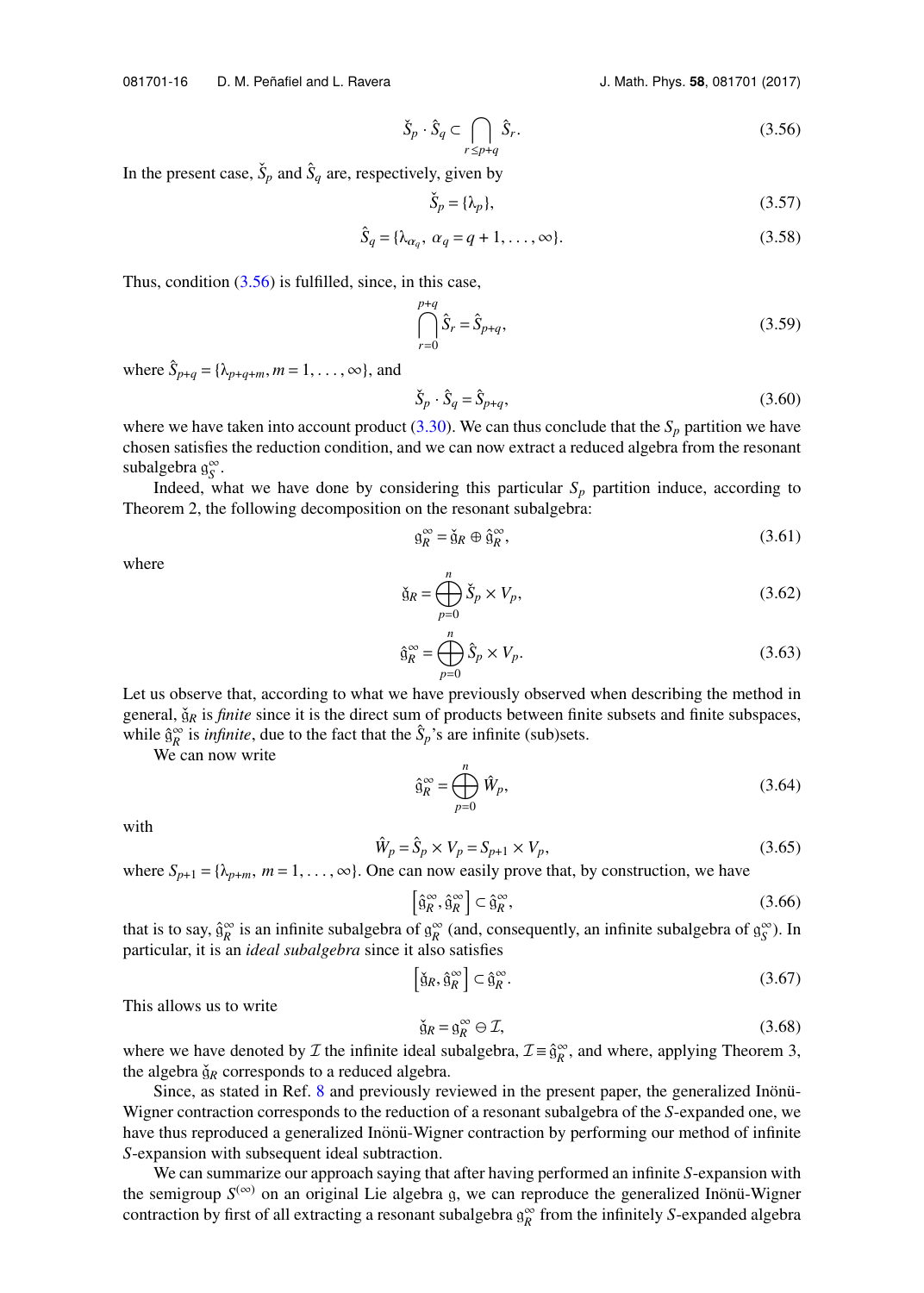$g_S^{\infty} = S^{(\infty)} \times g$  and by then subtracting an infinite ideal subalgebra from the resonant one. In this way, the procedure reproduces the result of a reduction of a resonant subalgebra of an (infinitely) *S*-expanded algebra, which, according to Ref. [8,](#page-29-6) lets the generalized Inönü-Wigner contraction fit the *S*-expansion scheme. In this way, we have obtained an alternative view of the generalized Inönü-Wigner contraction process.

We will discuss some examples of application of our method in Sec. [IV.](#page-18-0) We now move to the description of the way for finding the invariant tensors of the (super)algebras obtained with our method in terms of those of the original (super)algebras.

## **C. Invariant tensors of (super)algebras obtained through infinite** *S***-expansion with ideal subtraction**

In Ref. [8,](#page-29-6) the authors developed a theorem which describes how to write the components of the invariant tensor of a target algebra obtained through a (finite) *S*-expansion in terms of those of the initial algebra (precisely, we are referring to Theorem VII.1 of Ref. [8\)](#page-29-6). Then, in Theorem VII.2 of the same paper, they have given an expression for the invariant tensor for a  $0<sub>S</sub>$ -reduced algebra.

Taking into account this result, we can now show how to write the invariant tensors for the (super)algebras, which can be obtained by applying our method of infinite *S*-expansion with ideal subtraction.

**Theorem 4.** Let g be a Lie (super)algebra of basis  $\{T_A\}$  and let  $\langle T_{A_0} \dots T_{A_N} \rangle$  be an invariant or for a Let  $\alpha^{\infty} - S^{(\infty)} \times \alpha$  be the infinite S-expanded (super)algebra obtained using the infinite *tensor for* g. Let  $g_S^{\infty} = S^{(\infty)} \times g$  be the infinite S-expanded (super)algebra obtained using the infinite  $a$ belian semigroup  $S^{(\infty)} = {\lambda_{\alpha}, \alpha = 0, \ldots, \infty}$ . *Let*  $g_R^{\infty}$  *be an infinite resonant subalgebra of*  $g_S^{\infty}$  and let *T* be an infinite ideal subalgebra of  $g_S^{\infty}$ . let *I* be an infinite ideal subalgebra of  $\mathfrak{g}_R^{\infty}$ . Then,

$$
\langle T_{A_{p_0}}^{\alpha_{p_0}} \dots T_{A_{p_N}}^{\alpha_{p_N}} \rangle = \alpha^m \delta_m^{\alpha_{p_0} + \alpha_{p_1} + \alpha_{p_2} + \dots + \alpha_{p_N}} \langle T_{A_0} \dots T_{A_N} \rangle, \tag{3.69}
$$

*where* α *<sup>m</sup> are the arbitrary constants, corresponds to an invariant tensor for the finite (super)algebra*

<span id="page-18-1"></span>
$$
\check{g}_R = g_R^{\infty} \ominus \mathcal{I},\tag{3.70}
$$

*having denoted the generators of*  $\check{g}_R$  by  $\lambda_{\alpha_{p_i}} T_{A_{p_i}} \equiv T_{A_{p_i}}^{\alpha_{p_i}}$ , with  $i = 0, \ldots, N$ , and where the set  $\{\lambda_{\alpha_p}\}$  is *finite.*

*Proof.* The proof of Theorem 4 can be developed by applying Theorem 3 of the present paper. Indeed, as stated in Theorem 3, we have that the subtraction of an infinite ideal subalgebra from an infinite resonant subalgebra of an infinitely *S*-expanded (super)algebra [using the semigroup  $S^{(\infty)}$  on the original (super)algebra] corresponds to a reduction. In particular, we have seen that it reproduces the same result of a 0*S*-reduction.

In this way, one can write the invariant tensor of the (super)algebra obtained with our method of infinite *S*-expansion with ideal subtraction by applying Theorem VII.2 of Ref. [8,](#page-29-6) which, indeed, gives an expression for the invariant tensor for a 0*S*-reduced algebra.

Thus, it is straightforward to show that the invariant tensor for the (super)algebra  $\check{g}_R = g_R^{\infty} \ominus \mathcal{I}$ can be written in the form

$$
\langle T_{A_{p_0}}^{\alpha_{p_0}} \dots T_{A_{p_N}}^{\alpha_{p_N}} \rangle = \alpha^m \delta_m^{\alpha_{p_0} + \alpha_{p_1} + \alpha_{p_2} + \dots + \alpha_{p_N}} \langle T_{A_0} \dots T_{A_N} \rangle, \tag{3.71}
$$

being  $\alpha^m$  the arbitrary constants, where we have denoted the generators of  $\check{g}_R$  by  $\lambda_{\alpha_{p_i}} T_{A_{p_i}} \equiv T_{A_{p_i}}^{\alpha_{p_i}}$ , with  $i = 0, \ldots, N$ , and where the set  $\{\lambda_{\alpha_p}\}\$ is finite.  $\}$  is finite.

## <span id="page-18-0"></span>**IV. EXAMPLES OF APPLICATION**

In the following, we develop some examples of application, in which we replicate the effects of both standard and generalized Inonü-Wigner contractions of some (super)algebras presented in the literature through our infinite *S*-expansion approach with ideal subtraction.

We also find the invariant tensors of some of the mentioned (super)algebras by applying Theorem 4.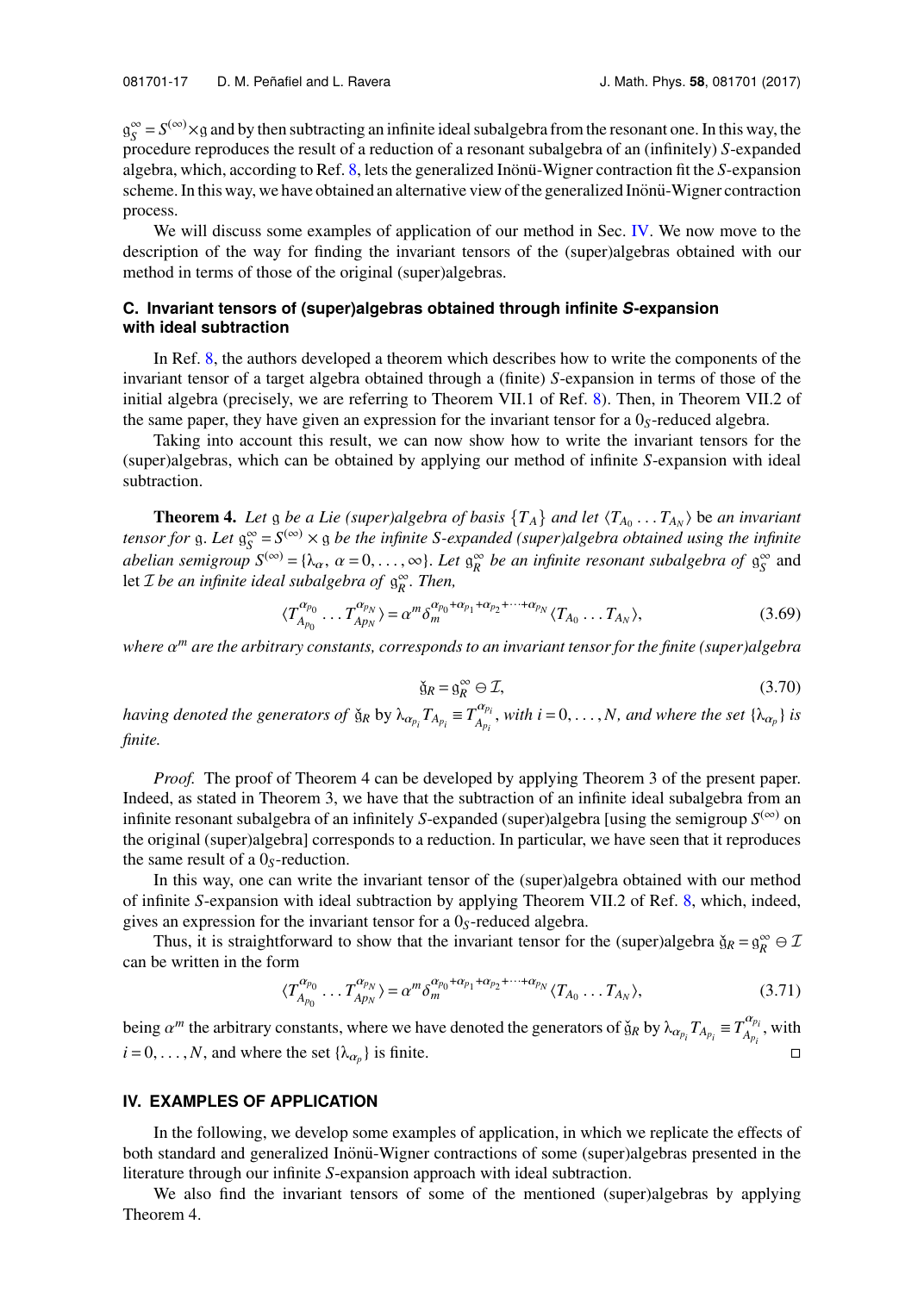#### **A. Symmetric cosets**

As shown in Sec. [II,](#page-4-0) the standard Inönü-Wigner contraction can be applied to symmetric cosets of simple Lie algebras, i.e., to cosets of Lie algebras which can be written as  $g = f_0 \oplus p$ , where the following commutation relations hold:

$$
[1, b] \subset b,
$$
  
\n
$$
[1, p] \subset p,
$$
  
\n
$$
[1, p] \subset b.
$$
  
\n(4.1)

After having performed a standard Inönü-Wigner contraction  $(b' = b', p' = \varepsilon p)$ , and  $\varepsilon \longrightarrow 0$ ) on g, we get the contracted commutation relations get the contracted commutation relations

<span id="page-19-0"></span>
$$
[b', b'] \subset b',
$$
  

$$
[b', \mathfrak{p}'] \subset \mathfrak{p}',
$$
  

$$
[\mathfrak{p}', \mathfrak{p}'] = 0.
$$
  
(4.2)

The standard Inönü-Wigner contraction abelianizes the last commutator  $([p', p'] = 0)$  and thus produces an algebra that is non-isomorphic to the starting one.<sup>[60](#page-31-3)</sup>

With the method presented in this paper, we can reproduce the same result. Indeed, the case of the standard Inönü-Wigner contraction from an algebra  $g = \mathfrak{h} \oplus \mathfrak{p}$ , where  $\mathfrak{h}$  is a subalgebra and p is a symmetric coset, to an algebra  $\check{g}_R = \check{b}' \times \check{p}' = \check{b} \times \check{p}'$ , satisfying [\(4.2\)](#page-19-0) can be reproduced by performing our prescription of infinite *S*-expansion with ideal subtraction. Indeed, after having infinitely *S*expanded the original algebra using the semigroup  $S^{(\infty)}$ , we can write

$$
\check{g}_R = g_R^{\infty} \ominus \mathcal{I},\tag{4.3}
$$

where

$$
g_R^{\infty} = {\lambda_{2l}, l = 0, ..., \infty} \times \mathfrak{h} \oplus {\lambda_{2l+1}, l = 0, ..., \infty} \times \mathfrak{p},
$$
  
\n
$$
\mathcal{I} = {\lambda_{2m}, m = 1, ..., \infty} \times \mathfrak{h} \oplus {\lambda_{2m+1}, m = 1, ..., \infty} \times \mathfrak{p},
$$
  
\n
$$
\check{g}_R = {\lambda_0} \times \mathfrak{h} \oplus {\lambda_1} \times \mathfrak{p} = \mathfrak{h}' \oplus \mathfrak{p}'. \qquad (4.4)
$$

#### *1. From the AdS to the Poincare algebra in D = 3 ´*

Let us see the particular feature described above through an explicit, physical example.

The Poincaré algebra  $iso(D - 1, 1)$  can be obtained as a standard Inonü-Wigner contraction of the anti-de Sitter ( $AdS$ ) algebra  $\mathfrak{so}(D-1, 2)$ .

We now consider the *AdS* algebra in three dimensions, whose commutation relations read

$$
\begin{aligned}\n\left[\tilde{J}_a, \tilde{J}_b\right] &= \epsilon_{abc} \tilde{J}_c, \\
\left[\tilde{J}_a, \tilde{P}_b\right] &= \epsilon_{abc} \tilde{P}_c, \\
\left[\tilde{P}_a, \tilde{P}_b\right] &= \epsilon_{abc} \tilde{J}_c.\n\end{aligned}
$$
\n(4.5)

Then, we apply the infinite *S*-expansion procedure with ideal subtraction described in the present work, considering  $V_0 = \{ \tilde{J}_a \}$  and  $V_1 = \{ \tilde{P}_a \}$ . After having infinitely *S*-expanded the original algebra with the semigroup  $S^{(\infty)}$ , we write

$$
g_R^{\infty} = {\lambda_{2l}, l = 0, ..., \infty} \times V_0 \oplus {\lambda_{2l+1}, l = 0, ..., \infty} \times V_1,
$$
  
\n
$$
\mathcal{I} = {\lambda_{2m}, m = 1, ..., \infty} \times V_0 \oplus {\lambda_{2m+1}, m = 1, ..., \infty} \times V_1,
$$
  
\n
$$
\check{g}_R = {\lambda_0} \times V_0 \oplus {\lambda_1} \times V_1.
$$
\n(4.6)

Subsequently, we rename the generators as follows:

$$
\lambda_0 \tilde{J}_a = J_a,\tag{4.7}
$$

$$
\lambda_1 \tilde{P}_a = P_a. \tag{4.8}
$$

In this way, we obtain the Poincaré algebra  $iso(2, 1)$  in three dimensions, which can be written in terms of the following commutation relations: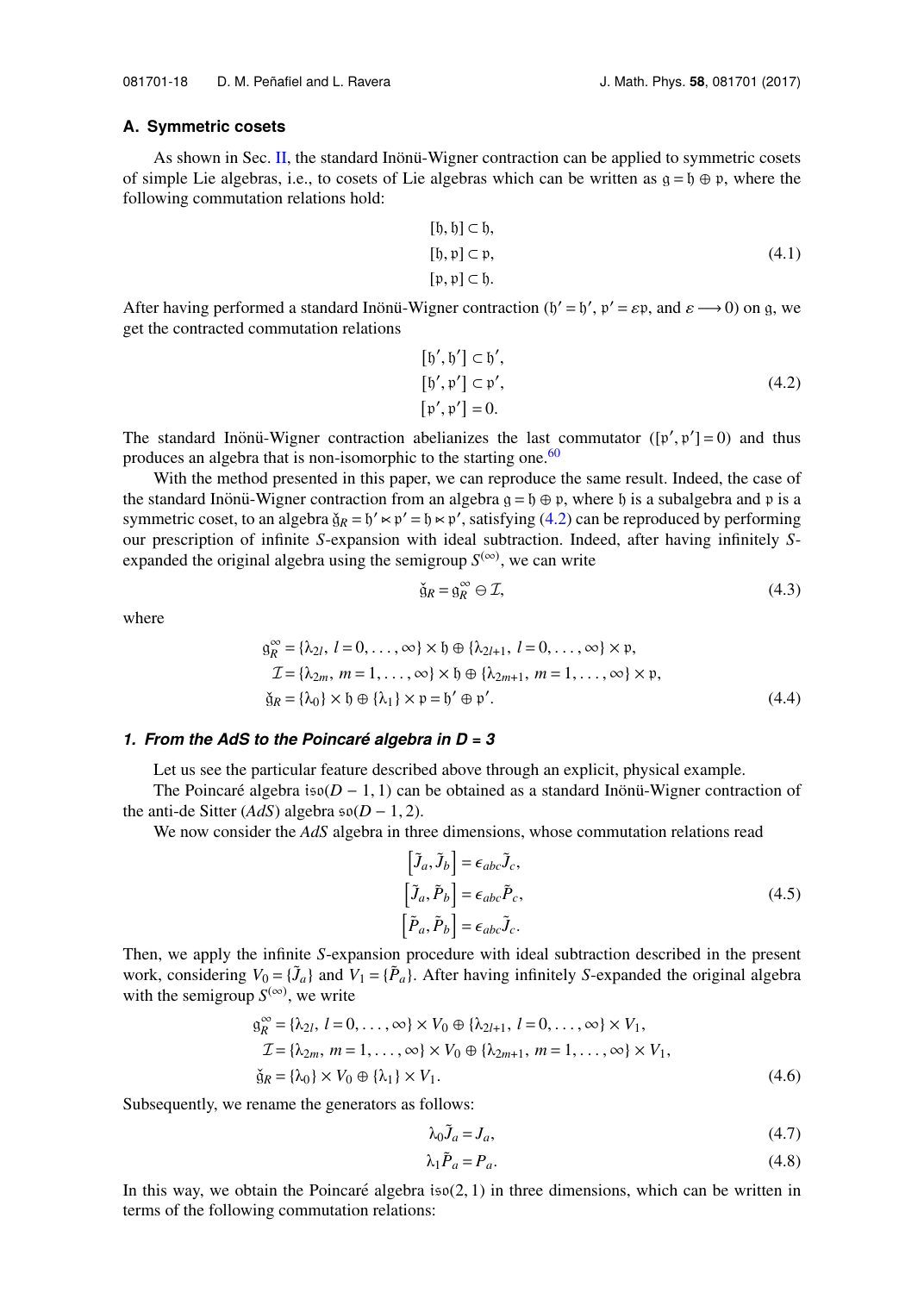$$
[J_{ab}, J_{cd}] = \eta_{bc}J_{ad} - \eta_{ac}J_{bd} - \eta_{bd}J_{ac} + \eta_{ad}J_{bc},
$$
  
\n
$$
[J_{ab}, P_c] = \eta_{bc}P_a - \eta_{ac}P_b,
$$
  
\n
$$
[P_a, P_b] = 0.
$$
\n(4.9)

We have thus reached a Poincaré algebra from an *AdS* algebra by performing an infinite *S*-expansion with ideal subtraction, reproducing, in this way, the effects of a standard Inonü-Wigner contraction.

#### **B. From the** *AdS* **to the Maxwell-like algebra** M<sup>5</sup>

The *AdS* algebra  $\mathfrak{so}(D-1, 2)$  has the set of generators  $\{\tilde{J}_{ab}, \tilde{P}_a\}$ , and it is endowed with the following commutation relations:

$$
\begin{aligned}\n\left[\tilde{J}_{ab}, \tilde{J}_{cd}\right] &= \eta_{bc} \tilde{J}_{ad} - \eta_{ac} \tilde{J}_{bd} - \eta_{bd} \tilde{J}_{ac} + \eta_{ad} \tilde{J}_{bc}, \\
\left[\tilde{J}_{ab}, \tilde{P}_c\right] &= \eta_{bc} \tilde{P}_a - \eta_{ac} \tilde{P}_b, \\
\left[\tilde{P}_a, \tilde{P}_b\right] &= \tilde{J}_{ab}.\n\end{aligned} \tag{4.10}
$$

)

The Maxwell algebras type  $\mathcal{M}_m$  (alternatively known as generalized Poincaré algebras, see Ref. [16\)](#page-30-10) can be obtained as a finite *S*-expansion (with resonance and reduction) from the anti-de Sitter algebra  $\mathfrak{so}(D-1, 2)$ , using semigroups of the type  $S_F^{(N)}$  $E_E^{(N)} = {\lambda_\alpha} \frac{\partial^{N+1}}{\partial z(0)}$ , which are endowed with the multiplication rules  $\lambda_{\alpha} \lambda_{\beta} = \lambda_{\alpha+\beta}$  if  $\alpha + \beta \le N + 1$  and  $\lambda_{\alpha} \lambda_{\beta} = \lambda_{N+1}$  if  $\alpha + \beta > N + 1$ .<br>The reduction involved in the procedure takes into account the presence of a zero

The reduction involved in the procedure takes into account the presence of a zero element in the semigroup. This zero element is defined as  $\lambda_{0s} = \lambda_{N+1}$  and depends on the number *N* in the semigroup.

We can now reach the Maxwell-like algebra  $M_5$  by performing our method of infinite *S*-expansion with ideal subtraction, starting from the *AdS* algebra.

We follow the notation and the subspaces partition adopted in Ref. [25](#page-30-11) and perform an infinite *S*-expansion with the infinite semigroup  $\hat{S}^{(\infty)} = \{\lambda_{\alpha}\}_{\alpha=0}^{\infty}$ , obtaining

$$
\mathfrak{g}_S^{\infty} = {\lambda_\alpha \}_{\alpha=0}^{\infty} \times \left\{ \tilde{J}_{ab}, \tilde{P}_a \right\} = \left( {\lambda_\alpha \}_{\alpha=0}^{\infty} \times V_0 \right) \oplus \left( {\lambda_\alpha \}_{\alpha=0}^{\infty} \times V_1 \right), \tag{4.11}
$$

where  $V_0 = {\tilde{J}_{ab}}$  and  $V_1 = {\tilde{P}_a}$ .

Now, following our method, we can write (adopting the subspace partition of Ref. [16\)](#page-30-10)

$$
g_R^{\infty} = {\lambda_{2l}, l = 0, ..., \infty} \times V_0 \oplus {\lambda_{2l+1}, l = 0, ..., \infty} \times V_1,
$$
  
\n
$$
\mathcal{I} = {\lambda_{2m}, m = 2, ..., \infty} \times V_0 \oplus {\lambda_{2m+1}, m = 2, ..., \infty} \times V_1,
$$
  
\n
$$
\check{g}_R = {\lambda_0, \lambda_2} \times V_0 \oplus {\lambda_1, \lambda_3} \times V_1.
$$
\n(4.12)

Thus, after having renamed the generators in the following way:  $\lambda_0 \tilde{J}_{ab} = J_{ab}$ ,  $\lambda_1 \tilde{P}_a = P_a$ ,  $\lambda_2 \tilde{J}_{ab}$  $= Z_{ab}$ , and  $\lambda_3 \tilde{P}_a = Z_a$ , we finally end up with the Maxwell-like algebra  $\mathcal{M}_5$ , which is indeed endowed with the commutation relations

$$
[J_{ab}, J_{cd}] = \eta_{bc}J_{ab} - \eta_{ac}J_{bd} - \eta_{bd}J_{ac} + \eta_{ad}J_{bc},
$$
\n(4.13)

$$
[Z_{ab}, J_{cd}] = \eta_{bc} Z_{ad} - \eta_{ac} Z_{bd} - \eta_{bd} Z_{ac} + \eta_{ad} Z_{bc},
$$
\n(4.14)

$$
[Z_{ab}, P_c] = \eta_{bc} Z_a - \eta_{ac} Z_b,\tag{4.15}
$$

$$
[J_{ab}, Z_b] = \eta_{bc} Z_a - \eta_{ac} Z_b,
$$
\n
$$
(4.16)
$$

$$
[J_{ab}, P_c] = \eta_{bc} P_a - \eta_{ac} P_b,\tag{4.17}
$$

$$
[P_a, P_b] = Z_{ab},\tag{4.18}
$$

$$
[Z_{ab}, Z_{cd}] = [Z_a, Z_b] = 0.
$$
\n(4.19)

We have thus reached the Maxwell-like algebra  $M_5$  by performing an infinite *S*-expansion with ideal subtraction on an *AdS* algebra.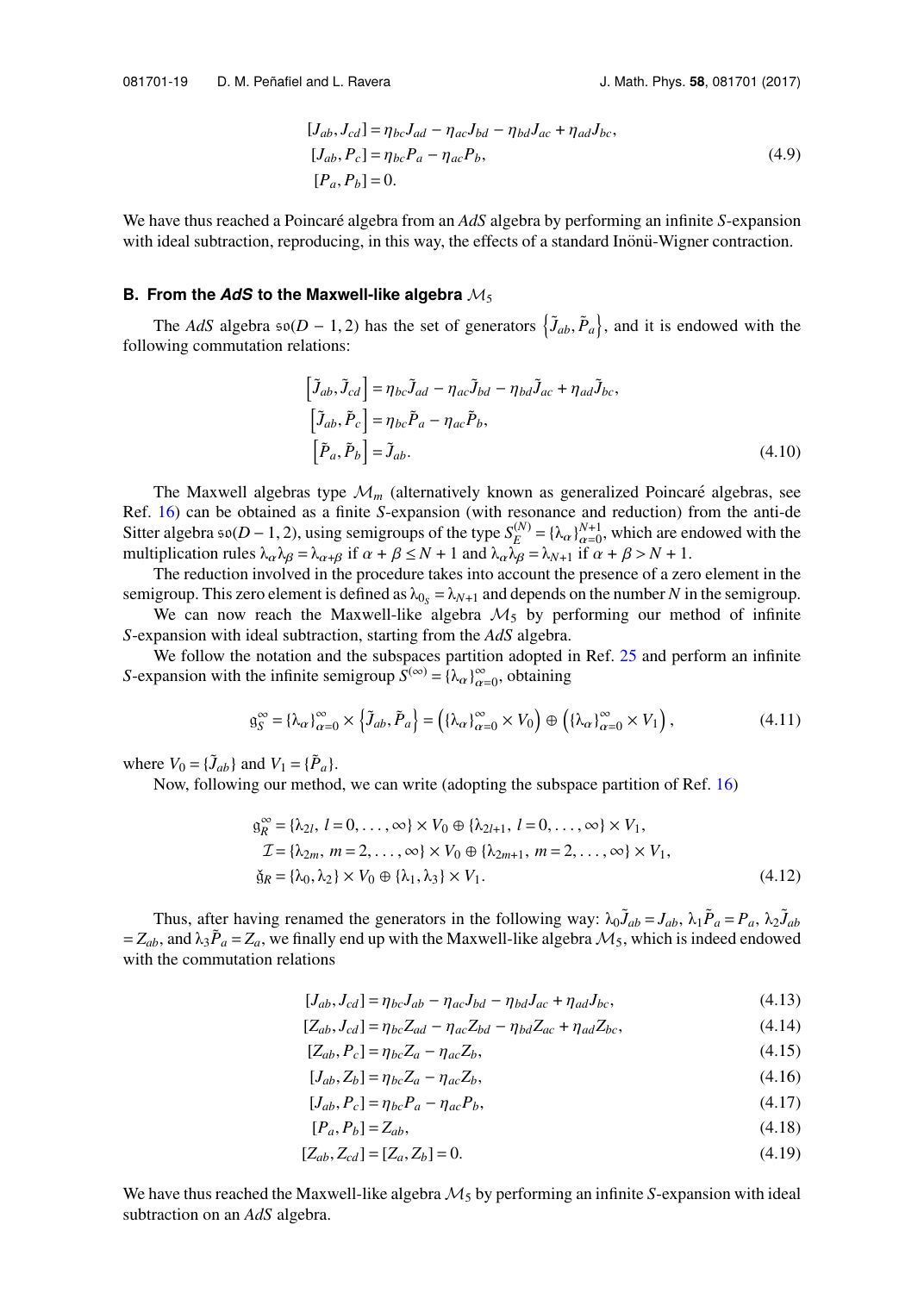#### *1. Invariant tensor of the Maxwell-like algebra in D = 3*

In the three-dimensional case, considering Eq. [\(3.69\)](#page-18-1), the components of the invariant tensor of the Maxwell-like algebra different from zero are the following ones:

$$
\langle J_{ab}J_{cd}\rangle = \alpha^0 \left(\eta_{ad}\eta_{bc} - \eta_{ac}\eta_{bd}\right), \qquad \langle J_{ab}P_c\rangle = \alpha^1 \epsilon_{abc}, \qquad (4.20)
$$

$$
\langle Z_{ab}J_{cd}\rangle = \alpha^2 \left(\eta_{ad}\eta_{bc} - \eta_{ac}\eta_{bd}\right), \qquad \langle J_{ab}Z_c\rangle = \alpha^3 \epsilon_{abc}, \qquad (4.21)
$$

$$
\langle Z_{ab} P_c \rangle = \alpha^3 \epsilon_{abc}, \qquad \langle P_a P_b \rangle = \alpha^2 \eta_{ab}, \qquad (4.22)
$$

where  $\alpha^m$ ,  $m = 0, 1, 2, 3$ , are the arbitrary constants. One could now construct a Lagrangian for a gravitational theory as it was done in the literature (see Refs. 19 and 27) gravitational theory, as it was done in the literature (see Refs. [19](#page-30-12) and [27\)](#page-30-13).

#### **C. Bargmann algebra and Newton-Hooke algebra**

In the following, we apply our method involving an infinite *S*-expansion with subsequent ideal subtraction in order to relate different algebras which have been objects of great interest in the literature (see Refs. [44](#page-30-14)[–51](#page-31-4) for further details), namely, the Poincaré and Galilean algebras, the Bargmann algebra, and the Newton-Hooke algebra.

The Bargmann algebra b(*D*−1, 1) is the Galilean algebra<sup>[45](#page-31-5)[,50](#page-31-6)</sup> augmented with a central generator *M*<sup>[61](#page-31-7)</sup> and can be obtained by performing a contraction on iso(*D* − 1, 1) ⊕  $g_M$ , where iso(*D* − 1, 1) is the Poincaré algebra in *D* dimensions, and where  $g_M$  is a commutative subalgebra<sup>[46](#page-31-8)</sup> spanned by a central generator *M*.

Some algebras involving the presence of the cosmological constant were deeply studied in the past years. The most relevant symmetry groups with the presence of a cosmological constant  $\Lambda$  are the de Sitter (*dS*) and the anti-de Sitter (*AdS*) groups that are related to relativistic symmetries which also involved the velocity of the light in the vacuum, *c*. In the non-relativistic limit, that is to say, when *c* → ∞ and  $Λ$  → 0, with  $-c<sup>2</sup>Λ$  finite, the (centrally extended) *dS* and the *AdS* Lie algebras become centrally extended version of the so-called Newton-Hooke algebra, which describes Galilean physics with a cosmological constant  $\lambda = -c^2 \Lambda$ .<sup>[51](#page-31-4)</sup> The central extensions of the Newton-Hooke Lie algebras can be obtained as contractions of trivial central extensions of the *dS* and *AdS* Lie algebras (see Ref. [51\)](#page-31-4).

#### *1. The Bargmann algebra*

Let us now consider a central extension (with central generator  $M$ ) of the Poincaré algebra in iso(*D*−1, 1) (this extension of the Poincaré algebra is a commutative algebra  $\mathfrak{g}_M$  spanned by the central generator *M*), namely, iso(*D*−1, 1)⊕g*M*, in order to apply our procedure of infinite *S*-expansion with ideal subtraction and obtain the Bargmann algebra in three dimensions,  $b(D-1, 1)$ . In this way, we will reproduce the result of a contraction with our method.

We thus start by redefining (according to the notation of Ref. [46\)](#page-31-8) the generators of the starting algebra iso( $D - 1$ , 1) ⊕ g<sub>*M*</sub> as follows:

$$
J_{ij} = J_{ij}, \quad P_i = P_i, \quad J_{i0} = G_i, \quad P_0 = H \to H + M. \tag{4.23}
$$

We then write the following partition over subspaces:

$$
V_0 = \{J_{ij}, H\},\tag{4.24}
$$

$$
V_1 = \{P_i, G_i\},\tag{4.25}
$$

$$
V_2 = \{M\}.\tag{4.26}
$$

After that, we perform an infinite *S*-expansion with  $S^{(\infty)}$ , and, following the procedure described in Subsection [III B,](#page-12-1) we consider the following resonant subset decomposition of the semigroup  $S^{(\infty)}$ :

$$
S_0 = {\lambda_0} \cup {\lambda_1, ..., \lambda_{\infty}},
$$
  
\n
$$
S_1 = {\lambda_1} \cup {\lambda_2, ..., \lambda_{\infty}},
$$
  
\n
$$
S_2 = {\lambda_2} \cup {\lambda_3, ..., \lambda_{\infty}}.
$$
  
\n(4.27)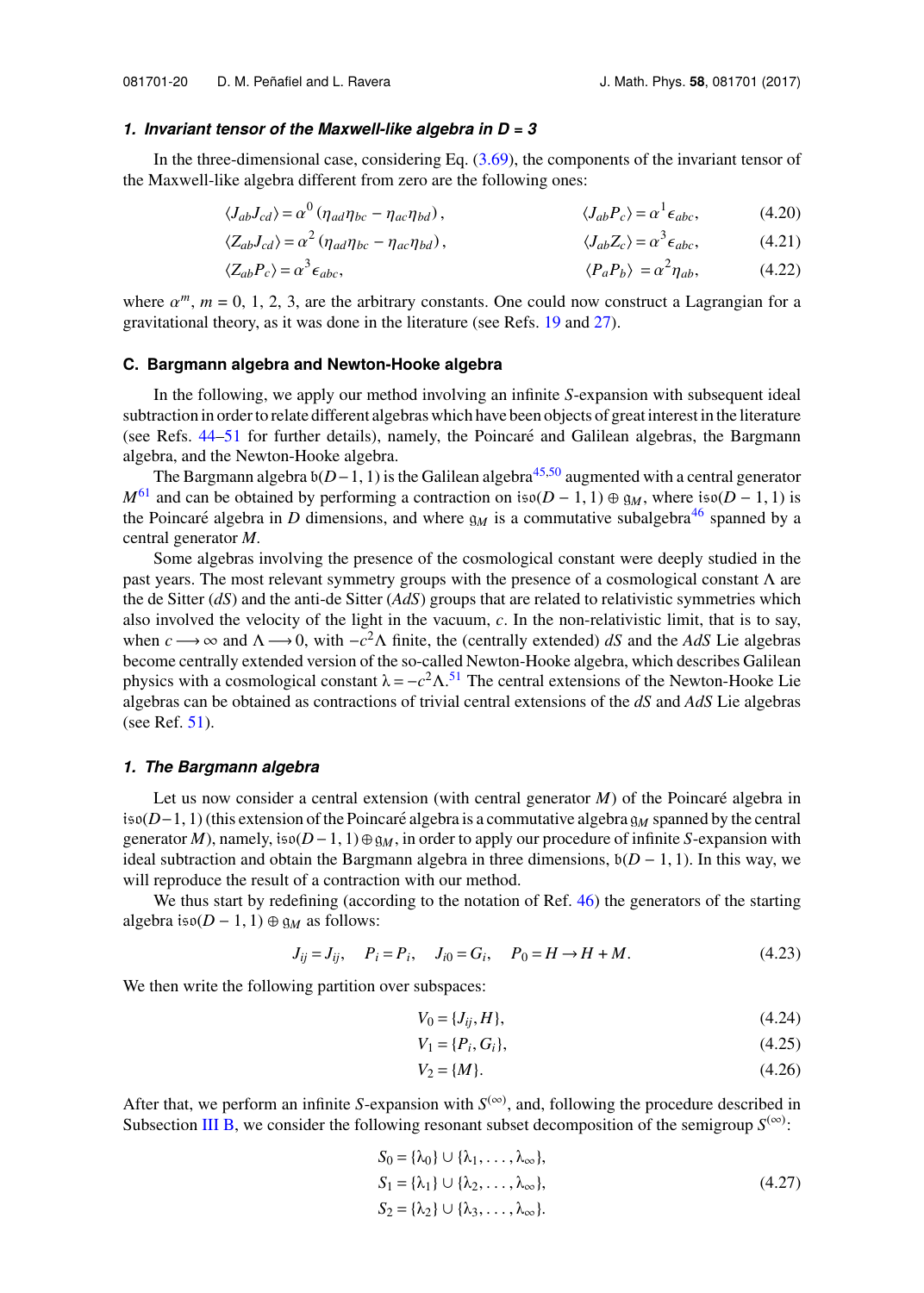The resonant subalgebra  $g_R^{\infty} = \check{g}_R \oplus \hat{g}_R^{\infty}$  results are to be given by the direct sum of the following terms:

$$
S_0 \times V_0 = \{\lambda_0\} \times V_0 \oplus \{\lambda_1, \dots, \lambda_\infty\} \times V_0, \tag{4.28}
$$

$$
S_1 \times V_1 = \{\lambda_1\} \times V_1 \oplus \{\lambda_2, \dots, \lambda_\infty\} \times V_1,
$$
(4.29)

$$
S_2 \times V_2 = \{\lambda_2\} \times V_2 \oplus \{\lambda_3, \dots, \lambda_\infty\} \times V_2. \tag{4.30}
$$

Then, the ideal reads

$$
\mathcal{I} = (\{\lambda_1, \ldots, \lambda_\infty\} \times V_0) \oplus (\{\lambda_2, \ldots, \lambda_\infty\} \times V_1) \oplus (\{\lambda_3, \ldots, \lambda_\infty\} \times V_2),
$$
(4.31)

and we can perform the ideal subtraction on the resonant subalgebra  $g_R^{\infty}$ .

Thus, the target algebra  $\check{g}_R$ , which is, in this case, the Bargmann algebra  $b(D - 1, 1)$ , is given by  $\check{g}_R = g_R^\infty \ominus \mathcal{I}.$ 

Indeed, after having properly renamed the generator as follows:  $\lambda_0 J_{ij} = \tilde{J}_{ij}$ ,  $\lambda_0 H = \tilde{H}$ ,  $\lambda_1 P_i = \tilde{P}_i$ ,  $\lambda_1 G_i = \tilde{G}_i$ , and  $\lambda_2 M = \tilde{M}$ , we finally get f

$$
\begin{aligned}\n\left[\tilde{J}_{ij}, \tilde{J}_{kl}\right] &= 4\delta_{\{i\}k}\tilde{J}_{l|j]},\\ \n\left[\tilde{J}_{ij}, \tilde{G}_k\right] &= -2\delta_{kl}i\tilde{G}_{j]},\\ \n\left[\tilde{J}_{ij}, \tilde{P}_k\right] &= -2\delta_{kl}i\tilde{P}_{j]},\\ \n\left[\tilde{G}_i, \tilde{P}_j\right] &= -\delta_{ij}\tilde{M},\\ \n\left[\tilde{G}_i, \tilde{H}\right] &= -\tilde{P}_i,\n\end{aligned}
$$
\n(4.32)

which are precisely the commutation relations of the Bargmann algebra  $b(D - 1, 1)$ . Let us also observe that for  $M = 0$ , this is the Galilean algebra.

#### *2. Centrally extended Newton-Hooke algebra in D = 3*

We now perform an infinite *S*-expansion with ideal subtraction on a central extension (with two central charges) of the *AdS* algebra in *D* = 3, in order to reach a centrally extended Newton-Hooke algebra in three dimensions (see Ref. [51](#page-31-4) for further details on the Newton-Hooke algebras). In this way, we will reproduce the result of a contraction by following our method.

In *D* = 3, we can write the three-dimensional *AdS* algebra as

<span id="page-22-0"></span>
$$
[J_a, J_b] = \epsilon_{abc} J^c,
$$
  
\n
$$
[J_a, P_b] = \epsilon_{abc} P^c,
$$
  
\n
$$
[P_a, P_b] = \epsilon_{abc} J^c.
$$
\n(4.33)

We now rename the generators, using the two-dimensional epsilon symbol with non-zero entries  $\epsilon_{12} = -\epsilon_{21} = 1$ , as follows:

$$
\overline{J} = -J_0,
$$
  
\n
$$
K_i = -\epsilon_{ij}J_j,
$$
  
\n
$$
\overline{H} = -P_0.
$$
\n(4.34)

The generator  $K_i$ ,  $i = 1, 2$ , generate boosts in the *i*th spatial direction. Then, algebra [\(4.33\)](#page-22-0) reads g

f

$$
\begin{aligned}\n\left[K_i, K_j\right] &= \epsilon_{ij} \bar{J}, \\
\left[K_i, P_j\right] &= \delta_{ij} \bar{H}, \\
\left[P_i, P_j\right] &= \epsilon_{ij} \bar{J}, \\
\left[K_i, \bar{J}\right] &= \epsilon_{ij} K_j, \\
\left[K_i, \bar{H}\right] &= P_i, \\
\left[\bar{H}, P_i\right] &= K_i, \\
\left[P_i, \bar{J}\right] &= \epsilon_{ij} P_j.\n\end{aligned} \tag{4.35}
$$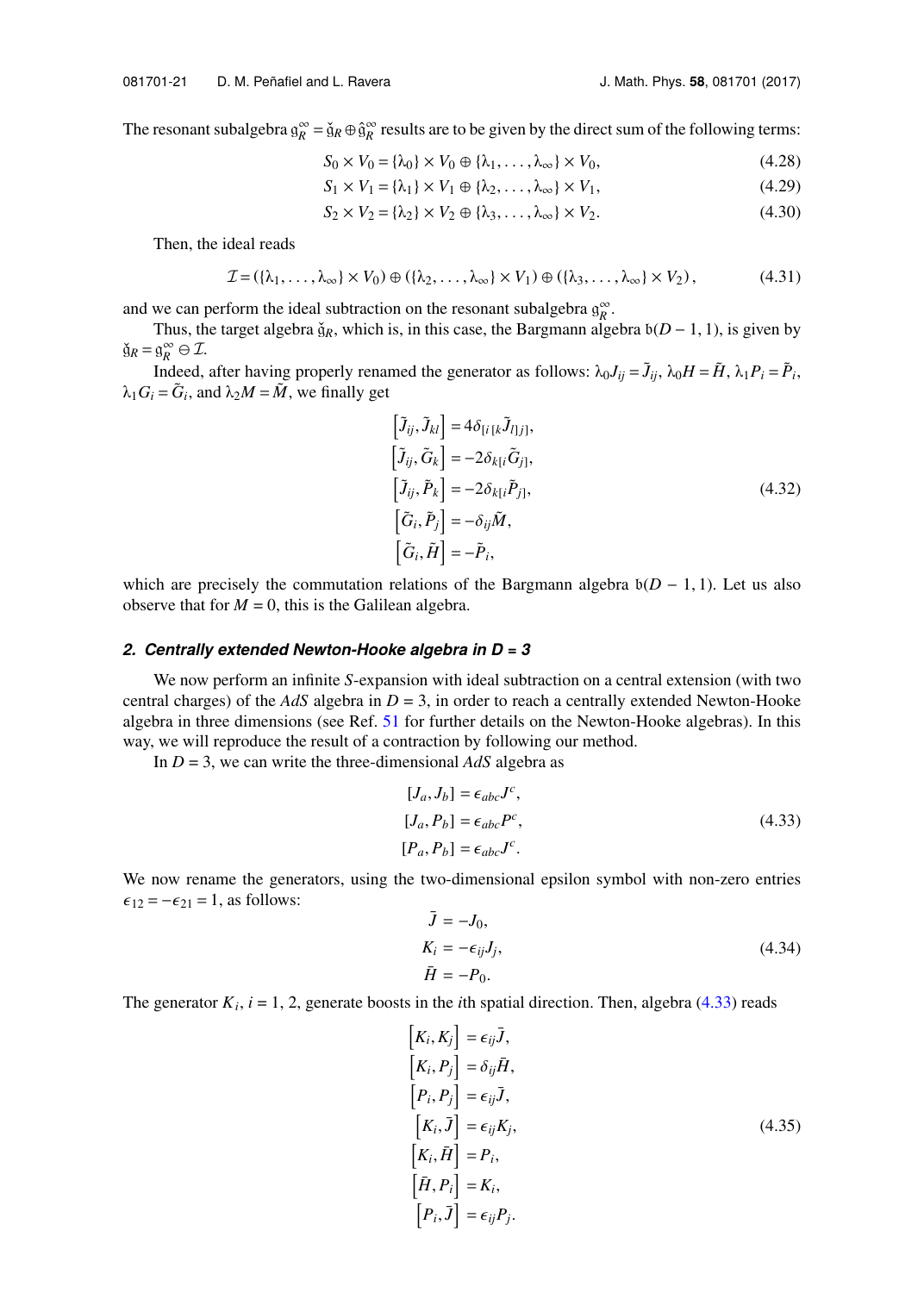We now consider two central extensions: *S* and *M*. Then, according to Ref. [51,](#page-31-4) we define

$$
H = \overline{H} - M, \quad J = \overline{J} - S. \tag{4.36}
$$

Namely,  $\bar{H} = H + M$  and  $\bar{J} = J + S$ , and we perform the following subspaces partition:

$$
V_0 = \{J, H\},\tag{4.37}
$$

$$
V_1 = \{P_i, K_i\},\tag{4.38}
$$

$$
V_2 = \{M, S\}.\tag{4.39}
$$

After that, applying the procedure developed in Subsection [III B,](#page-12-1) we perform an infinite *S*expansion with  $S^{(\infty)}$  and we consider the following resonant subset decomposition of the semigroup *S*<sup>(∞)</sup>:

$$
S_0 = {\lambda_0} \cup {\lambda_1, \ldots, \lambda_\infty},
$$
  
\n
$$
S_1 = {\lambda_1} \cup {\lambda_2, \ldots, \lambda_\infty},
$$
  
\n
$$
S_2 = {\lambda_2} \cup {\lambda_3, \ldots, \lambda_\infty}.
$$
  
\n(4.40)

The resonant subalgebra  $g_R^{\infty} = \check{g}_R \oplus \hat{g}_R^{\infty}$  results are to be given by the direct sum of the following terms:

$$
S_0 \times V_0 = \{\lambda_0\} \times V_0 \oplus \{\lambda_1, \dots, \lambda_\infty\} \times V_0,
$$
\n(4.41)

$$
S_1 \times V_1 = \{\lambda_1\} \times V_1 \oplus \{\lambda_2, \dots, \lambda_\infty\} \times V_1,
$$
\n(4.42)

$$
S_2 \times V_2 = \{\lambda_2\} \times V_2 \oplus \{\lambda_3, \dots, \lambda_\infty\} \times V_2. \tag{4.43}
$$

Then, the ideal reads

$$
\mathcal{I} = (\{\lambda_1, \ldots, \lambda_\infty\} \times V_0) \oplus (\{\lambda_2, \ldots, \lambda_\infty\} \times V_1) \oplus (\{\lambda_3, \ldots, \lambda_\infty\} \times V_2),
$$
(4.44)

and we can perform the ideal subtraction on the resonant subalgebra  $g_R^{\infty}$ .

The commutators of  $\check{g}_R = g_R^{\infty} \ominus \mathcal{I}$  can be finally written as follows:

$$
\begin{aligned}\n\left[\tilde{K}_i, \tilde{K}_j\right] &= \epsilon_{ij} \tilde{S}, \\
\left[\tilde{K}_i, \tilde{P}_j\right] &= \delta_{ij} \tilde{M}, \\
\left[\tilde{P}_i, \tilde{P}_j\right] &= \epsilon_{ij} \tilde{S}, \\
\left[\tilde{K}_i, \tilde{J}\right] &= \epsilon_{ij} \tilde{K}_j, \\
\left[\tilde{K}_i, \tilde{H}\right] &= \tilde{P}_i, \\
\left[\tilde{H}, \tilde{P}_i\right] &= \tilde{K}_i, \\
\left[\tilde{P}_i, \tilde{J}\right] &= \epsilon_{ij} \tilde{P}_j,\n\end{aligned} \tag{4.45}
$$

where we have defined  $\lambda_0 J = \tilde{J}$ ,  $\lambda_0 H = \tilde{H}$ ,  $\lambda_1 P_i = \tilde{P}_i$ ,  $\lambda_1 K_i = \tilde{K}_i$ ,  $\lambda_2 M = \tilde{M}$ , and  $\lambda_2 S = \tilde{S}$ . These last commutation relations are those of a centrally extended version of the so-called Newton-Hooke algebra in three dimensions (see Ref. [51](#page-31-4) and references therein).

We have thus reached a centrally extended version of the Newton-Hooke algebra in  $D = 3$  by performing an infinite *S*-expansion with subsequent ideal subtraction starting from a central extension of the three-dimensional *AdS* algebra.

#### **D. Non-standard Maxwell superalgebra in** *D* **= 3 from the** *AdS* **algebra** osp**(2**|**1)** ⊗ sp**(2)**

The Maxwell superalgebra can be obtained as an Inönü-Wigner contraction of the AdS-Lorentz superalgebra, which is an *S*-expansion of the *AdS* Lie algebra (see Ref. [27](#page-30-13) for further details).

The non-standard Maxwell algebra<sup>[52,](#page-31-9)[53](#page-31-10)</sup> can be recovered from the supersymmetric extension of the *AdS*-Lorentz algebra by performing a suitable Inönü-Wigner contraction (see Ref. [40\)](#page-30-5).

In the following, we reproduce the non-standard Maxwell superalgebra in three dimensions by performing an infinite *S*-expansion with  $S^{(\infty)}$  on the AdS superalgebra and by subsequently removing an ideal. We also write the components of the invariant tensor of the target superalgebra in terms of those of the *AdS* superalgebra.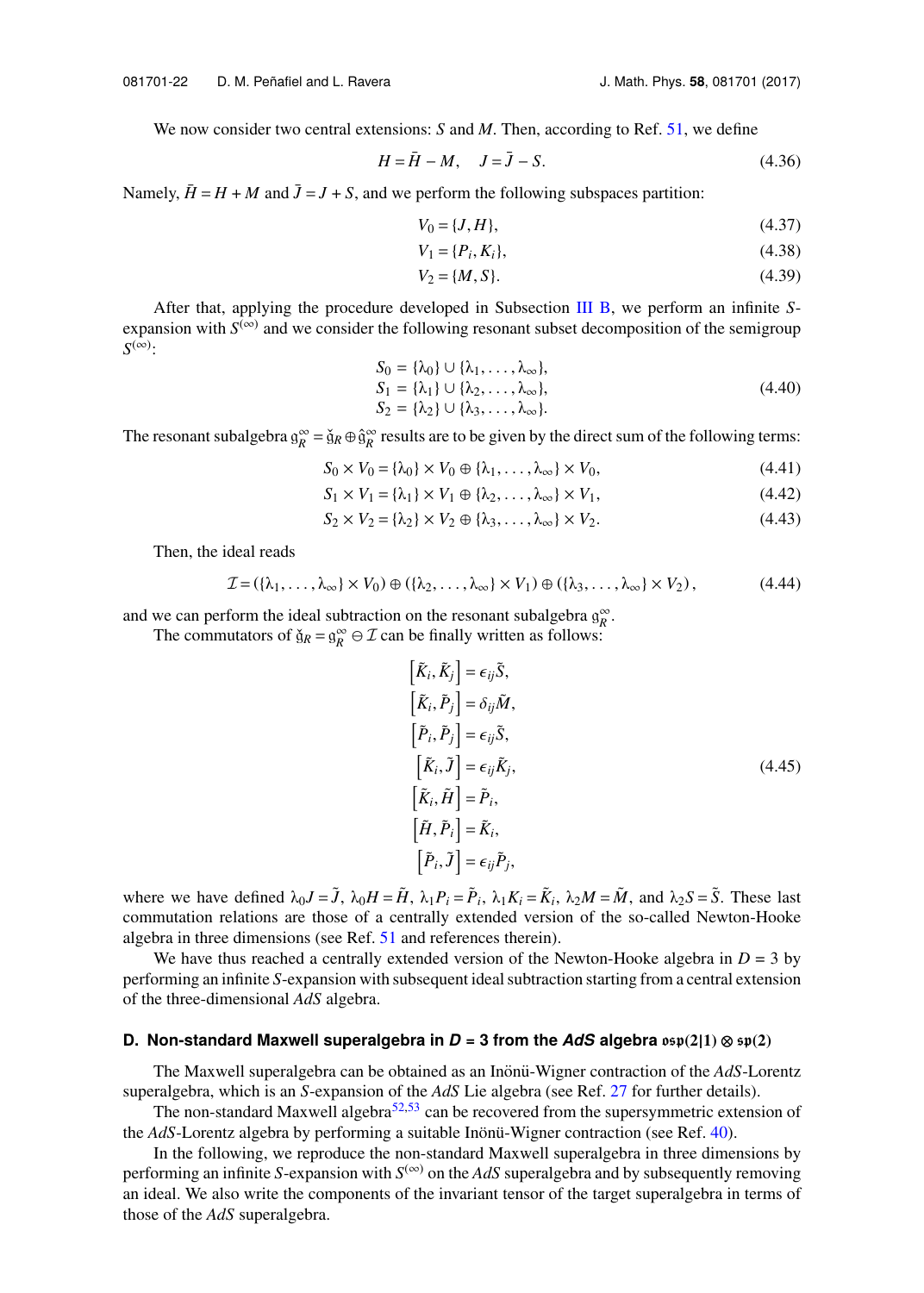Let us thus consider the *AdS* superalgebra in three dimensions,  $\cos(2|1) \otimes \sin(2)$ , generated by  $\tilde{J}_{ab}$ ,  $\tilde{P}_a$ , and  $\tilde{Q}_\alpha$ , which satisfy the following commutation relations:<br> $\left[\tilde{J}_{ab}, \tilde{J}_{cd}\right] = \eta_{bc} \tilde{J}_{ad} - \eta_{ac} \tilde{J}_{bd} - \eta_{bd} \tilde{J}_{ac} + \eta_{ac}$ 

$$
\left[\tilde{J}_{ab}, \tilde{J}_{cd}\right] = \eta_{bc}\tilde{J}_{ad} - \eta_{ac}\tilde{J}_{bd} - \eta_{bd}\tilde{J}_{ac} + \eta_{ad}\tilde{J}_{bc},\tag{4.46}
$$

$$
\left[\tilde{J}_{ab}\tilde{P}_c\right] = \eta_{bc}\tilde{P}_a - \eta_{ac}\tilde{P}_b,\tag{4.47}
$$

$$
\left[\tilde{P}_a, \tilde{P}_b\right] = \tilde{J}_{ab},\tag{4.48}
$$

$$
\left[\tilde{P}_a, \tilde{Q}_\alpha\right] = \frac{1}{2} \left(\Gamma_a \tilde{Q}\right)_\alpha, \tag{4.49}
$$

$$
\left[\tilde{J}_{ab}, \tilde{Q}_{\alpha}\right] = \frac{1}{2} \left(\Gamma_a \tilde{Q}\right)_{\alpha},\tag{4.50}
$$

$$
\left\{\tilde{Q}_{\alpha}, \tilde{Q}_{\beta}\right\} = -\frac{1}{2} \left[ \left(\Gamma^{ab} C\right)_{\alpha\beta} \tilde{J}_{ab} - 2\left(\Gamma^{a} C\right)_{\alpha\beta} \tilde{P}_{a} \right].
$$
\n(4.51)

We perform the following splitting of the *AdS* superalgebra into two subspaces:  $V_0 = {\tilde{J}_{ab}}$  and  $V_1 = {\tilde{P}_a, \tilde{Q}_\alpha}$ . This subspace structure satisfies

$$
[V_0, V_0] \subset V_0,
$$
  
\n
$$
[V_0, V_1] \subset V_1,
$$
  
\n
$$
[V_1, V_1] \subset V_0 \oplus V_1.
$$
\n(4.52)

We then consider the abelian semigroup  $S^{(\infty)}$  endowed with product [\(3.30\)](#page-13-1) and we obtain an infinitedimensional superalgebra as an infinite *S*-expansion of osp(2|1) ⊗sp(2), using *S* (∞) . Thus, a resonant partition of the semigroup  $S^{(\infty)} = S_0 \cup S_1$  with respect to product [\(3.30\)](#page-13-1) is given by

$$
S_p = \{\lambda_{2m+p}, \ m = 0, \dots, \infty\}, \quad p = 0, 1. \tag{4.53}
$$

Then, following our method, we obtain

$$
g_R^{\infty} = {\lambda_{2l}, l = 0, ..., \infty} \times V_0 \oplus {\lambda_{2l+1}, l = 0, ..., \infty} \times V_1,
$$
  
\n
$$
\mathcal{I} = {\lambda_{2m}, m = 2, ..., \infty} \times V_0 \oplus {\lambda_{2m+1}, m = 1, ..., \infty} \times V_1,
$$
  
\n
$$
\check{g}_R = {\lambda_0, \lambda_2} \times V_0 \oplus {\lambda_1} \times V_1.
$$
\n(4.54)

If we now perform an identification and rename the generators of  $\check{g}_R$  as follows,

$$
J_{ab} = \lambda_0 \tilde{J}_{ab},\tag{4.55}
$$

$$
Z_{ab} = \lambda_2 \tilde{J}_{ab},\tag{4.56}
$$

$$
P_a = \lambda_1 \tilde{P}_a,\tag{4.57}
$$

$$
Q_{\alpha} = \lambda_1 \tilde{Q}_{\alpha},\tag{4.58}
$$

it is straightforward to show that we end up with a new superalgebra,  $[s\mathfrak{s}\mathfrak{p}(2|1) \otimes \mathfrak{s}\mathfrak{p}(2)] \ominus \mathcal{I}$ , which corresponds to the non-standard Maxwell superalgebra<sup>[40](#page-30-5)</sup> and read

$$
[J_{ab}, J_{cd}] = \eta_{bc} J_{ad} - \eta_{ac} J_{bd} - \eta_{bd} J_{ac} + \eta_{ad} J_{bc},
$$
\n(4.59)

$$
[J_{ab}, Z_{cd}] = \eta_{bc} Z_{ad} - \eta_{ac} Z_{bd} - \eta_{bd} Z_{ac} + \eta_{ad} Z_{bc},
$$
\n(4.60)

$$
[J_{ab}, P_c] = \eta_{bc} P_a - \eta_{ac} P_b,\tag{4.61}
$$

$$
[P_a, P_b] = Z_{ab},\tag{4.62}
$$

$$
[J_{ab}, Q_{\alpha}] = \frac{1}{2} (\Gamma_{ab} Q)_{\alpha}, \qquad (4.63)
$$

$$
[P_a, Q_\alpha] = 0,\tag{4.64}
$$

$$
[Z_{ab}, Z_{cd}] = 0,\t\t(4.65)
$$

$$
[Z_{ab}, P_c] = 0,\t\t(4.66)
$$

$$
[Z_{ab}, Q_{\alpha}] = 0,\tag{4.67}
$$

$$
\left\{Q_{\alpha}, Q_{\beta}\right\} = -\frac{1}{2} \left(\Gamma^{ab} C\right)_{\alpha\beta} Z_{ab}.
$$
\n(4.68)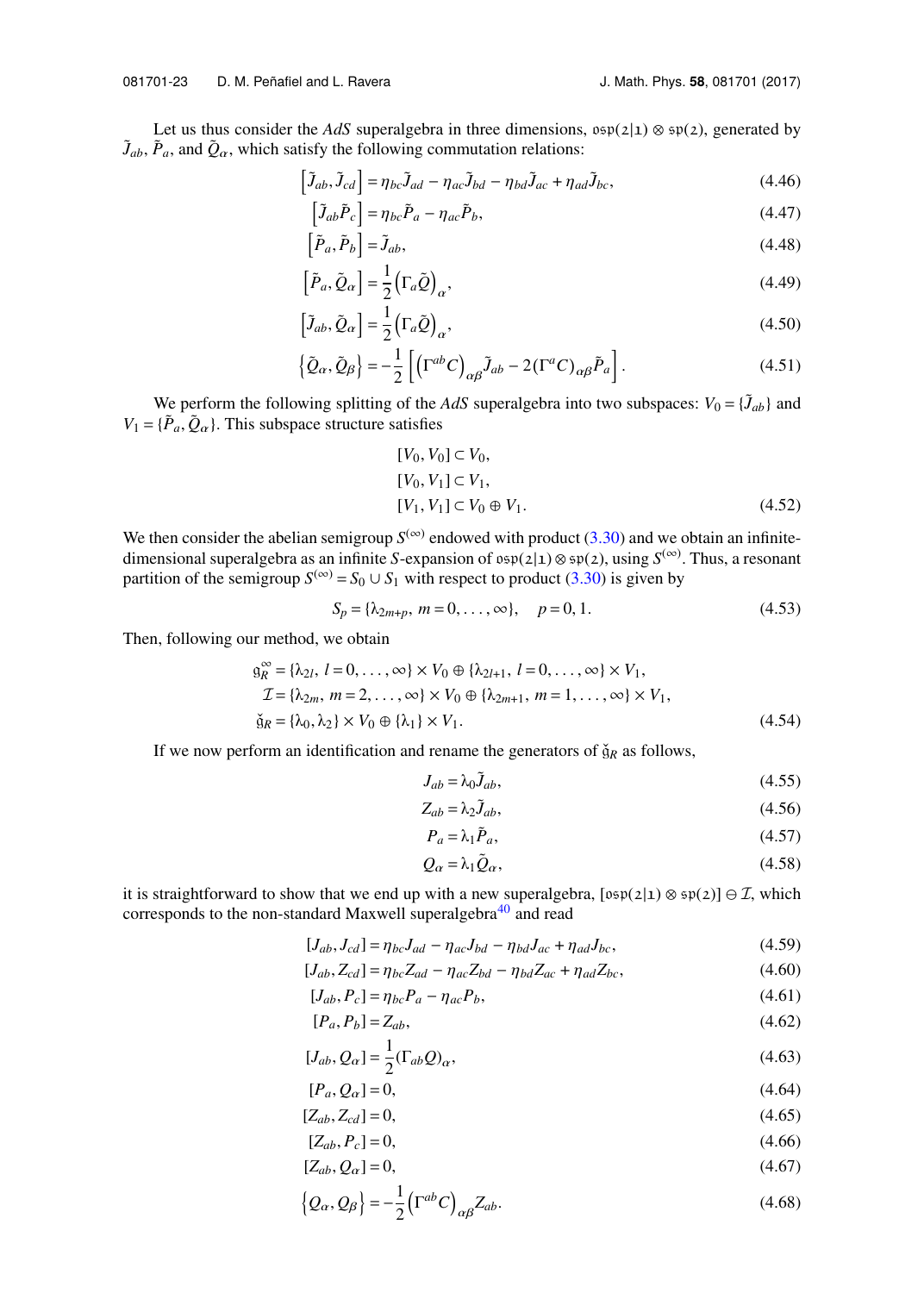We have thus reached the non-standard Maxwell superalgebra<sup>[40](#page-30-5)</sup> by performing an infinite *S*-expansion with ideal subtraction on the *AdS* superalgebra.

## *1. Invariant tensor of the non-standard Maxwell superalgebra in D = 3*

We write the components of the invariant tensor of the *AdS* superalgebra (see Ref. [43\)](#page-30-15) as follows:

$$
\langle \tilde{J}_{ab}\tilde{J}_{cd}\rangle = \tilde{\mu}_0 \left(\eta_{ad}\eta_{bc} - \eta_{ac}\eta_{bd}\right),\tag{4.69}
$$

$$
\langle \tilde{J}_{ab} \tilde{P}_c \rangle = \tilde{\mu}_1 \epsilon_{abc},\tag{4.70}
$$

$$
\langle \tilde{P}_a \tilde{P}_b \rangle = \tilde{\mu}_0 \eta_{ab},\tag{4.71}
$$

$$
\langle \tilde{Q}_{\alpha} \tilde{Q}_{\beta} \rangle = (\tilde{\mu}_0 - \tilde{\mu}_1) C_{\alpha\beta}, \qquad (4.72)
$$

where  $\tilde{\mu}_0$  and  $\tilde{\mu}_1$  are the arbitrary constants. Using [\(3.69\)](#page-18-1), the non-zero components of the invariant tensor for the non-standard Maxwell superalgebra can be written as

$$
\langle J_{ab}J_{cd}\rangle = \alpha^0 \langle \tilde{J}_{ab}\tilde{J}_{cd}\rangle = \alpha^0 \tilde{\mu}_0 \left(\eta_{ad}\eta_{bc} - \eta_{ac}\eta_{bd}\right) \equiv \tilde{\alpha}^0 \left(\eta_{ad}\eta_{bc} - \eta_{ac}\eta_{bd}\right),\tag{4.73}
$$

$$
\langle J_{ab}Z_{cd}\rangle = \alpha^2 \langle \tilde{J}_{ab}\tilde{J}_{cd}\rangle = \alpha^2 \tilde{\mu}_0 \left(\eta_{ad}\eta_{bc} - \eta_{ac}\eta_{bd}\right) \equiv \tilde{\alpha}^2 \left(\eta_{ad}\eta_{bc} - \eta_{ac}\eta_{bd}\right),\tag{4.74}
$$
  

$$
\langle J_{ab}P_c\rangle = \alpha^1 \langle \tilde{J}_{ab}\tilde{P}_c\rangle = \alpha^1 \tilde{\mu}_1 \epsilon_{abc} \equiv \tilde{\alpha}^1 \epsilon_{abc},\tag{4.75}
$$

$$
\langle J_{ab} P_c \rangle = \alpha^1 \langle \tilde{J}_{ab} \tilde{P}_c \rangle = \alpha^1 \tilde{\mu}_1 \epsilon_{abc} \equiv \tilde{\alpha}^1 \epsilon_{abc},\tag{4.75}
$$

$$
\langle P_a P_b \rangle = \alpha^2 \langle \tilde{P}_a \tilde{P}_b \rangle = \alpha^2 \tilde{\mu}_0 \eta_{ab} \equiv \tilde{\alpha}^2 \eta_{ab},\tag{4.76}
$$

$$
\langle Q_{\alpha} Q_{\beta} \rangle = \alpha^2 \tilde{\mu}_0 C_{\alpha\beta} \equiv \tilde{\alpha}^2 C_{\alpha\beta},\tag{4.77}
$$

where  $\alpha^m$ ,  $m = 0, 1, 2$ , are the arbitrary constants, and where we have defined

$$
\tilde{\alpha}^0 \equiv \alpha^0 \tilde{\mu}_0,\tag{4.78}
$$

$$
\tilde{\alpha}^1 \equiv \alpha^1 \tilde{\mu}_1,\tag{4.79}
$$

$$
\tilde{\alpha}^2 \equiv \alpha^2 \tilde{\mu}_0. \tag{4.80}
$$

## **E. PP-wave (super)algebra in** *D* **= 11 from the** *AdS<sup>4</sup>* × *S 7* **(super)algebra**

The (super-)PP-wave algebra in eleven dimensions can be obtained through a generalized Inönü-Wigner contraction of the  $AdS_4 \times S^7$  (super)algebra in *D* = 11 (see Ref. [54\)](#page-31-11).<sup>[62](#page-31-12)</sup>

In the following, we will reach the same result by performing an infinite *S*-expansion with ideal subtraction. Indeed, as shown in Sec.[III,](#page-9-0) our prescription of infinite *S*-expansion with ideal subtraction is able to reproduce a generalized Inönü-Wigner contraction.

## *1. PP-wave algebra from the AdS<sup>4</sup>* × *S 7 algebra*

The  $AdS_4 \times S^7$  algebra in  $D = 11$  can be written in the following traditional form (see Ref. [54\)](#page-31-11):

$$
[P_a, P_b] = 4J_{ab}, \qquad [P_{a'}, P_{b'}] = 4J_{a'b'}, \qquad (4.81)
$$

$$
[J_{ab}, P_c] = 2\eta_{bc} P_a, \qquad [J_{a'b'}, P_{c'}] = 2\eta_{b'c'} P_{a'}, \qquad (4.82)
$$

$$
[J_{ab}, J_{cd}] = 4\eta_{ad}J_{bc}, \qquad [J_{ab}, J_{cd}] = 4\eta_{ad}J_{bc}, \qquad (4.83)
$$

where the vector index of  $AdS_4$  is  $i = 0, 1, 2, 3$  and that of  $S^7$  is  $a' = 4, 5, 6, 7, 8, 9, \sharp$ .<br>Let us follow Ref. 54 and define the light cone components of the moment

Let us follow Ref. [54](#page-31-11) and define the light cone components of the momenta *P*'s and boost generators *P*<sup>∗</sup>'s as

$$
P_{\pm} \equiv \frac{1}{\sqrt{2}} \left( P_{\natural} \pm P_0 \right), \tag{4.84}
$$

$$
P_m = (P_i, P_{i'}), \t\t(4.85)
$$

$$
P_m^* = \left( P_i^* = J_{i0}, P_{i'}^* = J_{i' \natural} \right). \tag{4.86}
$$

Thus, we can write the commutation relations of  $AdS_4 \times S^7$  as follows: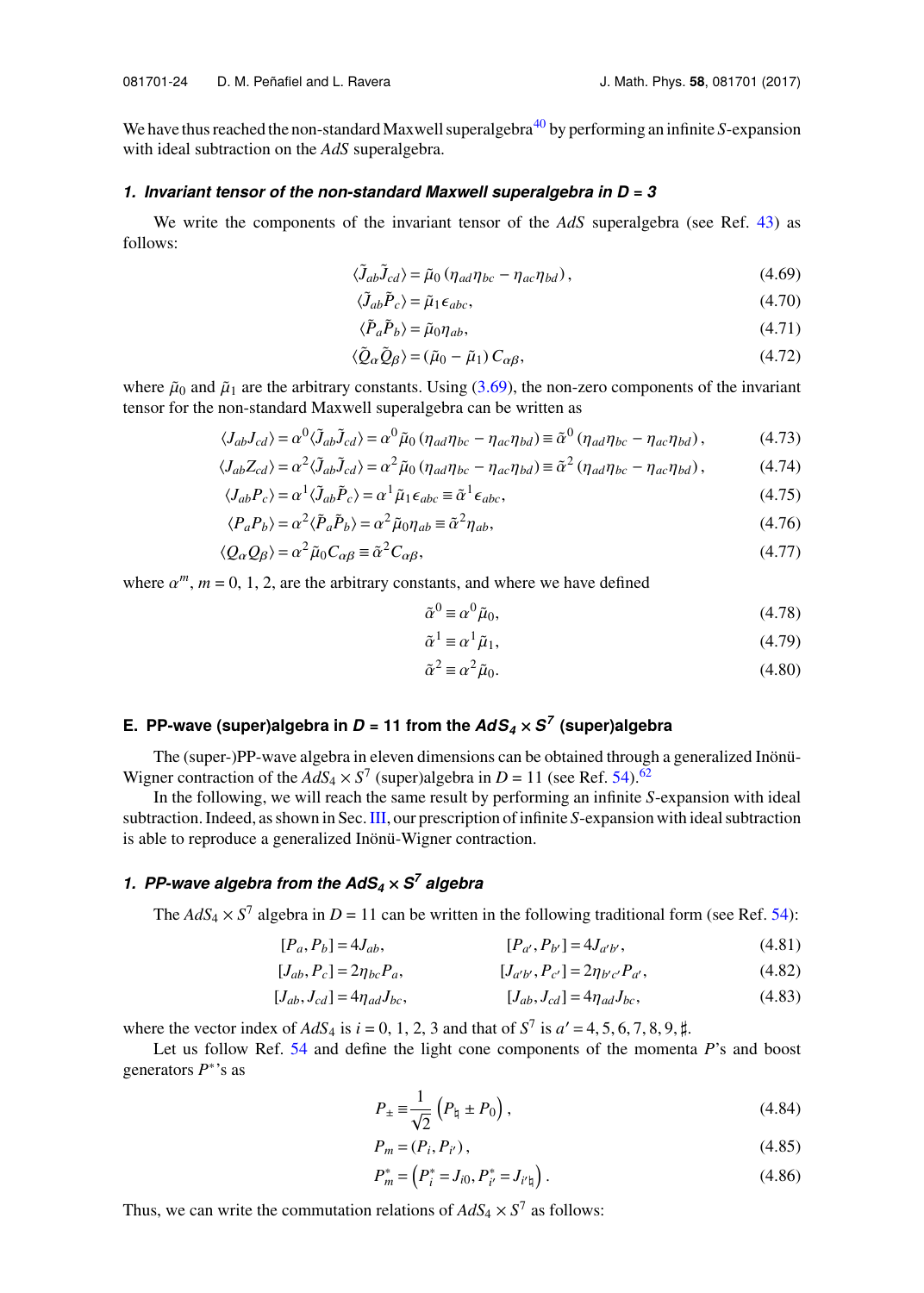$$
[P_i, P_+] = 2\sqrt{2}P_i^*,
$$
\n
$$
[P_i^*, P_+] = -\frac{1}{\sqrt{2}}P_i,
$$
\n
$$
[P_i, P_-] = -2\sqrt{2}P_i^*,
$$
\n
$$
[P_i, P_-] = -2\sqrt{2}P_i^*,
$$
\n
$$
[P_i^*, P_-] = \frac{1}{\sqrt{2}}P_i,
$$
\n
$$
[P_i^*, P_-] = \frac{1}{\sqrt{2}}P_i,
$$
\n
$$
[P_i^*, P_-] = \frac{1}{\sqrt{2}}P_i,
$$
\n
$$
[P_i^*, P_j] = -\frac{1}{\sqrt{2}}\eta_{ij}(P_- - P_+),
$$
\n
$$
[P_i^*, P_j^*] = -\frac{1}{\sqrt{2}}\eta_{ij'}(P_- + P_+),
$$
\n
$$
[P_i, P_j^*] = 4J_{ij},
$$
\n
$$
[P_i^*, P_j^*] = J_{ij},
$$
\n
$$
[P_i^*, P_j^*] = -J_{ij'},
$$
\n
$$
[P_i^*, P_j^*] = -J_{ij'},
$$
\n
$$
[P_i^*, P_j^*] = -J_{ij'},
$$
\n
$$
[P_i^*, P_j^*] = -J_{ij'},
$$
\n
$$
[J_{ij}, P_k^*] = 2\eta_{jk}P_i^*,
$$
\n
$$
[J_{ij}, J_{kl}] = 4\eta_{il}J_{jk},
$$
\n
$$
[J_{ij^*}, J_{k'l^*}] = 4\eta_{il'}J_{jk'}
$$

Before applying the infinite *S*-expansion method with subsequent ideal subtraction, we consider the following subspaces partition of the  $AdS_4 \times S^7$  algebra:

)

 $\overline{a}$ 

$$
V_0 = \{P_-, J_{ij}, J_{i'j'}\},
$$
  
\n
$$
V_1 = \{P_i, P_{i'}, P_{i}^*, P_{i'}^*\},
$$
  
\n
$$
V_2 = \{P_+\}.
$$
\n(4.88)

In this scenario, the Weimar-Woods conditions hold. Thus, following the procedure developed in Subsection [III B](#page-12-1) in the case in which the original algebra satisfies the Weimar-Woods conditions, we now perform an infinite *S*-expansion with the semigroup  $S^{(\infty)}$  on the algebra  $g = AdS_4 \times S^7$ , considering the following resonant subset decomposition of the semigroup  $S^{(\infty)}$ :

$$
S_0 = {\lambda_0} \cup {\lambda_1, \dots, \lambda_\infty},
$$
  
\n
$$
S_1 = {\lambda_1} \cup {\lambda_2, \dots, \lambda_\infty},
$$
  
\n
$$
S_2 = {\lambda_2} \cup {\lambda_3, \dots, \lambda_\infty}.
$$
  
\n(4.89)

The resonant subalgebra  $g_R^{\infty} = \check{g}_R \oplus \hat{g}_R^{\infty}$  results are to be given by the direct sum of the following terms:

$$
S_0 \times V_0 = \{\lambda_0\} \times V_0 \oplus \{\lambda_1, \dots, \lambda_\infty\} \times V_0, \tag{4.90}
$$

$$
S_1 \times V_1 = \{\lambda_1\} \times V_1 \oplus \{\lambda_2, \dots, \lambda_\infty\} \times V_1, \tag{4.91}
$$

$$
S_2 \times V_2 = {\lambda_2} \times V_2 \oplus {\lambda_3, \dots, \lambda_\infty} \times V_2. \tag{4.92}
$$

Then, the ideal reads

$$
\mathcal{I} = (\{\lambda_1, \ldots, \lambda_\infty\} \times V_0) \oplus (\{\lambda_2, \ldots, \lambda_\infty\} \times V_1) \oplus (\{\lambda_3, \ldots, \lambda_\infty\} \times V_2),
$$
(4.93)

and we can perform the ideal subtraction on the resonant subalgebra  $g_R^{\infty}$ .

Let us notice that the most relevant step consists in writing the commutation relations

$$
[\lambda_1 P_i^*, \lambda_1 P_j] = -\frac{1}{\sqrt{2}} \eta_{ij} (\lambda_2 P_- - \lambda_2 P_+), \qquad (4.94)
$$

$$
\[\lambda_1 P_{i'}^*, \lambda_1 P_{j'}\] = -\frac{1}{\sqrt{2}} \eta_{i'j'} (\lambda_2 P_- - \lambda_2 P_+),\tag{4.95}
$$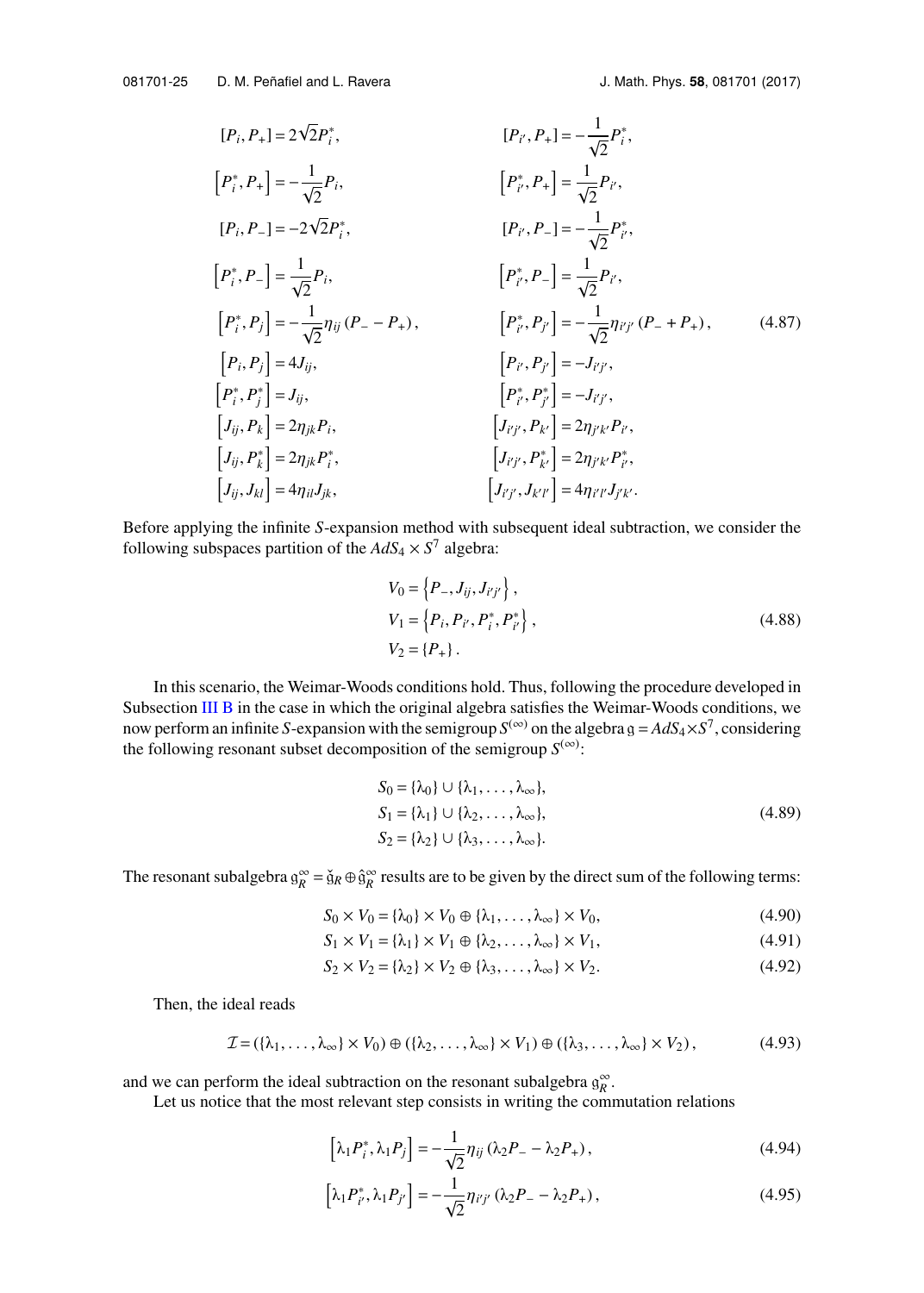where  $\lambda_2 P$ <sub>-</sub> belongs to the ideal while  $\lambda_2 P_+$  does not.

Thus, after the ideal subtraction, we end up with the algebra g<sub>PP</sub> (the PP-wave algebra),

$$
\mathfrak{g}_{PP} \equiv \check{\mathfrak{g}}_R = \mathfrak{g}_R^{\infty} \oplus \mathcal{I}.\tag{4.96}
$$

Indeed, if we now rename the generators as follows:  $\lambda_0 J_{ij} = \tilde{J}_{ij}$ ,  $\lambda_0 J_{i'j'} = \tilde{J}_{i'j'}$ ,  $\lambda_0 P_{-} = \tilde{P}_{-}$ ,  $\lambda_1 P_i = \tilde{P}_i$ ,  $\lambda_1 P_{i'} = \tilde{P}_{i'}$ ,  $\lambda_1 P_i^* = \tilde{P}_{i'}^*$ ,  $\lambda_1 P_{i'}^* = \tilde{P}_{i'}^*$ , and  $\lambda_2 P_+ = \tilde{P}_+$ , we can finally write the PP-wave algebra in terms of the following commutation relations (we adopt the notation of Ref. [54\)](#page-31-11):

$$
\begin{aligned}\n\left[\tilde{P}_i, \tilde{P}_-\right] &= -2\sqrt{2}\tilde{P}_i^*, & \left[\tilde{P}_{i'}, \tilde{P}_-\right] &= -\frac{1}{\sqrt{2}}\tilde{P}_i^*, \\
\left[\tilde{P}_m^*, \tilde{P}_-\right] &= -\frac{1}{\sqrt{2}}\tilde{P}_m, & \left[\tilde{P}_m^*, \tilde{P}_n\right] &= -\frac{1}{\sqrt{2}}\eta_{mn}\tilde{P}_+, \\
\left[\tilde{J}_{mn}, \tilde{J}_{pq}\right] &= 4\eta_{mq}\tilde{J}_{np}, & \left[\tilde{J}_{mn}, \tilde{P}_p^*\right] &= 2\eta_{np}\tilde{P}_m^*, \\
\left[\tilde{J}_{mn}, \tilde{J}_{pq}\right] &= 4\eta_{mq}\tilde{J}_{np}.\n\end{aligned}
$$
\n(4.97)

We have thus reached the PP-wave algebra in  $D = 11$  with an infinite *S*-expansion with ideal subtraction, starting from the  $AdS_4 \times S^7$  algebra, reproducing, in this way, a generalized Inönü-Wigner contraction.

## *2. Super-PP-wave algebra from the AdS<sup>4</sup>* × *S 7 superalgebra*

We now extend the previous analysis to the supersymmetric case. We thus consider the addition of fermionic generators to the  $AdS_4 \times S^7$  algebra and then perform an infinite *S*-expansion with consequent ideal subtraction.

The commutators involving the supercharges *Q*'s can be decomposed in the following way:

$$
Q = Q_+ + Q_-, \quad Q_{\pm} = Q_{\pm} \mathcal{P}_{\pm}, \tag{4.98}
$$

using the light cone projection operators

$$
\mathcal{P}_{\pm} = \frac{1}{2} \Gamma_{\pm} \Gamma_{\mp},\tag{4.99}
$$

$$
\Gamma_{\pm} \equiv \frac{1}{\sqrt{2}} \left( \Gamma_{\natural} \pm \Gamma_0 \right), \tag{4.100}
$$

where the Γ's are the gamma matrices in eleven dimensions. Now we add  $Q_{+}$  into the subspaces partition, before applying the ideal subtraction, and we thus write

$$
V_0 = \{P_-, J_{mn}, Q_-\},
$$
  
\n
$$
V_1 = \{P_m, P_m^*, Q_+\},
$$
  
\n
$$
V_2 = \{P_+\}.
$$
\n(4.101)

In this way, proceeding analogously to the previous (bosonic) case, performing an infinite *S*-expansion involving the infinite abelian semigroup  $S^{(\infty)}$  and subsequently subtracting the ideal

$$
\mathcal{I} = (\{\lambda_1, \ldots, \lambda_\infty\} \times V_0) \oplus (\{\lambda_2, \ldots, \lambda_\infty\} \times V_1) \oplus (\{\lambda_3, \ldots, \lambda_\infty\} \times V_2),
$$
(4.102)

we end up with the following commutation relations:

$$
[\lambda_0 P_-, \lambda_1 Q_+] = -\frac{3}{2\sqrt{2}} \lambda_1 Q_+ I,\tag{4.103}
$$

$$
[\lambda_0 P_-, \lambda_0 Q_-] = -\frac{1}{2\sqrt{2}} \lambda_0 Q_- I,
$$
\n(4.104)

$$
[\lambda_1 P_i, \lambda_0 Q_-] = \frac{1}{\sqrt{2}} \lambda_1 Q_+ \Gamma^- I \Gamma_i,
$$
\n(4.105)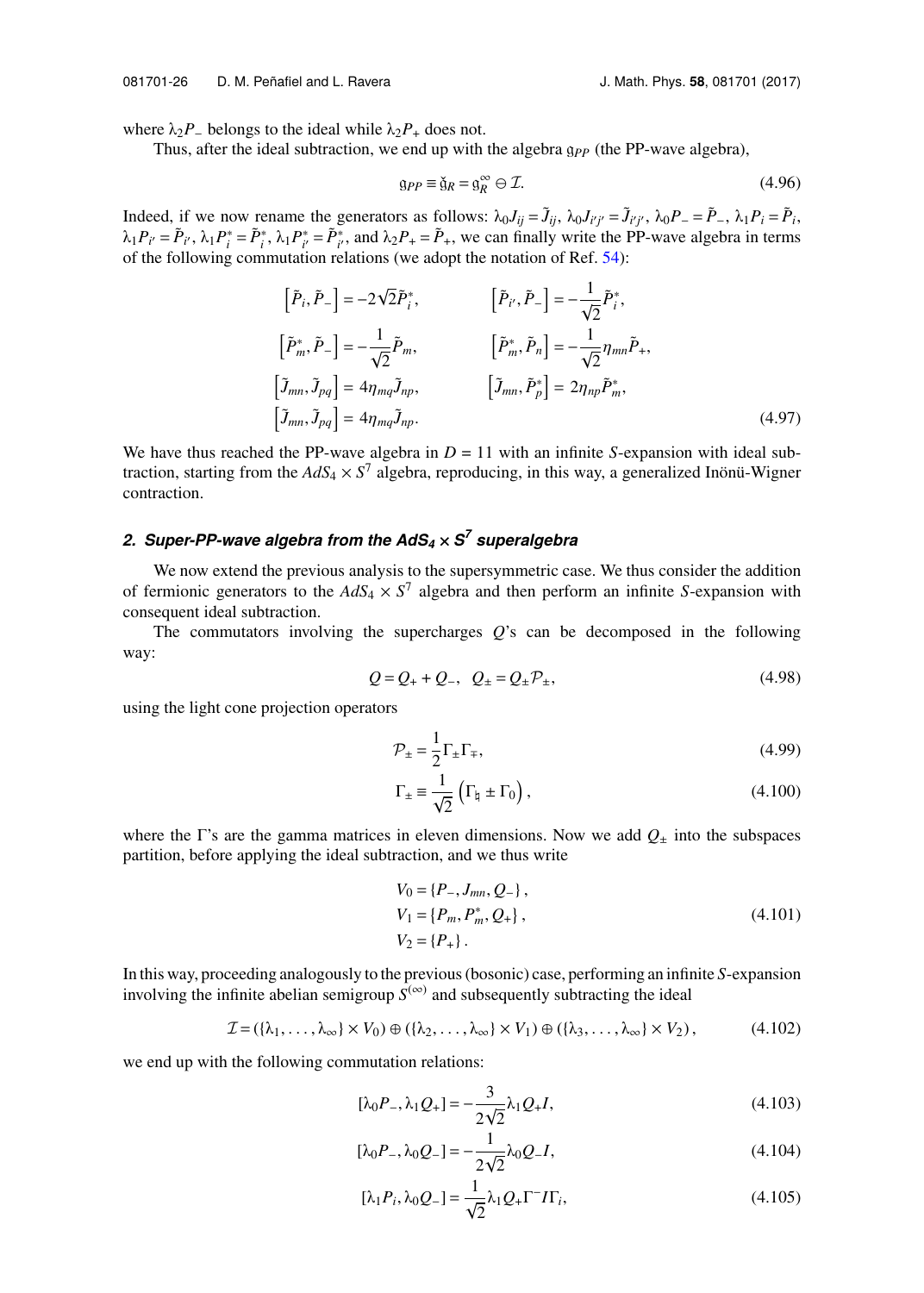$$
[\lambda_1 P_{i'}, \lambda_0 Q_{-}] = \frac{1}{2\sqrt{2}} \lambda_1 Q_{+} \Gamma^{-} I \Gamma_{i'},
$$
\n(4.106)

$$
\left[\lambda_1 P_m^*, \lambda_0 Q_-\right] = \frac{1}{2\sqrt{2}} \lambda_1 Q_+ \Gamma_m \Gamma^-, \tag{4.107}
$$

$$
[\lambda_0 J_{mn}, \lambda_0 Q_{\pm}] = \frac{1}{2} \lambda_0 Q_{\pm} \Gamma_{mn},\tag{4.108}
$$

$$
\{\lambda_1 Q_+, \lambda_1 Q_+\} = -2C\Gamma^+ \lambda_1 P_+, \tag{4.109}
$$

$$
\{\lambda_0 Q_-, \lambda_0 Q_-\} = -2C\Gamma^- \lambda_0 P_- - \sqrt{2}C\Gamma^- I \Gamma^{ij} \lambda_0 J_{ij} + \frac{1}{\sqrt{2}} C\Gamma^- I \Gamma^{i'j'} \lambda_0 J_{i'j'},
$$
(4.110)

$$
\{\lambda_1 Q_+, \lambda_0 Q_-\} = \left(-2C\Gamma^m \lambda_1 P_m - 4C\Gamma^i \lambda_1 P_i^* - 2C\Gamma^{i'} \lambda_1 P_{i'}^*\right) \lambda_0 P_-\tag{4.111}
$$

Then, we only have to properly rename the generators in order to find the algebra

$$
[\tilde{P}_{-}, \tilde{Q}_{+}] = -\frac{3}{2\sqrt{2}} \tilde{Q}_{+} I,
$$
  
\n
$$
[\tilde{P}_{-}, \tilde{Q}_{-}] = -\frac{1}{2\sqrt{2}} \tilde{Q}_{-} I,
$$
  
\n
$$
[\tilde{P}_{i}, \tilde{Q}_{-}] = \frac{1}{\sqrt{2}} \tilde{Q}_{+} \Gamma^{-} I \Gamma_{i},
$$
  
\n
$$
[\tilde{P}_{i}, \tilde{Q}_{-}] = \frac{1}{2\sqrt{2}} \tilde{Q}_{+} \Gamma^{-} I \Gamma_{i'},
$$
  
\n
$$
[\tilde{P}_{m}^{*}, \tilde{Q}_{-}] = \frac{1}{2\sqrt{2}} \tilde{Q}_{+} \Gamma_{m} \Gamma^{-},
$$
  
\n
$$
[\tilde{J}_{mn}, \tilde{Q}_{\pm}] = \frac{1}{2} \tilde{Q}_{\pm} \Gamma_{mn},
$$
  
\n
$$
\{\tilde{Q}_{+}, \tilde{Q}_{+}\} = -2C\Gamma^{+} \tilde{P}_{+},
$$
  
\n
$$
\{\tilde{Q}_{-}, \tilde{Q}_{-}\} = -2C\Gamma^{-} \tilde{P}_{-} - \sqrt{2}C\Gamma^{-} I \Gamma^{ij} \tilde{J}_{ij} + \frac{1}{\sqrt{2}} C\Gamma^{-} I \Gamma^{ij} \tilde{J}_{i'j'},
$$
  
\n
$$
\{\tilde{Q}_{+}, \tilde{Q}_{-}\} = (-2C\Gamma^{m} \tilde{P}_{m} - 4C I \Gamma^{i} \tilde{P}_{i}^{*} - 2C I \Gamma^{i'} \tilde{P}_{i'}^{*}) \tilde{P}_{-}.
$$
  
\n(4.112)

These commutation relations correspond to those of the super-PP-wave algebra (we have adopted the same notation of Ref. [54\)](#page-31-11).

We have thus reached the super-PP-wave algebra in  $D = 11$  by performing an infinite *S*-expansion with ideal subtraction, starting from the super- $AdS_4 \times S^7$ , reproducing, in this way, a generalized Inönü-Wigner contraction in the case of a supersymmetric algebra.

## <span id="page-28-0"></span>**V. COMMENTS AND POSSIBLE DEVELOPMENTS**

The *S*-expansion method has the peculiarity of being able to reproduce the standard Inönü-Wigner contraction as a special case of the procedure called  $0<sub>S</sub>$ -reduction (see Ref. [8\)](#page-29-6).

Furthermore, as shown in Ref. [8,](#page-29-6) the information on the subspace structure of the original (super)algebra can be used in order to find resonant subalgebras of the *S*-expanded (super)algebra, and by extracting reduced algebras from the resonant subalgebra, one can reproduce the generalized Inönü-Wigner contraction within this scheme.

In the present work, we have given a new prescription for *S*-expansion, based on using an *infinite* abelian semigroup  $S^{(\infty)}$  and by performing the subtraction of an infinite ideal subalgebra. We have explicitly shown that the subtraction of the infinite ideal subalgebra corresponds to a reduction, leading to a reduced (super)algebra. In particular, it can be viewed as a (generalization of the) 0*S*reduction since it reproduces the same effects. This method can be also interpreted as a different, alternative view of the generalized Inönü-Wigner contraction. Indeed, our "infinite S-expansion" procedure allows one to reproduce the standard as well as the generalized Inönü-Wigner contraction.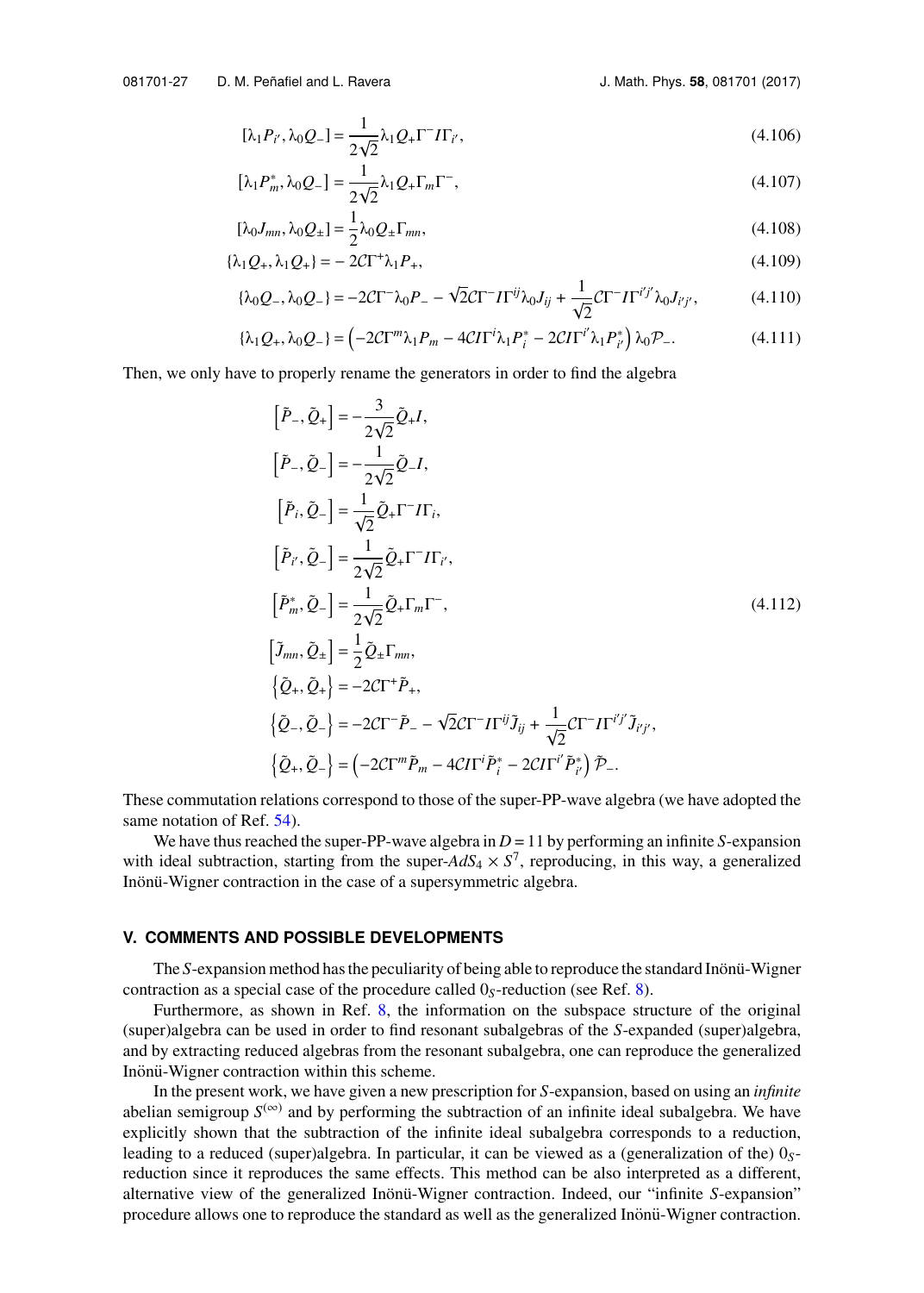The removal of the infinite ideal subalgebra is crucial since it allows to end up with finite dimensional Lie (super)algebras.

This infinite *S*-expansion procedure represents an extension and generalization of the finite one, allowing a deeper view on the maps linking different algebras.

We have then explained how to write the invariant tensors for the (super)algebras, which can be obtained by applying our method of infinite *S*-expansion with ideal subtraction. This procedure allows us to develop the dynamics and construct the Lagrangians of physical theories. In particular, in this context, the construction of Chern-Simons forms becomes more accessible, and it would be particularly interesting to develop them in (super)gravity theories in higher dimensions, by following our approach.

This work reproduces the results already presented in the literature, concerning expansions and contractions of Lie (super)algebras, and also gives some new features. Moreover, it gives further connections between the contraction processes and the expansion methods, which was an open question already mentioned in Ref. [55.](#page-31-13)

On the other hand, this paper can also contribute to understand the nature of the semigroups used in the *S*-expansion processes since a contraction is usually applied over a physical constant.

In our work, we have restricted our study to the cases involving an infinite semigroup  $S^{(\infty)}$  related to the set  $(\mathbb{N}, +)$ . We leave a possible extension to the set  $(\mathbb{Z}, +)$  to future studies. This further analysis would be interesting since it would produce an *S*-expansion involving an abelian group (with respect to the sum operation) rather than a semigroup.

Another possible development of our work would consists in applying the method developed in the present paper to the case studied in Ref. [56,](#page-31-14) where the authors showed that interpreting the inverse  $AdS<sub>3</sub>$  radius 1/*l* as a Grassmann variable results in a formal map from gravity in  $AdS<sub>3</sub>$  to gravity in flat space. The underlying reason for this relies in the Inönü-Wigner contraction. They systematically developed the possibility that Inonü-Wigner contraction could be turned into an algebraic operation through a Grassmann approach.

We argue that this could present a strong chance that a generalization of their algebraic approach should also work in our case as well, and it would thus be interesting to extend our method by exploiting a Grassmann-like approach. Some work is in progress on this topic.

## **ACKNOWLEDGMENTS**

We are grateful to L. Andrianopoli, R. D'Auria, and M. Trigiante for the stimulating discussions and the constant support. The authors also wish to thank F. Lingua, R. Caroca, N. Merino, P. K. Concha, and E. K. Rodríguez for the enlightening suggestions. One of the authors (D. M. Peñafiel) was supported by grants from the *Comisión Nacional de Investigación Científica y Tecnológica* CONICYT and from the *Universidad de Concepción*, Chile and wishes to acknowledge L. Andrianopoli, R. D'Auria, and M. Trigiante for their kind hospitality at DISAT—*Dipartimento di Scienza Applicata e Tecnologia* of the *Polytechnic of Turin*, Italy.

- <span id="page-29-1"></span><sup>2</sup> E. J. Saletan, "Contraction of Lie Groups," [J. Math. Phys.](http://dx.doi.org/10.1063/1.1724208) **2**, 1 (1961).
- <span id="page-29-2"></span> $3$  P. K. Concha, O. Fierro, and E. K. Rodríguez, "Inönü-Wigner contraction and  $D = 2 + 1$  supergravity," [Eur. Phys. J. C](http://dx.doi.org/10.1140/epjc/s10052-017-4615-1) 77, 48 (2017); e-print [arXiv:1611.05018](https://arxiv.org/abs/1611.05018) [hep-th].
- <span id="page-29-3"></span><sup>4</sup> M. Hatsuda and M. Sakaguchi, "Wess-Zumino term for the AdS superstring and generalized Inönü-Wigner contraction," [Prog. Theor. Phys.](http://dx.doi.org/10.1143/ptp.109.853) **109**, 853 (2003); e-print [arXiv:0106114](https://arxiv.org/abs/hep-th/0106114) [hep-th].
- <span id="page-29-4"></span><sup>5</sup> J. A. de Azcárraga, J. M. Izquierdo, M. Picón, and O. Varela, "Generating Lie and gauge free differential (super)algebras by expanding Maurer-Cartan forms and Chern-Simons supergravity," [Nucl. Phys. B](http://dx.doi.org/10.1016/s0550-3213(03)00342-0) **662**, 185 (2003); e-print [arXiv:0212347](https://arxiv.org/abs/hep-th/0212347) [hep-th].
- <sup>6</sup> J. A. de Azcárraga, J. M. Izquierdo, M. Picón, and O. Varela, "Extensions, expansions, Lie algebra cohomology and enlarged superspaces," [Classical Quantum Gravity](http://dx.doi.org/10.1088/0264-9381/21/10/010) **21**, S1375 (2004); e-print [arXiv:0401033](https://arxiv.org/abs/hep-th/0401033) [hep-th].
- <span id="page-29-5"></span><sup>7</sup> J. A. de Azcárraga, J. M. Izquierdo, M. Picón, and O. Varela, "Expansions of algebras and superalgebras and some applications," [Int. J. Theor. Phys.](http://dx.doi.org/10.1007/s10773-007-9385-3) **46**, 2738 (2007); e-print [arXiv:0703017](https://arxiv.org/abs/hep-th/0703017) [hep-th].
- <span id="page-29-6"></span><sup>8</sup> F. Izaurieta, E. Rodr´ıguez, and P. Salgado, "Expanding Lie (super)algebras through abelian semigroups," [J. Math. Phys.](http://dx.doi.org/10.1063/1.2390659) **47**, 123512 (2006); e-print [arXiv:0606215](https://arxiv.org/abs/hep-th/0606215) [hep-th].
- $9$  F. Izaurieta, E. Rodríguez, and P. Salgado, "Construction of Lie algebras and invariant tensors through abelian semigroups," [J. Phys.: Conf. Ser.](http://dx.doi.org/10.1088/1742-6596/134/1/012005) **134**, 012005 (2008).

<span id="page-29-0"></span><sup>&</sup>lt;sup>1</sup> E. Inönü and E. P. Wigner, "On the contraction of groups and their reresentations," [Proc. Natl. Acad. Sci. U. S. A.](http://dx.doi.org/10.1073/pnas.39.6.510) 39, 510–524 (1953).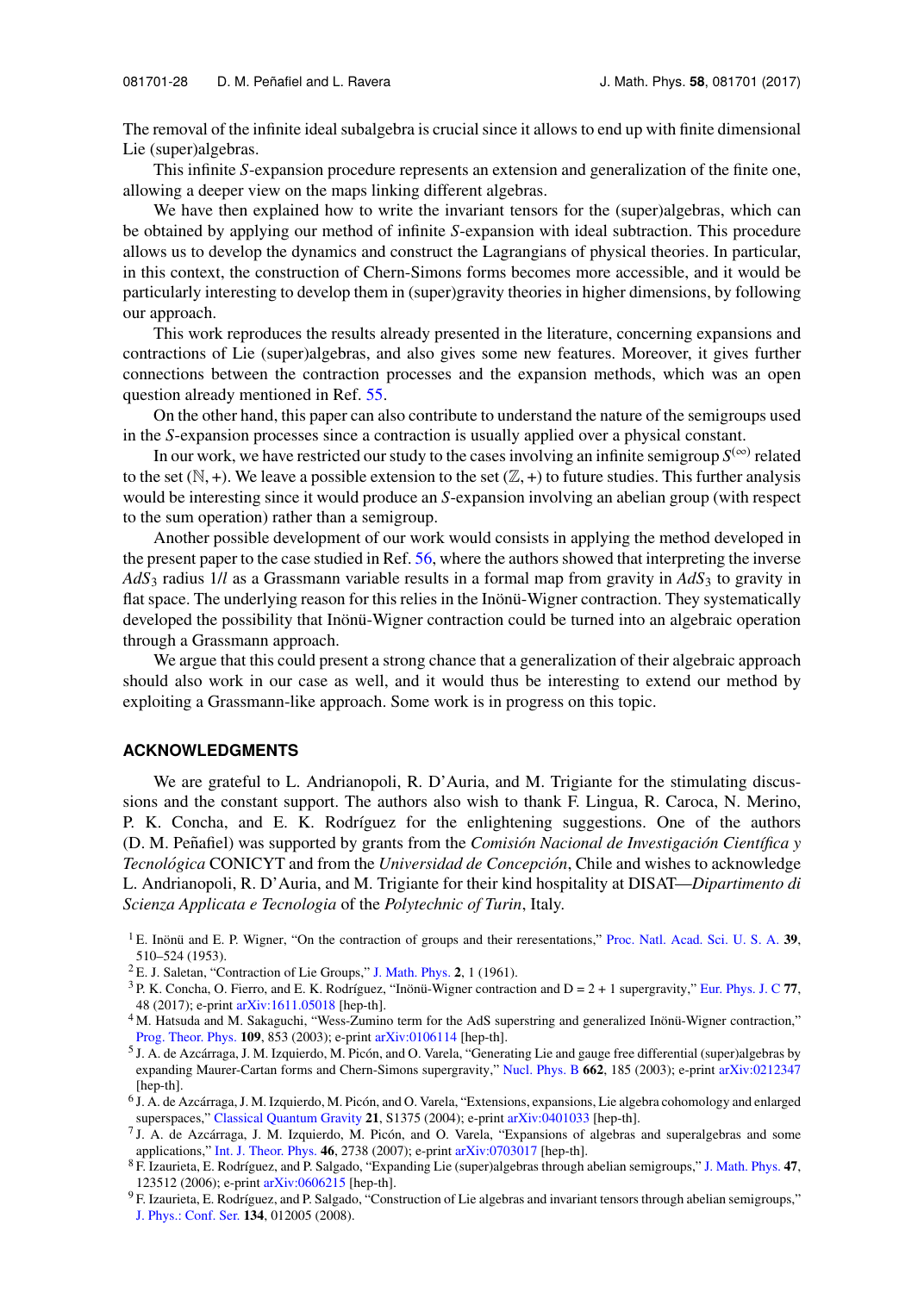- <span id="page-30-0"></span><sup>10</sup> F. Izaurieta, A. Perez, E. Rodríguez, and P. Salgado, "Dual formulation of the Lie algebra S-expansion procedure," [J. Math.](http://dx.doi.org/10.1063/1.3171923) [Phys.](http://dx.doi.org/10.1063/1.3171923) **50**, 073511 (2009); e-print [arXiv:0903.4712](https://arxiv.org/abs/0903.4712) [hep-th].
- <span id="page-30-1"></span> $11$  F. Izaurieta, E. Rodríguez, and P. Salgado, "Eleven-dimensional gauge theory for the M algebra as an abelian semigroup expansion of osp(32|1)," [Eur. Phys. J. C](http://dx.doi.org/10.1140/epjc/s10052-008-0540-7) **54**, 675–684 (2008); e-print [arXiv:0606225](https://arxiv.org/abs/hep-th/0606225) [hep-th].
- <sup>12</sup> F. Izaurieta, P. Minning, A. Perez, E. Rodríguez, and P. Salgado, "Standard general relativity from Chern-Simons gravity," [Phys. Lett. B](http://dx.doi.org/10.1016/j.physletb.2009.06.017) **678**, 213 (2009); e-print [arXiv:0905.2187](https://arxiv.org/abs/0905.2187) [hep-th].
- <span id="page-30-16"></span><sup>13</sup> P. K. Concha, D. M. Peñafiel, E. K. Rodríguez, and P. Salgado, "Even-dimensional general relativity from Born-Infeld gravity," [Phys. Lett. B](http://dx.doi.org/10.1016/j.physletb.2013.07.019) **725**, 419 (2013); e-print [arXiv:1309.0062](https://arxiv.org/abs/1309.0062) [hep-th].
- <sup>14</sup> P. Salgado, R. J. Szabo, and O. Valdivia, "Topological gravity and transgression holography," [Phys. Rev. D](http://dx.doi.org/10.1103/physrevd.89.084077) **89**, 084077 (2014); e-print [arXiv:1401.3653](https://arxiv.org/abs/1401.3653) [hep-th].
- <sup>15</sup> C. Inostroza, A. Salazar, and P. Salgado, "Brans-Dicke gravity theory from topological gravity," [Phys. Lett. B](http://dx.doi.org/10.1016/j.physletb.2014.05.080) **734**, 377 (2014).
- <span id="page-30-10"></span><sup>16</sup> P. K. Concha and E. K. Rodríguez, "N = 1 supergravity and Maxwell superalgebras," [J. High Energy Phys.](http://dx.doi.org/10.1007/JHEP09(2014)090) **2014**, 90; e-print [arXiv:1407.4635](https://arxiv.org/abs/1407.4635) [hep-th].
- $17$  P. K. Concha, E. K. Rodríguez, and P. Salgado, "Generalized supersymmetric cosmological term in N = 1 supergravity," [J.](http://dx.doi.org/10.1007/JHEP08(2015)009) [High Energy Phys.](http://dx.doi.org/10.1007/JHEP08(2015)009) **2015**(8), 9; e-print [arXiv:1504.01898](https://arxiv.org/abs/1504.01898) [hep-th].
- <sup>18</sup> [J.](http://dx.doi.org/10.1088/1475-7516/2016/06/049) Crisóstomo, F. Gomez, P. Mella, C. Quinzacara, and P. Salgado, "Static solutions in Einstein-Chern-Simons gravity," J. [Cosmol. Astropart. Phys.](http://dx.doi.org/10.1088/1475-7516/2016/06/049) **2016**(6), 049.
- <span id="page-30-12"></span> $^{19}$  P. K. Concha, D. M. Peñafiel, E. K. Rodríguez, and P. Salgado, "Generalized Poincaré algebras and Lovelock-Cartan gravity theory," [Phys. Lett. B](http://dx.doi.org/10.1016/j.physletb.2015.01.038) **742**, 310–316 (2015); e-print [arXiv:1405.7078](https://arxiv.org/abs/1405.7078) [hep-th].
- <sup>20</sup> N. L. González Albornoz, P. Salgado, G. Rubio, and S. Salgado, "Einstein-Hilbert action with cosmological term from Chern-Simons gravity," [J. Geom. Phys.](http://dx.doi.org/10.1016/j.geomphys.2014.08.013) **86**, 339 (2014); e-print [arXiv:1605.00325](https://arxiv.org/abs/1605.00325) [math-ph].
- <sup>21</sup> O. Fierro, F. Izaurieta, P. Salgado, and O. Valdivia, "(2+1)-dimensional supergravity invariant under the AdS-Lorentz superalgebra," e-print [arXiv:1401.3697](https://arxiv.org/abs/1401.3697) [hep-th].
- $^{22}$  J. Díaz, O. Fierro, F. Izaurieta, N. Merino, E. Rodríguez, P. Salgado, and O. Valdivia, "A generalized action for (2+1)dimensional Chern-Simons gravity," [J. Phys. A](http://dx.doi.org/10.1088/1751-8113/45/25/255207) **45**, 255207 (2012).
- <sup>23</sup> R. Caroca, I. Kondrashuk, N. Merino, and F. Nadal, "Bianchi spaces and their 3-dimensional isometries as S-expansions of 2-dimensional isometries," [J. Phys. A: Math. Theor.](http://dx.doi.org/10.1088/1751-8113/46/22/225201) **46**, 225201 (2013).
- <sup>24</sup> M. Artebani, R. Caroca, M. C. Ipinza, D. M. Peñafiel, and P. Salgado, "Geometrical aspects of the Lie algebra S-expansion procedure," [J. Math. Phys.](http://dx.doi.org/10.1063/1.4941135) **57**(2), 023516 (2016); e-print [arXiv:1602.04525](https://arxiv.org/abs/1602.04525) [hep-th].
- <span id="page-30-11"></span> $^{25}$  P. K. Concha, D. M. Peñafiel, E. K. Rodríguez, and P. Salgado, "Chern-Simons and Born-Infeld gravity theories and Maxwell algebras type," [Eur. Phys. J. C](http://dx.doi.org/10.1140/epjc/s10052-014-2741-6) **74**, 2741 (2014); e-print [arXiv:1402.0023](https://arxiv.org/abs/1402.0023) [hep-th].
- <sup>26</sup> P. Salgado and S. Salgado, "so(*D* − 1, 1) ⊗ so(*D* − 1, 2) algebras and gravity," [Phys. Lett. B](http://dx.doi.org/10.1016/j.physletb.2013.11.009) **728**, 5 (2014).
- <span id="page-30-13"></span><sup>27</sup> P. K. Concha and E. K. Rodríguez, "Maxwell superalgebras and abelian semigroup expansion," [Nucl. Phys. B](http://dx.doi.org/10.1016/j.nuclphysb.2014.07.022) 886, 1128– 1152 (2014); e-print [arXiv:1405.1334](https://arxiv.org/abs/1405.1334) [hep-th].
- <sup>28</sup> R. Caroca, N. Merino, and P. Salgado, "S-expansion of higher-order Lie algebras," [J. Math. Phys.](http://dx.doi.org/10.1063/1.3036177) **50**, 013503 (2009); e-print [arXiv:1004.5213](https://arxiv.org/abs/1004.5213) [math-ph].
- <sup>29</sup> R. Caroca, N. Merino, A. Perez, and P. Salgado, "Generating higher-order Lie algebras by expanding Maurer Cartan forms," [J. Math. Phys.](http://dx.doi.org/10.1063/1.3272997) **50**, 123527 (2009); e-print [arXiv:1004.5503](https://arxiv.org/abs/1004.5503) [hep-th].
- <sup>30</sup> R. Caroca, N. Merino, P. Salgado, and O. Valdivia, "Generating infinite-dimensional algebras from loop algebras by expanding Maurer-Cartan forms," [J. Math. Phys.](http://dx.doi.org/10.1063/1.3579990) **52**, 043519 (2011).
- <sup>31</sup> L. Andrianopoli, N. Merino, F. Nadal, and M. Trigiante, "General properties of the expansion methods of Lie algebras," [J.](http://dx.doi.org/10.1088/1751-8113/46/36/365204) [Phys. A](http://dx.doi.org/10.1088/1751-8113/46/36/365204) **46**, 365204 (2013); e-print [arXiv:1308.4832](https://arxiv.org/abs/1308.4832) [gr-qc].
- <span id="page-30-17"></span><sup>32</sup> P. K. Concha, R. Durka, N. Merino, and E. K. Rodrguez, "New family of Maxwell like algebras," [Phys. Lett. B](http://dx.doi.org/10.1016/j.physletb.2016.06.016) **759**, 507 (2016); e-print [arXiv:1601.06443](https://arxiv.org/abs/1601.06443) [hep-th].
- <sup>33</sup> P. K. Concha, R. Durka, C. Inostroza, N. Merino, and E. K. Rodríguez, "Pure Lovelock gravity and Chern-Simons theory," [Phys. Rev. D](http://dx.doi.org/10.1103/physrevd.94.024055) **94**(2), 024055 (2016); e-print [arXiv:1603.09424](https://arxiv.org/abs/1603.09424) [hep-th].
- <sup>34</sup> P. K. Concha, N. Merino, and E. K. Rodrguez, "Lovelock gravities from Born-Infeld gravity theory," [Phys. Lett. B](http://dx.doi.org/10.1016/j.physletb.2016.09.008) **765**, 395–401 (2017).
- <span id="page-30-2"></span><sup>35</sup> R. Durka, "Resonant algebras and gravity," [J. Phys. A](http://dx.doi.org/10.1088/1751-8121/aa5c0b) **50**(14), 145202 (2017).
- <span id="page-30-3"></span><sup>36</sup> M. C. Ipinza, F. Lingua, D. M. Peñafiel, and L. Ravera, "An analytic method for S-expansion involving resonance and reduction," [Fortschr. Phys.](http://dx.doi.org/10.1002/prop.201600094) **64**, 854–880 (2016); e-print [arXiv:1609.05042](https://arxiv.org/abs/1609.05042) [hep-th].
- <span id="page-30-4"></span><sup>37</sup> R. Gilmore, *Lie Groups, Lie Algebras, and Some of Their Applications* (Dover Publications, 2006), ISBN-10: 0486445291, ISBN-13: 978–0486445298.
- <span id="page-30-6"></span>38 E. Weimar-Woods, "Contractions of Lie algebras: Generalized Inönü-Wigner contractions versus graded contractions," [J.](http://dx.doi.org/10.1063/1.530905) [Math. Phys.](http://dx.doi.org/10.1063/1.530905) **36**, 4519 (1995).
- <span id="page-30-7"></span><sup>39</sup> E. Weimar-Woods, "Contractions, generalized Inönü-Wigner contractions and deformations of finite-dimensional Lie algebras," [Rev. Math. Phys.](http://dx.doi.org/10.1142/s0129055x00000605) **12**, 1505 (2000).
- <span id="page-30-5"></span><sup>40</sup> J. Lukierski, "Generalized Wigner-Inonü contractions and Maxwell (super)algebras," [Proc. Steklov Inst. Math.](http://dx.doi.org/10.1134/s0081543811010172) 272, 183 (2011); e-print [arXiv:1007.3405.](https://arxiv.org/abs/1007.3405)
- <span id="page-30-8"></span><sup>41</sup> J. Nathan, *Lie Algebras* (Dover Publications, Inc., USA, 1979).
- <span id="page-30-9"></span><sup>42</sup> H. Astudillo, R. Caroca, A. Pérez, and P. Salgado, "Lie group S-expansions and infinite-dimensional Lie algebras," e-print [arXiv:1005.0495](https://arxiv.org/abs/1005.0495) [hep-th].
- <span id="page-30-15"></span> $^{43}$  P. K. Concha, O. Fierro, E. K. Rodríguez, and P. Salgado, "Chern-Simons supergravity in D = 3 and Maxwell superalgebra," [Phys. Lett. B](http://dx.doi.org/10.1016/j.physletb.2015.09.005) **750**, 117–121 (2015); e-print [arXiv:1507.02335](https://arxiv.org/abs/1507.02335) [hep-th].
- <span id="page-30-14"></span><sup>44</sup> E. Bergshoeff, J. Rosseel, and T. Zojer, "Newton-Cartan (super)gravity as a non-relativistic limit," [Classical Quantum](http://dx.doi.org/10.1088/0264-9381/32/20/205003) [Gravity](http://dx.doi.org/10.1088/0264-9381/32/20/205003) **32**, 205003 (2015).